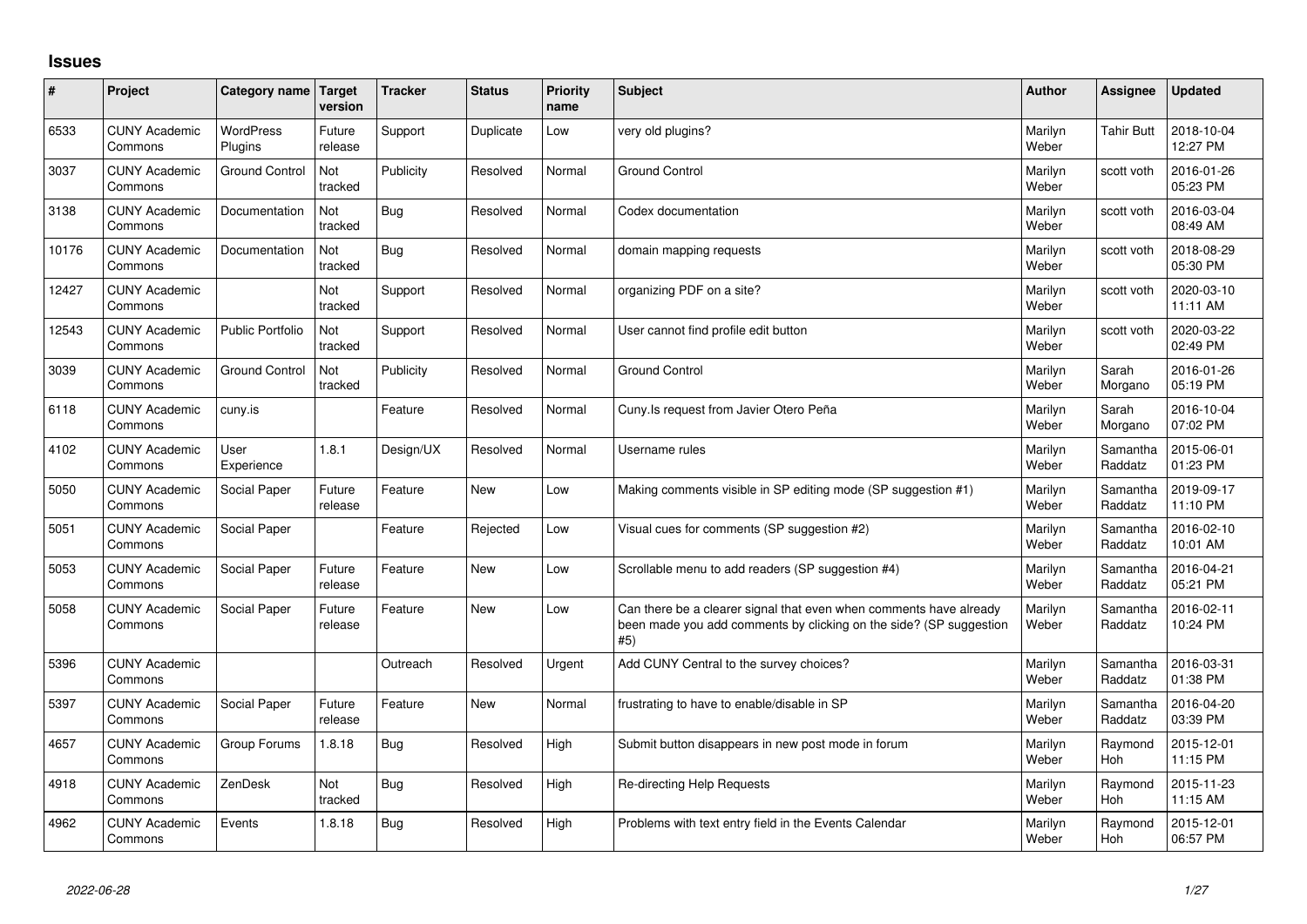| $\sharp$ | Project                         | Category name   Target        | version           | <b>Tracker</b> | <b>Status</b> | <b>Priority</b><br>name | <b>Subject</b>                                                              | <b>Author</b>    | <b>Assignee</b>       | <b>Updated</b>         |
|----------|---------------------------------|-------------------------------|-------------------|----------------|---------------|-------------------------|-----------------------------------------------------------------------------|------------------|-----------------------|------------------------|
| 5177     | <b>CUNY Academic</b><br>Commons | Toolbar                       | 1.9.6             | <b>Bug</b>     | Resolved      | Normal                  | No "My Papers" tab                                                          | Marilyn<br>Weber | Raymond<br><b>Hoh</b> | 2016-01-29<br>08:37 AM |
| 5282     | <b>CUNY Academic</b><br>Commons | Social Paper                  | Future<br>release | <b>Bug</b>     | New           | Normal                  | Replying via email directs to paper but not individual comment.             | Marilyn<br>Weber | Raymond<br>Hoh        | 2016-03-02<br>01:48 PM |
| 5448     | <b>CUNY Academic</b><br>Commons | Email<br><b>Notifications</b> | 1.10.2            | <b>Bug</b>     | Rejected      | Normal                  | garbled CAC activity digests                                                | Marilyn<br>Weber | Raymond<br><b>Hoh</b> | 2016-11-20<br>02:38 AM |
| 6599     | <b>CUNY Academic</b><br>Commons | ZenDesk                       | 1.10              | Bug            | Duplicate     | Urgent                  | Accept Friend button not working                                            | Marilyn<br>Weber | Raymond<br>Hoh        | 2016-11-04<br>06:35 PM |
| 6602     | <b>CUNY Academic</b><br>Commons | ZenDesk                       | 1.10              | <b>Bug</b>     | Resolved      | High                    | Add Friend button not working                                               | Marilyn<br>Weber | Raymond<br>Hoh        | 2016-11-04<br>12:14 PM |
| 7328     | <b>CUNY Academic</b><br>Commons | <b>WordPress</b><br>Plugins   | Not<br>tracked    | <b>Bug</b>     | Resolved      | Normal                  | technical issue with the Events Manager plugin                              | Marilyn<br>Weber | Raymond<br>Hoh        | 2017-11-15<br>06:19 PM |
| 7684     | <b>CUNY Academic</b><br>Commons | Reply By Email                | 1.10.12           | <b>Bug</b>     | Resolved      | High                    | trying to post too often error                                              | Marilyn<br>Weber | Raymond<br><b>Hoh</b> | 2017-02-28<br>12:43 PM |
| 8620     | <b>CUNY Academic</b><br>Commons | ZenDesk                       | 1.11.11           | <b>Bug</b>     | Resolved      | High                    | 'Send us a message" not working                                             | Marilyn<br>Weber | Raymond<br>Hoh        | 2017-08-29<br>04:13 PM |
| 8934     | <b>CUNY Academic</b><br>Commons | Reply By Email                | 1.12.4            | Support        | Resolved      | High                    | RBE "could not post" email should have info about attempted From<br>address | Marilyn<br>Weber | Raymond<br>Hoh        | 2017-12-12<br>11:25 AM |
| 9078     | <b>CUNY Academic</b><br>Commons | <b>WordPress</b><br>Plugins   | 1.12.7            | Support        | Resolved      | Normal                  | arcgis web maps?                                                            | Marilyn<br>Weber | Raymond<br>Hoh        | 2018-01-23<br>11:11 AM |
| 9154     | <b>CUNY Academic</b><br>Commons | Events                        | 1.12.8            | Bug            | Resolved      | Normal                  | problem with group calendar                                                 | Marilyn<br>Weber | Raymond<br><b>Hoh</b> | 2018-02-13<br>10:49 AM |
| 9163     | <b>CUNY Academic</b><br>Commons | Layout                        | 1.12.8            | Support        | Resolved      | Normal                  | Mobile responsiveness issues                                                | Marilyn<br>Weber | Raymond<br><b>Hoh</b> | 2018-02-13<br>10:49 AM |
| 9340     | <b>CUNY Academic</b><br>Commons | WordPress<br>Plugins          | 1.12.10           | <b>Bug</b>     | Resolved      | Normal                  | change the web preview?                                                     | Marilyn<br>Weber | Raymond<br>Hoh        | 2018-03-13<br>11:50 AM |
| 9499     | <b>CUNY Academic</b><br>Commons | WordPress<br>(misc)           | Not<br>tracked    | Support        | Resolved      | Normal                  | tiny question - preventing dates on posts?                                  | Marilyn<br>Weber | Raymond<br>Hoh        | 2018-04-04<br>03:55 PM |
| 9500     | <b>CUNY Academic</b><br>Commons | WordPress<br>Plugins          | 1.12.12           | Support        | Resolved      | Normal                  | PowerPoint in the media library?                                            | Marilyn<br>Weber | Raymond<br>Hoh        | 2018-04-12<br>02:28 PM |
| 9518     | <b>CUNY Academic</b><br>Commons |                               | Not<br>tracked    | Support        | Rejected      | Normal                  | problems with site on Internet Explorer                                     | Marilyn<br>Weber | Raymond<br><b>Hoh</b> | 2019-03-11<br>11:18 PM |
| 9541     | <b>CUNY Academic</b><br>Commons | WordPress<br>(misc)           | Not<br>tracked    | Support        | Resolved      | Normal                  | repeating header banner                                                     | Marilyn<br>Weber | Raymond<br>Hoh        | 2018-04-06<br>12:33 PM |
| 9828     | <b>CUNY Academic</b><br>Commons | Domain<br>Mapping             | 1.13.3            | <b>Bug</b>     | Resolved      | High                    | redirecting problem                                                         | Marilyn<br>Weber | Raymond<br>Hoh        | 2018-05-24<br>02:39 PM |
| 9965     | <b>CUNY Academic</b><br>Commons | <b>WordPress</b><br>Plugins   | 1.13.4            | Support        | Resolved      | Normal                  | plug-in request for OneTone Companion                                       | Marilyn<br>Weber | Raymond<br>Hoh        | 2018-06-26<br>12:00 PM |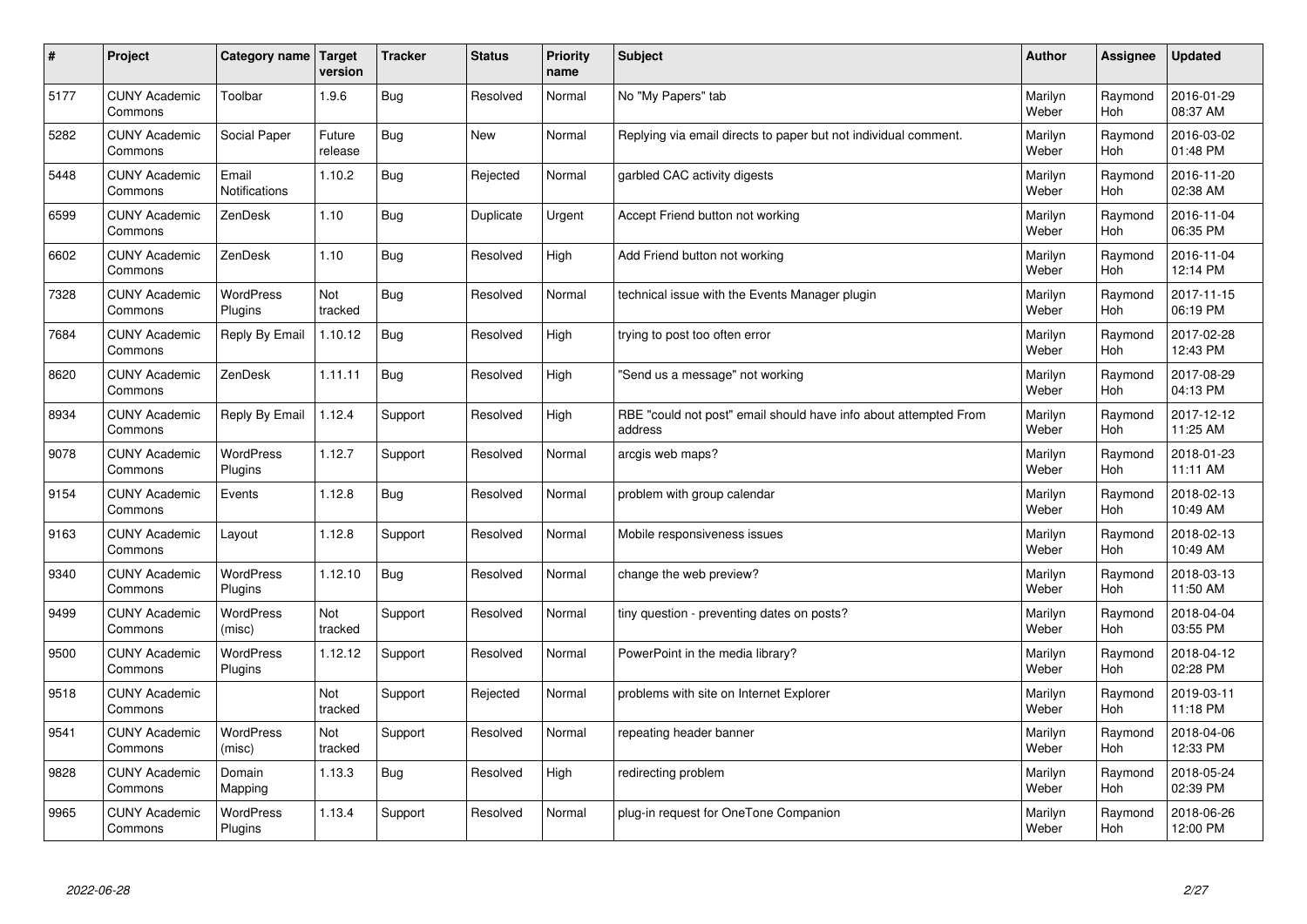| #     | Project                         | Category name                     | Target<br>version | <b>Tracker</b> | <b>Status</b>        | <b>Priority</b><br>name | <b>Subject</b>                                                                           | <b>Author</b>    | Assignee       | <b>Updated</b>         |
|-------|---------------------------------|-----------------------------------|-------------------|----------------|----------------------|-------------------------|------------------------------------------------------------------------------------------|------------------|----------------|------------------------|
| 10245 | <b>CUNY Academic</b><br>Commons | Email<br><b>Notifications</b>     | 1.13.8            | Support        | Resolved             | Urgent                  | Placeholders in action emails (activation, password reset) not being<br>properly swapped | Marilyn<br>Weber | Raymond<br>Hoh | 2018-08-30<br>04:02 PM |
| 11029 | <b>CUNY Academic</b><br>Commons | Authentication                    | 1.14.9            | Support        | Resolved             | Normal                  | Sujatha Fernandes cannot edit her site                                                   | Marilyn<br>Weber | Raymond<br>Hoh | 2019-03-26<br>12:10 PM |
| 11149 | <b>CUNY Academic</b><br>Commons |                                   | Not<br>tracked    | Support        | Reporter<br>Feedback | Normal                  | comments getting blocked                                                                 | Marilyn<br>Weber | Raymond<br>Hoh | 2019-03-26<br>11:40 AM |
| 11205 | <b>CUNY Academic</b><br>Commons | <b>WordPress</b><br>Plugins       | Not<br>tracked    | Support        | Resolved             | Normal                  | problems with Google calendar                                                            | Marilyn<br>Weber | Raymond<br>Hoh | 2019-03-11<br>02:17 PM |
| 11448 | <b>CUNY Academic</b><br>Commons | <b>BuddyPress</b><br>(misc)       | 1.15.1            | Support        | Resolved             | Normal                  | sole administrator listed on sites is not an admin at all?                               | Marilyn<br>Weber | Raymond<br>Hoh | 2019-05-14<br>11:15 AM |
| 11453 | <b>CUNY Academic</b><br>Commons | WordPress<br>(misc)               | 1.15.2            | <b>Bug</b>     | Resolved             | Normal                  | 403 error on Firefox                                                                     | Marilyn<br>Weber | Raymond<br>Hoh | 2019-05-28<br>11:46 AM |
| 11634 | <b>CUNY Academic</b><br>Commons | <b>WordPress</b><br>(misc)        | Not<br>tracked    | Bug            | Rejected             | Normal                  | 'Insert Read More Tag" working oddly                                                     | Marilyn<br>Weber | Raymond<br>Hoh | 2019-07-15<br>11:48 PM |
| 11866 | <b>CUNY Academic</b><br>Commons | <b>WordPress</b><br><b>Themes</b> | 1.15.10           | Support        | Resolved             | Normal                  | problem with project widget and the 'skills' to generate tags                            | Marilyn<br>Weber | Raymond<br>Hoh | 2019-09-19<br>03:20 PM |
| 11908 | <b>CUNY Academic</b><br>Commons | Spam/Spam<br>Prevention           | 1.17.7            | Support        | Resolved             | Normal                  | overeager spam filter                                                                    | Marilyn<br>Weber | Raymond<br>Hoh | 2020-11-05<br>04:36 PM |
| 11964 | <b>CUNY Academic</b><br>Commons | Layout                            | 1.15.12           | Bug            | Resolved             | Normal                  | https://commons.gc.cuny.edu/create/ not displaying correctly in Edge                     | Marilyn<br>Weber | Raymond<br>Hoh | 2019-10-22<br>11:54 AM |
| 11971 | <b>CUNY Academic</b><br>Commons | Email<br>Notifications            | Future<br>release | Bug            | Reporter<br>Feedback | Low                     | Pictures obscured in emailed post notifications                                          | Marilyn<br>Weber | Raymond<br>Hoh | 2019-11-21<br>01:14 PM |
| 12302 | <b>CUNY Academic</b><br>Commons | <b>WordPress</b><br><b>Themes</b> | 1.16.4            | Support        | Resolved             | Normal                  | Pictorio theme request                                                                   | Marilyn<br>Weber | Raymond<br>Hoh | 2020-01-28<br>11:44 AM |
| 12354 | <b>CUNY Academic</b><br>Commons | <b>WordPress</b><br>Plugins       | 1.16.5            | Bug            | Resolved             | Urgent                  | sites (including Net-Art) are reporting critical issues                                  | Marilyn<br>Weber | Raymond<br>Hoh | 2020-02-02<br>03:16 PM |
| 12363 | <b>CUNY Academic</b><br>Commons | <b>WordPress</b><br>Plugins       | 1.16.5            | <b>Bug</b>     | Resolved             | Urgent                  | more bbPress problems - now students unable to post either a new<br>thread or a comment  | Marilyn<br>Weber | Raymond<br>Hoh | 2020-03-17<br>03:07 PM |
| 12395 | <b>CUNY Academic</b><br>Commons | Spam/Spam<br>Prevention           | Not<br>tracked    | Support        | Resolved             | Normal                  | comments again being blocked                                                             | Marilyn<br>Weber | Raymond<br>Hoh | 2020-03-10<br>11:13 AM |
| 12487 | <b>CUNY Academic</b><br>Commons | Group Forums                      | 1.16.7            | <b>Bug</b>     | Resolved             | Normal                  | group posting problems?                                                                  | Marilyn<br>Weber | Raymond<br>Hoh | 2020-03-10<br>11:40 AM |
| 12741 | <b>CUNY Academic</b><br>Commons | <b>WordPress</b><br>Plugins       | Not<br>tracked    | Support        | Reporter<br>Feedback | Normal                  | <b>Tableau Public Viz Block</b>                                                          | Marilyn<br>Weber | Raymond<br>Hoh | 2020-05-12<br>11:00 AM |
| 12861 | <b>CUNY Academic</b><br>Commons |                                   |                   | Support        | Resolved             | Normal                  | trouble with YouTube                                                                     | Marilyn<br>Weber | Raymond<br>Hoh | 2020-06-09<br>11:16 AM |
| 13012 | <b>CUNY Academic</b><br>Commons | <b>WordPress</b><br>(misc)        |                   | Support        | Rejected             | Normal                  | icon image associated with the teaching template's Creative Commons<br>License           | Marilyn<br>Weber | Raymond<br>Hoh | 2020-08-25<br>10:56 AM |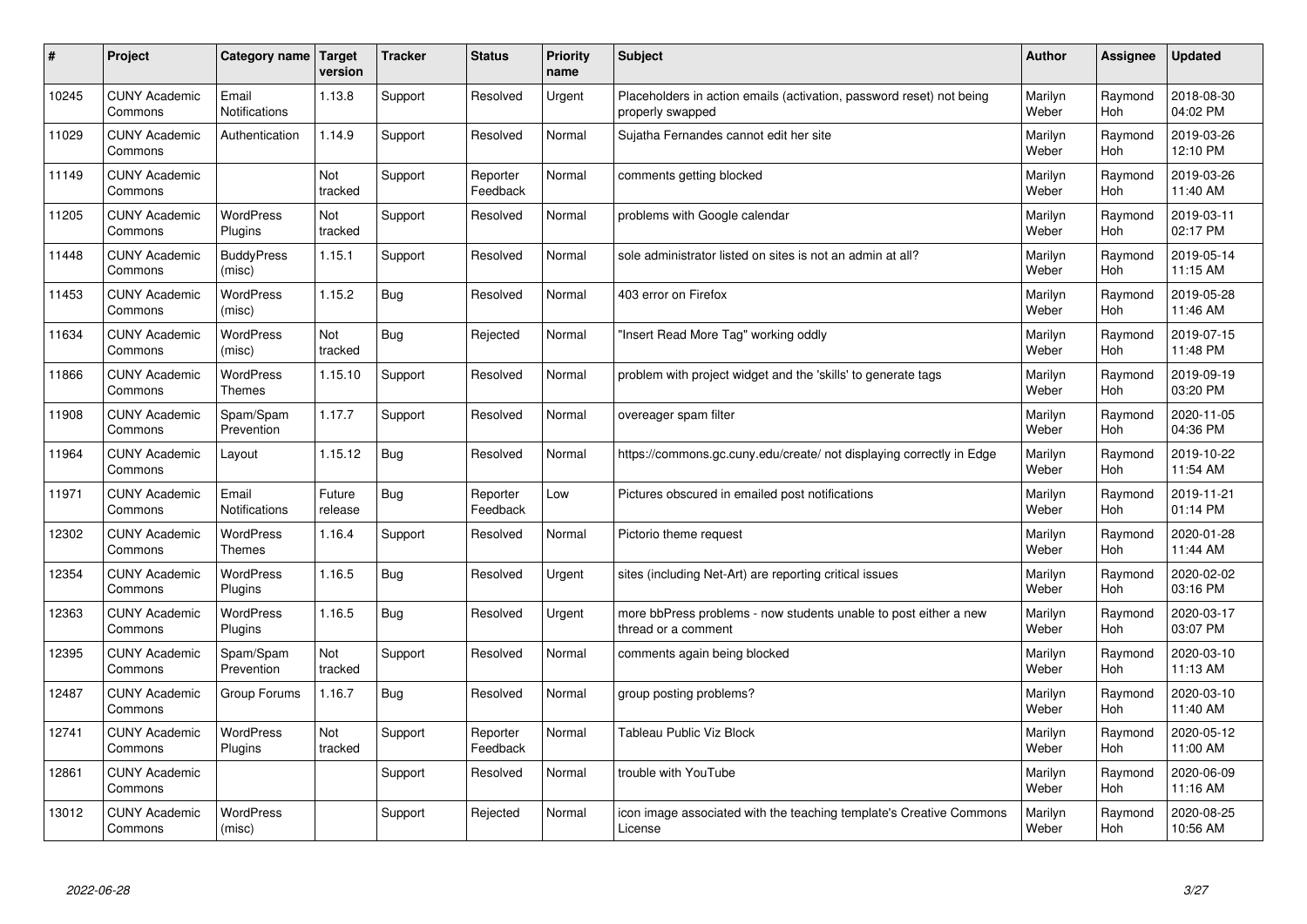| $\pmb{\#}$ | Project                         | Category name                     | Target<br>version | <b>Tracker</b> | <b>Status</b>        | <b>Priority</b><br>name | <b>Subject</b>                                      | <b>Author</b>    | Assignee              | <b>Updated</b>         |
|------------|---------------------------------|-----------------------------------|-------------------|----------------|----------------------|-------------------------|-----------------------------------------------------|------------------|-----------------------|------------------------|
| 13116      | <b>CUNY Academic</b><br>Commons | ZenDesk                           | 1.17.1            | Support        | Resolved             | Normal                  | support/send us a message link obscured             | Marilyn<br>Weber | Raymond<br>Hoh        | 2020-07-29<br>09:33 PM |
| 13238      | <b>CUNY Academic</b><br>Commons | WordPress -<br>Media              | 1.17.3            | Support        | Resolved             | Normal                  | allow ppsx file?                                    | Marilyn<br>Weber | Raymond<br>Hoh        | 2020-09-10<br>11:46 AM |
| 13286      | <b>CUNY Academic</b><br>Commons |                                   | Not<br>tracked    | Support        | <b>New</b>           | Normal                  | problem connecting with WordPress app               | Marilyn<br>Weber | Raymond<br><b>Hoh</b> | 2020-09-08<br>11:16 AM |
| 13328      | <b>CUNY Academic</b><br>Commons | Group Forums                      | Not<br>tracked    | Bug            | Reporter<br>Feedback | Normal                  | cross-posting in two related groups                 | Marilyn<br>Weber | Raymond<br><b>Hoh</b> | 2020-09-15<br>10:39 PM |
| 13341      | <b>CUNY Academic</b><br>Commons | Group Forums                      | 1.17.4            | <b>Bug</b>     | Resolved             | Normal                  | Forum reply problems                                | Marilyn<br>Weber | Raymond<br>Hoh        | 2020-09-22<br>12:08 PM |
| 13521      | <b>CUNY Academic</b><br>Commons | Onboarding                        | 1.17.7            | Support        | Resolved             | Normal                  | sent invitations page                               | Marilyn<br>Weber | Raymond<br>Hoh        | 2020-11-10<br>10:31 AM |
| 13699      | <b>CUNY Academic</b><br>Commons |                                   | Not<br>tracked    | Support        | Resolved             | Normal                  | Martin Segal Center site down                       | Marilyn<br>Weber | Raymond<br>Hoh        | 2020-12-22<br>03:03 PM |
| 13768      | <b>CUNY Academic</b><br>Commons | Domain<br>Mapping                 | Not<br>tracked    | <b>Bug</b>     | Resolved             | Normal                  | patricksweeney.commons.gc.cuny.edu down             | Marilyn<br>Weber | Raymond<br>Hoh        | 2021-01-12<br>10:47 AM |
| 13827      | <b>CUNY Academic</b><br>Commons | Group Forums                      | 1.18.3            | Bug            | Resolved             | Normal                  | more forum post problems                            | Marilyn<br>Weber | Raymond<br><b>Hoh</b> | 2021-01-22<br>08:19 PM |
| 13947      | <b>CUNY Academic</b><br>Commons | <b>WordPress</b><br>Plugins       | 1.18.4            | <b>Bug</b>     | Resolved             | Normal                  | Elementor plugin problem                            | Marilyn<br>Weber | Raymond<br>Hoh        | 2021-02-08<br>09:34 PM |
| 14077      | <b>CUNY Academic</b><br>Commons | WordPress<br>Plugins              | 1.18.7            | Support        | Resolved             | Normal                  | Elementor Pro plugin for the slider                 | Marilyn<br>Weber | Raymond<br>Hoh        | 2021-03-23<br>11:43 AM |
| 14129      | <b>CUNY Academic</b><br>Commons | Onboarding                        | 1.18.6            | Support        | Resolved             | Normal                  | can only see some invites sent                      | Marilyn<br>Weber | Raymond<br>Hoh        | 2021-04-09<br>09:00 AM |
| 14344      | <b>CUNY Academic</b><br>Commons | Domain<br>Mapping                 | Not<br>tracked    | Support        | Resolved             | Normal                  | arabstages.org site down                            | Marilyn<br>Weber | Raymond<br>Hoh        | 2021-04-19<br>01:42 PM |
| 14448      | <b>CUNY Academic</b><br>Commons | Password<br>Reset                 | Not<br>tracked    | <b>Bug</b>     | Rejected             | Normal                  | password reset weirdness                            | Marilyn<br>Weber | Raymond<br><b>Hoh</b> | 2021-05-12<br>01:34 PM |
| 14734      | <b>CUNY Academic</b><br>Commons | <b>WordPress</b><br><b>Themes</b> | 1.18.18           | Support        | Resolved             | Normal                  | missing section of Sujatha Fernandes' site          | Marilyn<br>Weber | Raymond<br>Hoh        | 2021-09-06<br>04:15 PM |
| 14885      | <b>CUNY Academic</b><br>Commons | <b>WordPress</b><br>Plugins       | 1.18.22           | <b>Bug</b>     | Resolved             | Normal                  | Long Loading Times -- Wordpress Admin Site          | Marilyn<br>Weber | Raymond<br>Hoh        | 2021-10-26<br>12:28 PM |
| 14889      | <b>CUNY Academic</b><br>Commons | Events                            | 1.19.0            | Support        | Resolved             | Normal                  | events in group - can they be edited by all admins? | Marilyn<br>Weber | Raymond<br>Hoh        | 2021-12-13<br>03:31 PM |
| 15252      | <b>CUNY Academic</b><br>Commons | Layout                            | Not<br>tracked    | <b>Bug</b>     | Resolved             | Normal                  | visual glitch with the Segal Center webpage         | Marilyn<br>Weber | Raymond<br>Hoh        | 2022-02-03<br>04:56 PM |
| 15610      | <b>CUNY Academic</b><br>Commons | <b>WordPress</b><br>Plugins       | Not<br>tracked    | Support        | Rejected             | Normal                  | Loops & Logic plugin                                | Marilyn<br>Weber | Raymond<br>Hoh        | 2022-03-19<br>11:16 AM |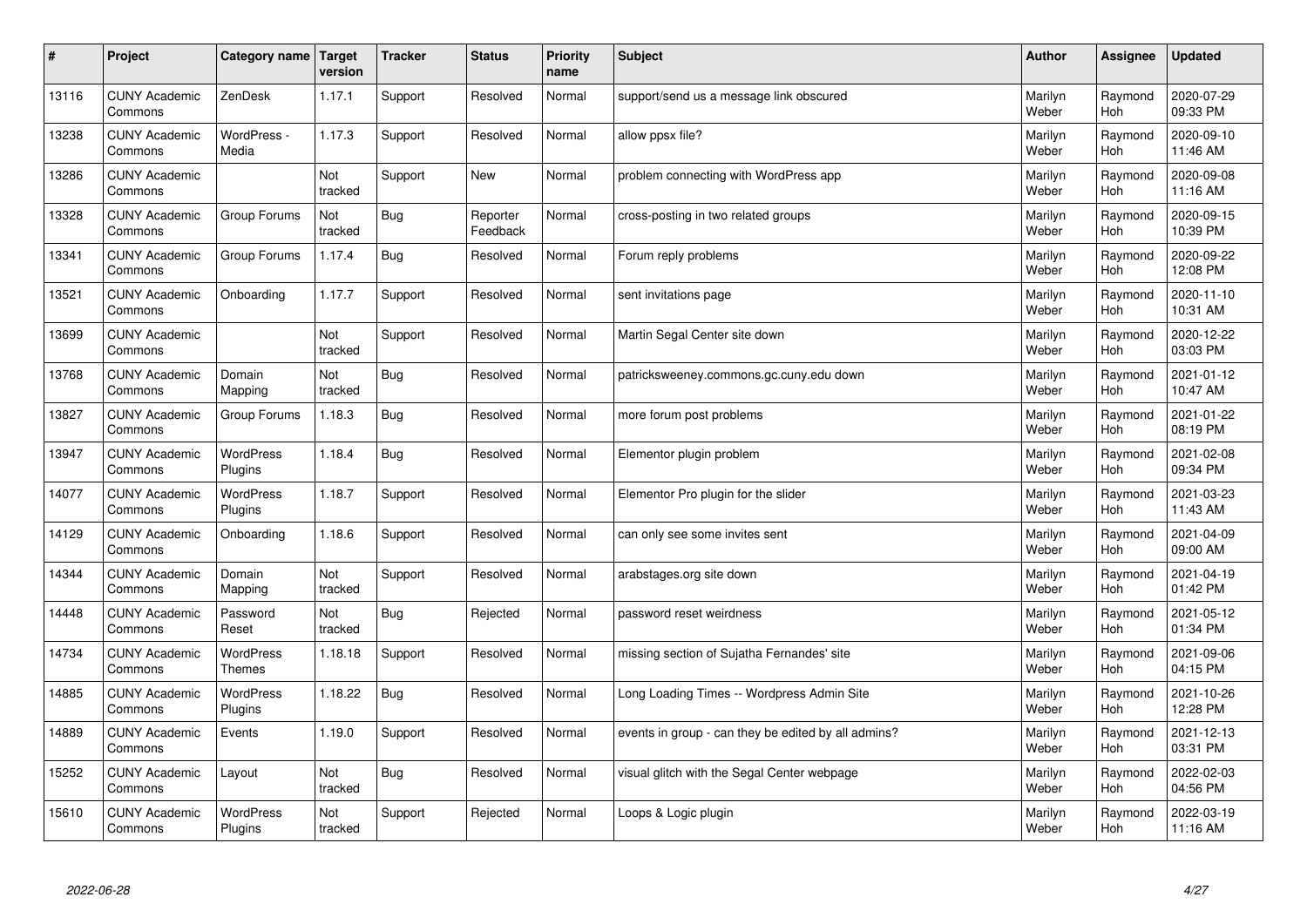| $\vert$ # | Project                         | Category name                 | Target<br>version | <b>Tracker</b> | <b>Status</b>                       | <b>Priority</b><br>name | <b>Subject</b>                                 | <b>Author</b>    | <b>Assignee</b>  | <b>Updated</b>         |
|-----------|---------------------------------|-------------------------------|-------------------|----------------|-------------------------------------|-------------------------|------------------------------------------------|------------------|------------------|------------------------|
| 15978     | <b>CUNY Academic</b><br>Commons | WordPress -<br>Media          | 2.0.2             | Support        | Reporter<br>Feedback                | Normal                  | tex files?                                     | Marilyn<br>Weber | Raymond<br>Hoh   | 2022-06-14<br>11:36 AM |
| 16110     | <b>CUNY Academic</b><br>Commons |                               |                   | Support        | Reporter<br>Feedback                | Normal                  | remove Creative Commons license from pages?    | Marilyn<br>Weber | Raymond<br>Hoh   | 2022-05-17<br>06:11 PM |
| 16172     | <b>CUNY Academic</b><br>Commons | <b>WordPress</b><br>(misc)    | 2.0.2             | Bug            | Resolved                            | Normal                  | 'Lost your password" link not in error messge  | Marilyn<br>Weber | Raymond<br>Hoh   | 2022-06-14<br>09:21 PM |
| 16291     | <b>CUNY Academic</b><br>Commons | Site cloning                  | 2.0.2             | Support        | Staged for<br>Production<br>Release | Normal                  | Images coming up blank in Media Library        | Marilyn<br>Weber | Raymond<br>Hoh   | 2022-06-23<br>08:28 PM |
| 5991      | <b>CUNY Academic</b><br>Commons | Email<br><b>Notifications</b> | Future<br>release | Support        | Resolved                            | Normal                  | change format of autogenerated blog emails     | Marilyn<br>Weber | Paige<br>Dupont  | 2018-01-12<br>02:55 PM |
| 3040      | <b>CUNY Academic</b><br>Commons | <b>Ground Control</b>         | Not<br>tracked    | Publicity      | Resolved                            | Normal                  | <b>Ground Control</b>                          | Marilyn<br>Weber | Micki<br>Kaufman | 2016-01-26<br>05:16 PM |
| 3038      | <b>CUNY Academic</b><br>Commons | <b>Ground Control</b>         | Not<br>tracked    | Publicity      | Resolved                            | Normal                  | <b>Ground Control</b>                          | Marilyn<br>Weber | Matt Gold        | 2016-01-26<br>05:10 PM |
| 3530      | <b>CUNY Academic</b><br>Commons | Server                        | Not<br>tracked    | <b>Bug</b>     | Resolved                            | High                    | Commons running very slowly/ "connection lost" | Marilyn<br>Weber | <b>Matt Gold</b> | 2014-10-08<br>09:34 AM |
| 5772      | <b>CUNY Academic</b><br>Commons | Membership                    | Not<br>tracked    | Support        | Resolved                            | Normal                  | User email change and forgotten password       | Marilyn<br>Weber | <b>Matt Gold</b> | 2017-11-15<br>06:18 PM |
| 5968      | <b>CUNY Academic</b><br>Commons | Membership                    | Not<br>tracked    | <b>Bug</b>     | Resolved                            | Normal                  | Deleting account without knowing password      | Marilyn<br>Weber | Matt Gold        | 2017-11-15<br>06:19 PM |
| 6175      | <b>CUNY Academic</b><br>Commons | Account<br>settings           |                   | Support        | Resolved                            | Normal                  | Email address (user cannot access old)         | Marilyn<br>Weber | <b>Matt Gold</b> | 2016-11-29<br>06:31 PM |
| 6656      | <b>CUNY Academic</b><br>Commons | Support                       | Not<br>tracked    | Support        | Resolved                            | Normal                  | Remove user profile                            | Marilyn<br>Weber | <b>Matt Gold</b> | 2016-11-10<br>02:18 PM |
| 6812      | <b>CUNY Academic</b><br>Commons |                               | Not<br>tracked    | Support        | Resolved                            | Normal                  | User cannot change email                       | Marilyn<br>Weber | Matt Gold        | 2016-12-01<br>06:24 PM |
| 6815      | <b>CUNY Academic</b><br>Commons | Password<br>Reset             | Not<br>tracked    | Support        | Resolved                            | Normal                  | password reset requested                       | Marilyn<br>Weber | Matt Gold        | 2016-11-22<br>10:30 AM |
| 6851      | <b>CUNY Academic</b><br>Commons | Redmine                       | Not<br>tracked    | Support        | Resolved                            | Normal                  | How do I help users join Redmine?              | Marilyn<br>Weber | <b>Matt Gold</b> | 2016-11-28<br>10:16 AM |
| 6866      | <b>CUNY Academic</b><br>Commons |                               | Not<br>tracked    | Support        | Resolved                            | Normal                  | User would like to have her account deleted    | Marilyn<br>Weber | Matt Gold        | 2017-11-15<br>05:49 PM |
| 7619      | <b>CUNY Academic</b><br>Commons | Membership                    | Not<br>tracked    | Support        | Resolved                            | Normal                  | outside users for a site that isn't a class?   | Marilyn<br>Weber | Matt Gold        | 2017-11-15<br>06:18 PM |
| 8607      | <b>CUNY Academic</b><br>Commons |                               | Not<br>tracked    | Support        | <b>New</b>                          | Normal                  | Paypal?                                        | Marilyn<br>Weber | <b>Matt Gold</b> | 2018-05-15<br>01:37 PM |
| 8906      | <b>CUNY Academic</b><br>Commons | Redmine                       | Not<br>tracked    | Support        | Resolved                            | Normal                  | Redmine access?                                | Marilyn<br>Weber | <b>Matt Gold</b> | 2017-11-13<br>06:02 PM |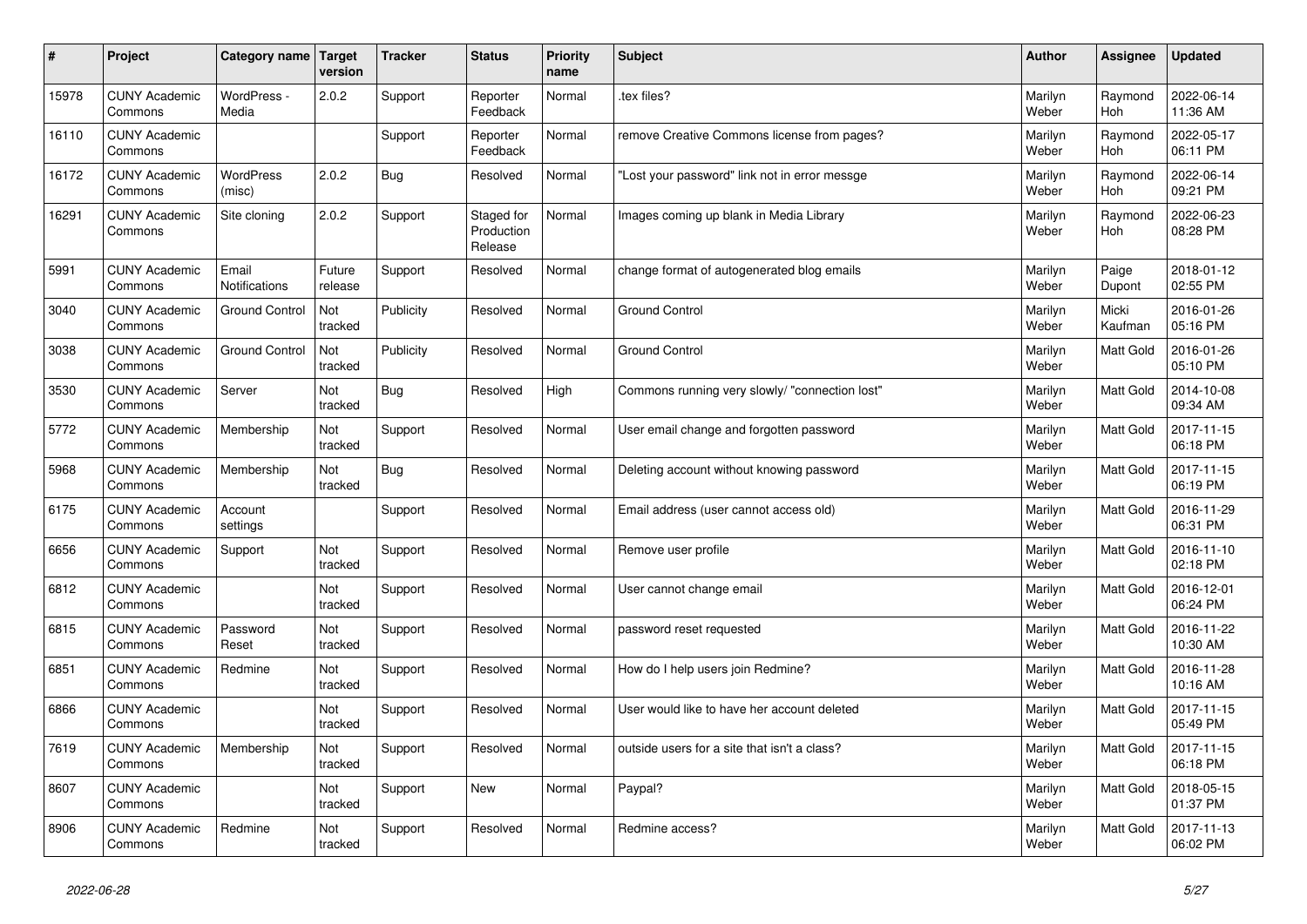| $\vert$ # | Project                         | Category name               | Target<br>version | <b>Tracker</b> | <b>Status</b> | <b>Priority</b><br>name | <b>Subject</b>                                | <b>Author</b>    | <b>Assignee</b>  | <b>Updated</b>         |
|-----------|---------------------------------|-----------------------------|-------------------|----------------|---------------|-------------------------|-----------------------------------------------|------------------|------------------|------------------------|
| 8924      | <b>CUNY Academic</b><br>Commons | <b>WordPress</b><br>Plugins | 1.12.4            | <b>Bug</b>     | Resolved      | Normal                  | auto-remove feature on http://pcp.gc.cuny.edu | Marilyn<br>Weber | <b>Matt Gold</b> | 2017-12-04<br>10:18 AM |
| 9134      | <b>CUNY Academic</b><br>Commons | Membership                  | Not<br>tracked    | Support        | Abandoned     | Normal                  | former user                                   | Marilyn<br>Weber | Matt Gold        | 2019-09-18<br>10:26 AM |
| 9162      | <b>CUNY Academic</b><br>Commons | Registration                | Not<br>tracked    | Support        | Resolved      | Normal                  | email change due to user error                | Marilyn<br>Weber | Matt Gold        | 2018-02-13<br>11:11 AM |
| 9477      | <b>CUNY Academic</b><br>Commons | Account<br>settings         |                   | Support        | Resolved      | Normal                  | email change request                          | Marilyn<br>Weber | <b>Matt Gold</b> | 2018-03-24<br>08:53 AM |
| 9535      | <b>CUNY Academic</b><br>Commons |                             | Not<br>tracked    | Support        | Resolved      | Normal                  | admin for https://video.commons.gc.cuny.edu/? | Marilyn<br>Weber | Matt Gold        | 2018-04-13<br>05:06 PM |
| 9659      | <b>CUNY Academic</b><br>Commons | Account<br>settings         |                   | Support        | Resolved      | Normal                  | user email change                             | Marilyn<br>Weber | Matt Gold        | 2018-04-24<br>12:08 PM |
| 9787      | <b>CUNY Academic</b><br>Commons | Registration                |                   | Support        | Resolved      | Normal                  | email change request                          | Marilyn<br>Weber | Matt Gold        | 2018-05-16<br>09:55 PM |
| 9823      | <b>CUNY Academic</b><br>Commons | Account<br>settings         | Not<br>tracked    | Support        | Resolved      | Normal                  | email change                                  | Marilyn<br>Weber | Matt Gold        | 2018-05-23<br>01:58 PM |
| 9927      | <b>CUNY Academic</b><br>Commons | Membership                  | Not<br>tracked    | Support        | Resolved      | Normal                  | wrong email used                              | Marilyn<br>Weber | Matt Gold        | 2018-06-14<br>10:21 AM |
| 9928      | <b>CUNY Academic</b><br>Commons | Account<br>settings         |                   | Support        | Resolved      | Normal                  | email change request from former student      | Marilyn<br>Weber | Matt Gold        | 2018-06-14<br>10:20 AM |
| 10227     | <b>CUNY Academic</b><br>Commons |                             |                   | Support        | Resolved      | Normal                  | user incorrectly entered her email address    | Marilyn<br>Weber | Matt Gold        | 2018-08-26<br>08:55 PM |
| 10256     | <b>CUNY Academic</b><br>Commons |                             |                   | Support        | Resolved      | Normal                  | email change requested                        | Marilyn<br>Weber | Matt Gold        | 2018-08-29<br>02:52 PM |
| 10266     | <b>CUNY Academic</b><br>Commons |                             |                   | Support        | Resolved      | Normal                  | GC email change requested                     | Marilyn<br>Weber | Matt Gold        | 2018-08-30<br>03:07 PM |
| 10932     | <b>CUNY Academic</b><br>Commons |                             |                   | Support        | Resolved      | Normal                  | add me as admin to meenaalexander.com         | Marilyn<br>Weber | Matt Gold        | 2019-01-09<br>02:12 PM |
| 11294     | <b>CUNY Academic</b><br>Commons | Account<br>settings         | Not<br>tracked    | Support        | Resolved      | Normal                  | student emqail change                         | Marilyn<br>Weber | Matt Gold        | 2019-04-07<br>09:11 PM |
| 12334     | <b>CUNY Academic</b><br>Commons |                             |                   | Support        | Resolved      | Normal                  | request for a Redmine account                 | Marilyn<br>Weber | Matt Gold        | 2020-01-30<br>12:01 PM |
| 12346     | <b>CUNY Academic</b><br>Commons | Redmine                     |                   | Support        | Resolved      | Normal                  | another Redmine request                       | Marilyn<br>Weber | Matt Gold        | 2020-01-30<br>08:20 PM |
| 13085     | <b>CUNY Academic</b><br>Commons | Domain<br>Mapping           | Not<br>tracked    | Support        | Resolved      | Normal                  | domain mapping request                        | Marilyn<br>Weber | <b>Matt Gold</b> | 2020-07-28<br>03:33 PM |
| 3035      | <b>CUNY Academic</b><br>Commons | <b>Ground Control</b>       | Not<br>tracked    | Publicity      | Deferred      | Normal                  | <b>Ground Control article</b>                 | Marilyn<br>Weber | Marilyn<br>Weber | 2015-03-21<br>08:54 PM |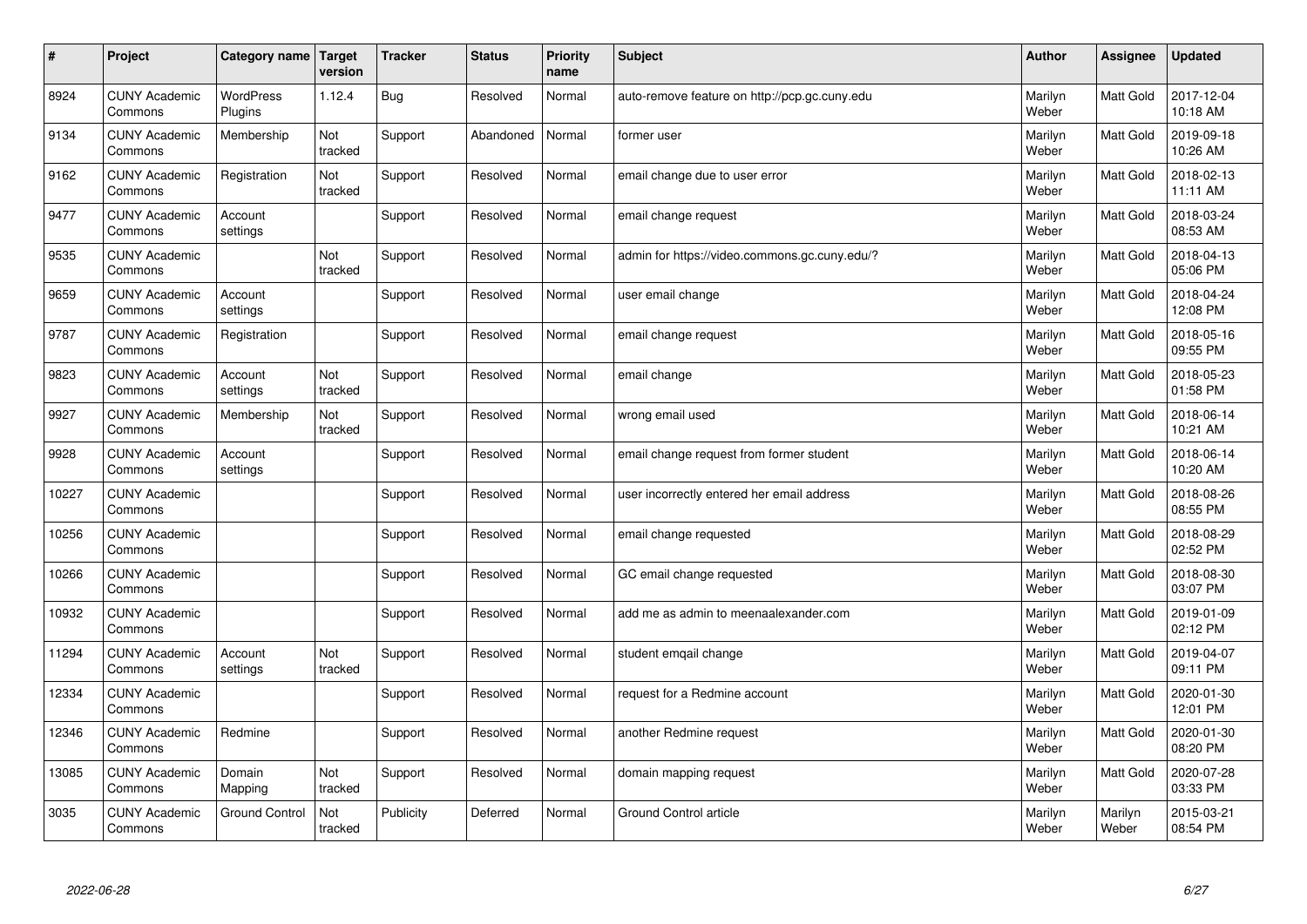| $\vert$ # | Project                         | Category name   Target      | version           | Tracker    | <b>Status</b> | <b>Priority</b><br>name | <b>Subject</b>                                                                        | <b>Author</b>    | Assignee          | <b>Updated</b>         |
|-----------|---------------------------------|-----------------------------|-------------------|------------|---------------|-------------------------|---------------------------------------------------------------------------------------|------------------|-------------------|------------------------|
| 3417      | <b>CUNY Academic</b><br>Commons | <b>BuddyPress</b><br>(misc) | Not<br>tracked    | <b>Bug</b> | Rejected      | High                    | copying two commons groups                                                            | Marilyn<br>Weber | Marilyn<br>Weber  | 2014-11-05<br>09:56 AM |
| 5019      | <b>CUNY Academic</b><br>Commons | Registration                | Not<br>tracked    | Support    | Resolved      | Normal                  | Forgotten password for user with new email address                                    | Marilyn<br>Weber | Marilyn<br>Weber  | 2015-12-11<br>04:18 PM |
| 5083      | <b>CUNY Academic</b><br>Commons | <b>WordPress</b><br>Plugins | 1.9.5             | Support    | Rejected      | Normal                  | creating a shortcode for the iframe code of the google form                           | Marilyn<br>Weber | Marilyn<br>Weber  | 2016-01-12<br>04:25 PM |
| 5319      | <b>CUNY Academic</b><br>Commons |                             | Not<br>tracked    | <b>Bug</b> | Resolved      | Normal                  | <b>Broken URL</b>                                                                     | Marilyn<br>Weber | Marilyn<br>Weber  | 2017-11-15<br>05:46 PM |
| 5875      | <b>CUNY Academic</b><br>Commons | <b>WordPress</b><br>Plugins | Not<br>tracked    | <b>Bug</b> | Resolved      | Normal                  | Events Calendar garbled in IE                                                         | Marilyn<br>Weber | Marilyn<br>Weber  | 2017-11-15<br>05:45 PM |
| 12382     | <b>CUNY Academic</b><br>Commons | Membership                  | Not<br>tracked    | Support    | <b>New</b>    | Normal                  | Email request change                                                                  | Marilyn<br>Weber | Marilyn<br>Weber  | 2020-02-06<br>12:56 PM |
| 8289      | <b>CUNY Academic</b><br>Commons |                             | Not<br>tracked    | Support    | Resolved      | Normal                  | removing my access to sites                                                           | Marilyn<br>Weber | Luke<br>Waltzer   | 2017-06-19<br>12:40 PM |
| 13878     | <b>CUNY Academic</b><br>Commons | Group cloning               | 1.18.4            | Support    | Resolved      | High                    | When creating Group + Site and choosing 'Clone existing', cannot<br>advance to step 2 | Marilyn<br>Weber | Jeremy<br>Felt    | 2021-02-02<br>11:02 AM |
| 9835      | <b>CUNY Academic</b><br>Commons | Group Forums                | Future<br>release | Bug        | Assigned      | Normal                  | add a "like" function?                                                                | Marilyn<br>Weber | Erik<br>Trainer   | 2018-06-05<br>01:49 PM |
| 3036      | <b>CUNY Academic</b><br>Commons | <b>Ground Control</b>       | Not<br>tracked    | Publicity  | Deferred      | Normal                  | <b>Ground Control</b>                                                                 | Marilyn<br>Weber | Dominic<br>Giglio | 2015-03-21<br>09:10 PM |
| 4340      | <b>CUNY Academic</b><br>Commons | WordPress -<br>Media        | 1.8.14            | Feature    | Resolved      | Normal                  | embedding a video                                                                     | Marilyn<br>Weber | Daniel<br>Jones   | 2015-10-20<br>12:01 AM |
| 5345      | <b>CUNY Academic</b><br>Commons | Social Paper                | 1.9.17            | Feature    | Rejected      | Normal                  | Plus symbol problem in SP                                                             | Marilyn<br>Weber | Christian<br>Wach | 2016-05-27<br>04:26 AM |
| 3041      | <b>CUNY Academic</b><br>Commons | Ground Control              | Not<br>tracked    | Publicity  | Resolved      | Normal                  | <b>Ground Control</b>                                                                 | Marilyn<br>Weber | Chris Stein       | 2016-01-26<br>04:52 PM |
| 2777      | <b>CUNY Academic</b><br>Commons | WordPress<br>(misc)         | Not<br>tracked    | <b>Bug</b> | Resolved      | Normal                  | Hero slide access                                                                     | Marilyn<br>Weber | Boone<br>Gorges   | 2013-09-07<br>12:26 PM |
| 2994      | <b>CUNY Academic</b><br>Commons | <b>BuddyPress</b><br>(misc) | 1.5.16            | Bug        | Resolved      | High                    | "My forums" link gives "page not found" error                                         | Marilyn<br>Weber | Boone<br>Gorges   | 2014-01-29<br>03:44 PM |
| 3001      | <b>CUNY Academic</b><br>Commons | WordPress<br>(misc)         | Not<br>tracked    | Support    | Resolved      | Normal                  | shortlink requested                                                                   | Marilyn<br>Weber | Boone<br>Gorges   | 2014-01-30<br>01:26 PM |
| 3029      | <b>CUNY Academic</b><br>Commons | cuny.is                     | Not<br>tracked    | Support    | Resolved      | Normal                  | shortlink request                                                                     | Marilyn<br>Weber | Boone<br>Gorges   | 2014-02-12<br>10:03 AM |
| 3071      | <b>CUNY Academic</b><br>Commons | WordPress<br><b>Themes</b>  | 1.5.22            | Bug        | Resolved      | Normal                  | Twenty Fourteen theme differences                                                     | Marilyn<br>Weber | Boone<br>Gorges   | 2014-04-01<br>08:18 PM |
| 3093      | <b>CUNY Academic</b><br>Commons | <b>WordPress</b><br>Plugins |                   | <b>Bug</b> | Rejected      | Normal                  | <b>Custom Google Maps</b>                                                             | Marilyn<br>Weber | Boone<br>Gorges   | 2014-05-02<br>10:52 AM |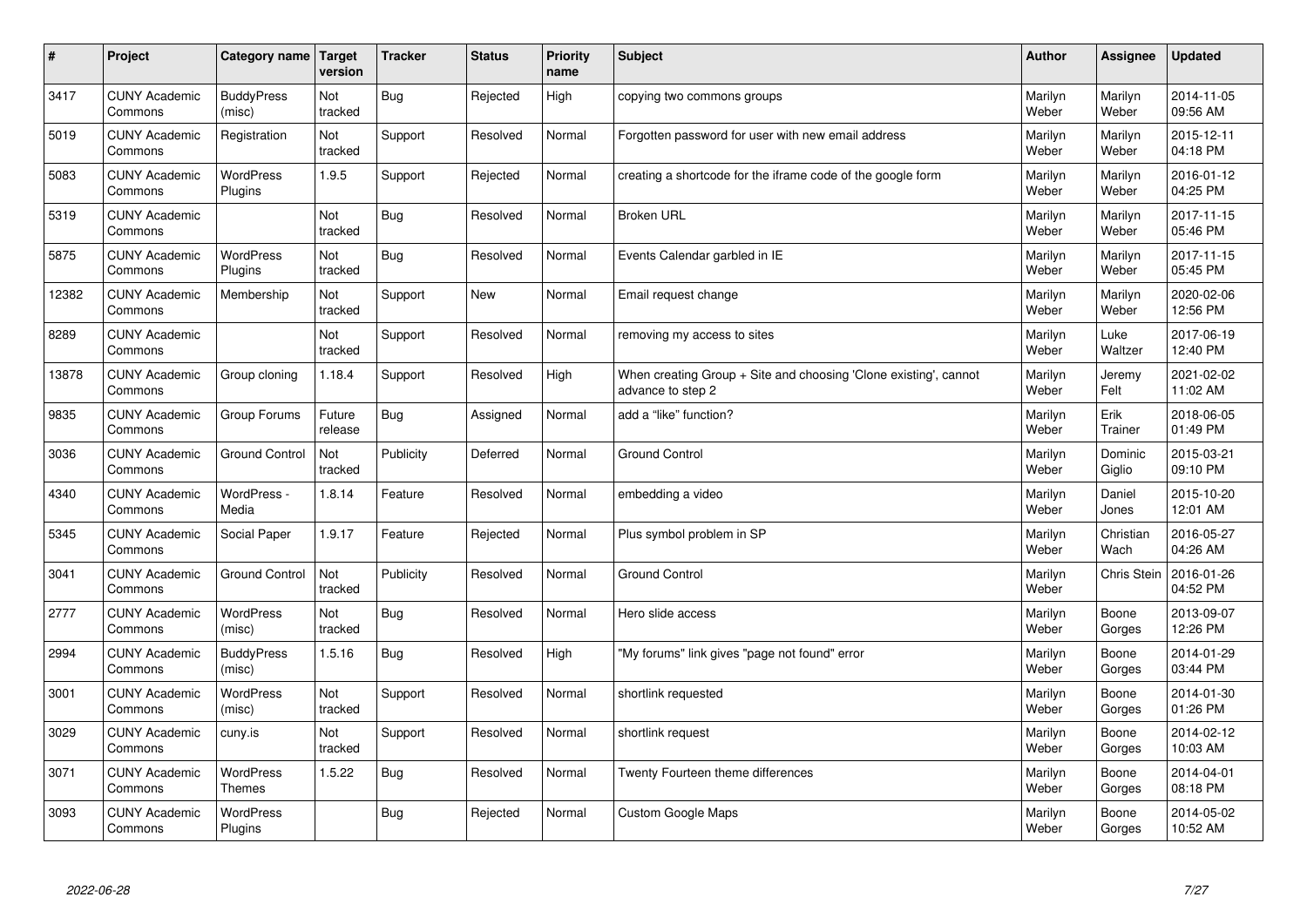| $\sharp$ | Project                         | Category name   Target            | version        | <b>Tracker</b> | <b>Status</b> | <b>Priority</b><br>name | <b>Subject</b>                                             | <b>Author</b>    | <b>Assignee</b> | <b>Updated</b>         |
|----------|---------------------------------|-----------------------------------|----------------|----------------|---------------|-------------------------|------------------------------------------------------------|------------------|-----------------|------------------------|
| 3116     | <b>CUNY Academic</b><br>Commons | <b>WordPress</b><br>(Permissions) |                | Bug            | Resolved      | Normal                  | Updating the FAQ page                                      | Marilyn<br>Weber | Boone<br>Gorges | 2014-04-01<br>10:12 PM |
| 3121     | <b>CUNY Academic</b><br>Commons | WordPress<br>Themes               | 1.5.21         | Bug            | Resolved      | High                    | Add Academica theme?                                       | Marilyn<br>Weber | Boone<br>Gorges | 2014-03-24<br>11:04 AM |
| 3136     | <b>CUNY Academic</b><br>Commons | <b>WordPress</b><br>Plugins       |                | <b>Bug</b>     | Rejected      | Normal                  | The Easy Rotator                                           | Marilyn<br>Weber | Boone<br>Gorges | 2014-04-01<br>10:26 PM |
| 3197     | <b>CUNY Academic</b><br>Commons | Groups (misc)                     | 1.6.4          | <b>Bug</b>     | Resolved      | Normal                  | trying to set up a hidden group blog with no RSS feed      | Marilyn<br>Weber | Boone<br>Gorges | 2014-05-21<br>09:39 PM |
| 3466     | <b>CUNY Academic</b><br>Commons | Membership                        | 1.6.16         | Feature        | Resolved      | Normal                  | restricting undergrad registration                         | Marilyn<br>Weber | Boone<br>Gorges | 2014-09-18<br>12:02 AM |
| 3533     | <b>CUNY Academic</b><br>Commons | Group<br>Invitations              | 1.7.8          | Bug            | Resolved      | Low                     | Trying to invite member to a new group                     | Marilyn<br>Weber | Boone<br>Gorges | 2015-04-01<br>09:13 PM |
| 3592     | <b>CUNY Academic</b><br>Commons | <b>WordPress</b><br>(Permissions) | Not<br>tracked | Publicity      | Resolved      | Normal                  | Oops - Announcing 1.6!                                     | Marilyn<br>Weber | Boone<br>Gorges | 2014-10-22<br>03:03 PM |
| 3593     | <b>CUNY Academic</b><br>Commons | Registration                      | 1.7.2          | Bug            | Resolved      | High                    | registration problems                                      | Marilyn<br>Weber | Boone<br>Gorges | 2014-11-01<br>02:57 PM |
| 4496     | <b>CUNY Academic</b><br>Commons | cuny.is                           | 1.8.9          | Bug            | Resolved      | Normal                  | Quick links broken?                                        | Marilyn<br>Weber | Boone<br>Gorges | 2015-08-28<br>10:39 AM |
| 4542     | <b>CUNY Academic</b><br>Commons | <b>WordPress</b><br>Plugins       | 1.8.10         | <b>Bug</b>     | Resolved      | Normal                  | Emailing group users problem                               | Marilyn<br>Weber | Boone<br>Gorges | 2015-09-11<br>11:16 AM |
| 4577     | <b>CUNY Academic</b><br>Commons | Registration                      | Not<br>tracked | Bug            | Resolved      | Normal                  | New users are not getting their email verification         | Marilyn<br>Weber | Boone<br>Gorges | 2016-01-26<br>03:30 PM |
| 4649     | <b>CUNY Academic</b><br>Commons | Registration                      | Not<br>tracked | Bug            | Resolved      | Urgent                  | Submit button has disappeared                              | Marilyn<br>Weber | Boone<br>Gorges | 2015-09-22<br>11:47 AM |
| 4734     | <b>CUNY Academic</b><br>Commons | <b>BuddyPress</b><br>Docs         | 1.8.13         | Bug            | Resolved      | High                    | Problems with "Create New Doc"                             | Marilyn<br>Weber | Boone<br>Gorges | 2015-10-09<br>07:53 AM |
| 4831     | <b>CUNY Academic</b><br>Commons | <b>Public Portfolio</b>           | 1.9.4          | Bug            | Resolved      | Normal                  | User cannot update profile                                 | Marilyn<br>Weber | Boone<br>Gorges | 2016-01-11<br>10:46 PM |
| 4834     | <b>CUNY Academic</b><br>Commons | <b>Blogs</b><br>(BuddyPress)      |                | <b>Bug</b>     | Resolved      | Normal                  | Admin invite problem                                       | Marilyn<br>Weber | Boone<br>Gorges | 2015-11-13<br>12:25 PM |
| 4965     | <b>CUNY Academic</b><br>Commons | <b>WordPress</b><br><b>Themes</b> | Not<br>tracked | Feature        | Resolved      | Normal                  | Theme requested                                            | Marilyn<br>Weber | Boone<br>Gorges | 2016-02-24<br>09:46 PM |
| 4997     | <b>CUNY Academic</b><br>Commons | <b>WordPress</b><br>Plugins       | 1.9.4          | Feature        | Resolved      | Normal                  | ability to embed maps from StoryMapJS?                     | Marilyn<br>Weber | Boone<br>Gorges | 2016-01-07<br>12:34 PM |
| 5036     | <b>CUNY Academic</b><br>Commons | WordPress<br>Plugins              | 1.9.1.1        | Feature        | Resolved      | Normal                  | <b>Embeds request</b>                                      | Marilyn<br>Weber | Boone<br>Gorges | 2015-12-18<br>10:12 PM |
| 5037     | <b>CUNY Academic</b><br>Commons | Registration                      | Not<br>tracked | Support        | Resolved      | Normal                  | Another Forgotten password for user with new email address | Marilyn<br>Weber | Boone<br>Gorges | 2015-12-22<br>05:24 PM |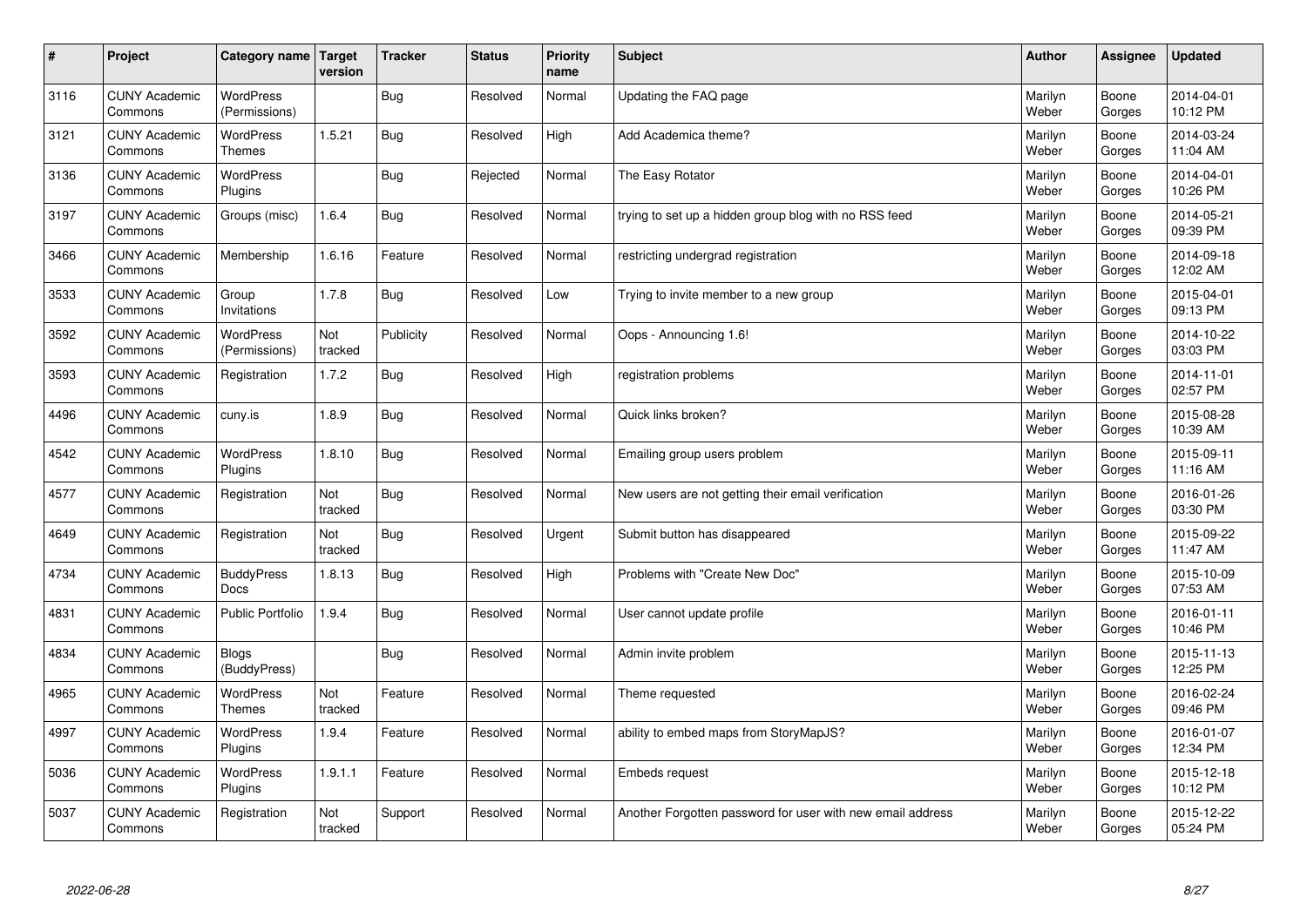| $\sharp$ | Project                         | Category name   Target            | version           | <b>Tracker</b> | <b>Status</b> | <b>Priority</b><br>name | <b>Subject</b>                                                   | <b>Author</b>    | Assignee        | <b>Updated</b>         |
|----------|---------------------------------|-----------------------------------|-------------------|----------------|---------------|-------------------------|------------------------------------------------------------------|------------------|-----------------|------------------------|
| 5052     | <b>CUNY Academic</b><br>Commons | Social Paper                      | Future<br>release | Feature        | <b>New</b>    | Low                     | Sentence by sentence or line by line comments (SP suggestion #3) | Marilyn<br>Weber | Boone<br>Gorges | 2016-02-11<br>10:24 PM |
| 5072     | <b>CUNY Academic</b><br>Commons |                                   |                   | Feature        | Duplicate     | Normal                  | redirect shortcode handler                                       | Marilyn<br>Weber | Boone<br>Gorges | 2016-01-07<br>12:34 PM |
| 5176     | <b>CUNY Academic</b><br>Commons | <b>Public Portfolio</b>           | 1.9.6             | Bug            | Resolved      | Normal                  | Widgets in Profile not saving                                    | Marilyn<br>Weber | Boone<br>Gorges | 2016-02-01<br>11:07 AM |
| 5184     | <b>CUNY Academic</b><br>Commons | Social Paper                      |                   | <b>Bug</b>     | Rejected      | Normal                  | Problem linking SP to a group                                    | Marilyn<br>Weber | Boone<br>Gorges | 2016-02-21<br>12:27 PM |
| 5302     | <b>CUNY Academic</b><br>Commons | <b>WordPress</b><br>Plugins       | 1.9.10            | Feature        | Resolved      | Normal                  | request for WP Gallery Custom Links plug-in                      | Marilyn<br>Weber | Boone<br>Gorges | 2016-03-11<br>09:20 PM |
| 5346     | <b>CUNY Academic</b><br>Commons | Toolbar                           | 1.9.11            | Bug            | Resolved      | Normal                  | possible dynamic HTML code bug?                                  | Marilyn<br>Weber | Boone<br>Gorges | 2016-03-22<br>10:53 AM |
| 5436     | <b>CUNY Academic</b><br>Commons |                                   | Not<br>tracked    | <b>Bug</b>     | Resolved      | Normal                  | Trying to change email settings for                              | Marilyn<br>Weber | Boone<br>Gorges | 2016-04-21<br>10:12 PM |
| 5522     | <b>CUNY Academic</b><br>Commons | WordPress<br>Plugins              | 1.9.15            | Feature        | Resolved      | Normal                  | plugin request                                                   | Marilyn<br>Weber | Boone<br>Gorges | 2016-05-09<br>10:36 AM |
| 5621     | <b>CUNY Academic</b><br>Commons | WordPress<br>Plugins              | 1.9.17            | Feature        | Resolved      | Normal                  | Taxonomy plugin request                                          | Marilyn<br>Weber | Boone<br>Gorges | 2016-06-01<br>11:28 PM |
| 5630     | <b>CUNY Academic</b><br>Commons | <b>WordPress</b><br><b>Themes</b> | 1.9.17            | Feature        | Resolved      | Normal                  | Bavota magazine Pro theme                                        | Marilyn<br>Weber | Boone<br>Gorges | 2016-06-02<br>12:09 AM |
| 5657     | <b>CUNY Academic</b><br>Commons | <b>WordPress</b><br>Plugins       | 1.9.18            | Feature        | Resolved      | Normal                  | Plugin Request - Instagram Feed WD                               | Marilyn<br>Weber | Boone<br>Gorges | 2016-06-08<br>12:36 PM |
| 5667     | <b>CUNY Academic</b><br>Commons | Public Portfolio                  | 1.9.18            | <b>Bug</b>     | Resolved      | Normal                  | publication section on my public portfolio won't update          | Marilyn<br>Weber | Boone<br>Gorges | 2016-06-12<br>10:19 AM |
| 5684     | <b>CUNY Academic</b><br>Commons | Group Files                       | Not<br>tracked    | <b>Bug</b>     | Resolved      | Normal                  | Making Group files appear as Blog entries                        | Marilyn<br>Weber | Boone<br>Gorges | 2017-11-20<br>03:28 PM |
| 5713     | <b>CUNY Academic</b><br>Commons | <b>WordPress</b><br>(misc)        | Not<br>tracked    | <b>Bug</b>     | Abandoned     | High                    | Site freezing                                                    | Marilyn<br>Weber | Boone<br>Gorges | 2017-11-15<br>10:58 AM |
| 5753     | <b>CUNY Academic</b><br>Commons | WordPress<br>(misc)               | Not<br>tracked    | Support        | Resolved      | Normal                  | merging blogs and groups                                         | Marilyn<br>Weber | Boone<br>Gorges | 2016-08-29<br>03:09 PM |
| 5799     | <b>CUNY Academic</b><br>Commons | <b>Blogs</b><br>(BuddyPress)      | Not<br>tracked    | Feature        | Resolved      | Normal                  | removing one's own access to sites?                              | Marilyn<br>Weber | Boone<br>Gorges | 2016-07-26<br>01:55 PM |
| 5834     | <b>CUNY Academic</b><br>Commons |                                   |                   | Bug            | Resolved      | Normal                  | My access to cdev                                                | Marilyn<br>Weber | Boone<br>Gorges | 2016-07-25<br>03:12 PM |
| 5872     | <b>CUNY Academic</b><br>Commons | Server                            | Not<br>tracked    | <b>Bug</b>     | Resolved      | Immediate               | Whole Commons is down                                            | Marilyn<br>Weber | Boone<br>Gorges | 2016-08-12<br>12:04 AM |
| 5969     | <b>CUNY Academic</b><br>Commons | Registration                      | 1.9.27            | Bug            | Resolved      | Normal                  | Queens students unable to join                                   | Marilyn<br>Weber | Boone<br>Gorges | 2016-09-04<br>09:41 PM |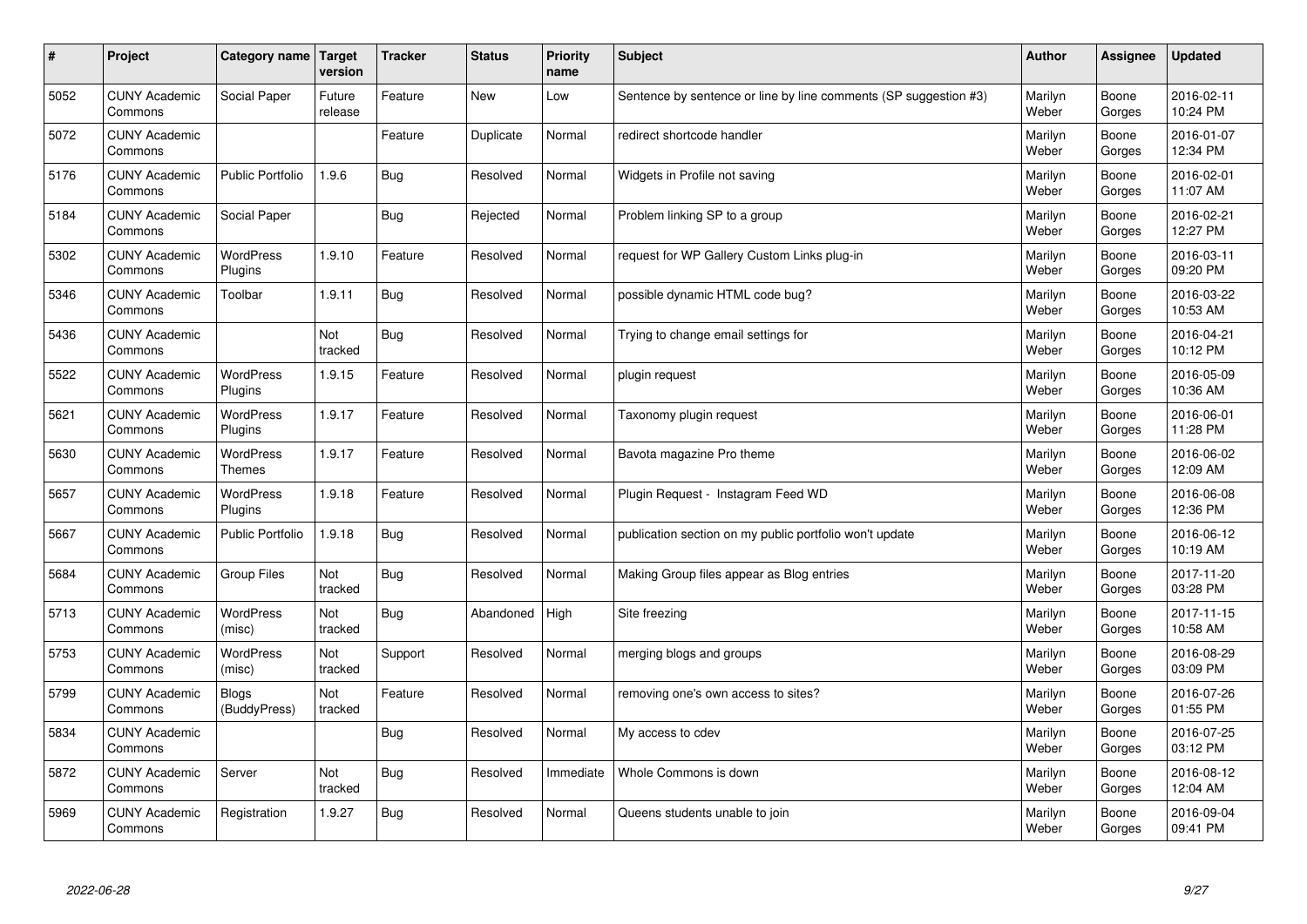| $\sharp$ | Project                         | Category name   Target        | version        | <b>Tracker</b> | <b>Status</b> | <b>Priority</b><br>name | <b>Subject</b>                                                              | <b>Author</b>    | Assignee        | <b>Updated</b>         |
|----------|---------------------------------|-------------------------------|----------------|----------------|---------------|-------------------------|-----------------------------------------------------------------------------|------------------|-----------------|------------------------|
| 5985     | <b>CUNY Academic</b><br>Commons | Support                       | Not<br>tracked | Support        | Resolved      | Normal                  | change user's email address (she cannot access old)                         | Marilyn<br>Weber | Boone<br>Gorges | 2016-09-07<br>01:43 PM |
| 5988     | <b>CUNY Academic</b><br>Commons | Support                       |                | Support        | Rejected      | Normal                  | Forbidden error when trying to join                                         | Marilyn<br>Weber | Boone<br>Gorges | 2016-09-08<br>01:42 PM |
| 6025     | <b>CUNY Academic</b><br>Commons | Search                        | Not<br>tracked | <b>Bug</b>     | Resolved      | Normal                  | Search function not working                                                 | Marilyn<br>Weber | Boone<br>Gorges | 2016-10-12<br>09:41 AM |
| 6091     | <b>CUNY Academic</b><br>Commons | Group<br>Invitations          | Not<br>tracked | <b>Bug</b>     | Resolved      | Normal                  | User cannot re-join a group                                                 | Marilyn<br>Weber | Boone<br>Gorges | 2016-09-28<br>01:47 PM |
| 6101     | <b>CUNY Academic</b><br>Commons | <b>Public Portfolio</b>       |                | Bug            | Resolved      | High                    | Profile update problems                                                     | Marilyn<br>Weber | Boone<br>Gorges | 2016-12-01<br>03:50 PM |
| 6107     | <b>CUNY Academic</b><br>Commons |                               |                | <b>Bug</b>     | Resolved      | High                    | site redirect?                                                              | Marilyn<br>Weber | Boone<br>Gorges | 2016-09-29<br>03:45 PM |
| 6286     | <b>CUNY Academic</b><br>Commons | Groups (misc)                 | Not<br>tracked | Bug            | Resolved      | Immediate               | Groups pages not displaying at all!                                         | Marilyn<br>Weber | Boone<br>Gorges | 2017-11-15<br>10:57 AM |
| 6338     | <b>CUNY Academic</b><br>Commons |                               |                | Bug            | Rejected      | Normal                  | Multiple email notifications for each blog post                             | Marilyn<br>Weber | Boone<br>Gorges | 2016-10-18<br>08:45 PM |
| 6410     | <b>CUNY Academic</b><br>Commons |                               |                | Bug            | Duplicate     | Immediate               | Cannot log in - gives privacy error                                         | Marilyn<br>Weber | Boone<br>Gorges | 2016-10-24<br>10:01 AM |
| 6626     | <b>CUNY Academic</b><br>Commons | Group Files                   | 1.10.1         | Bug            | Resolved      | Normal                  | Files from non-member showing up in private group                           | Marilyn<br>Weber | Boone<br>Gorges | 2016-11-07<br>03:54 PM |
| 6857     | <b>CUNY Academic</b><br>Commons | <b>Blogs</b><br>(BuddyPress)  | Not<br>tracked | Support        | Resolved      | Normal                  | Committee on Religion website                                               | Marilyn<br>Weber | Boone<br>Gorges | 2017-08-17<br>10:24 AM |
| 6860     | <b>CUNY Academic</b><br>Commons | User<br>Onboarding            | 1.12           | Bug            | Resolved      | Normal                  | Invitation to join a group is appearing as an invitiation to join the site! | Marilyn<br>Weber | Boone<br>Gorges | 2017-10-30<br>10:03 AM |
| 6893     | <b>CUNY Academic</b><br>Commons | Group Forums                  |                | Bug            | Resolved      | Normal                  | Forum for CUNY Academic Commons Team is gone                                | Marilyn<br>Weber | Boone<br>Gorges | 2016-12-01<br>08:08 AM |
| 6899     | <b>CUNY Academic</b><br>Commons | Account<br>settings           | Not<br>tracked | Support        | Resolved      | Normal                  | New user has misspelled her own name                                        | Marilyn<br>Weber | Boone<br>Gorges | 2016-12-01<br>05:10 PM |
| 7100     | <b>CUNY Academic</b><br>Commons | <b>WordPress</b><br>Plugins   | 1.10.5         | <b>Bug</b>     | Resolved      | High                    | Cincopa plugin problem                                                      | Marilyn<br>Weber | Boone<br>Gorges | 2016-12-19<br>10:32 AM |
| 7223     | <b>CUNY Academic</b><br>Commons | Membership                    | Not<br>tracked | Bug            | Resolved      | Normal                  | User with two profiles would like to merge them                             | Marilyn<br>Weber | Boone<br>Gorges | 2017-01-10<br>02:07 PM |
| 7310     | <b>CUNY Academic</b><br>Commons |                               | 1.10.7         | <b>Bug</b>     | Resolved      | Normal                  | Friendship request mystery.                                                 | Marilyn<br>Weber | Boone<br>Gorges | 2017-01-05<br>03:12 PM |
| 7349     | <b>CUNY Academic</b><br>Commons | Membership                    | Not<br>tracked | Bug            | Resolved      | Normal                  | <b>LACUNY</b> Institute website                                             | Marilyn<br>Weber | Boone<br>Gorges | 2017-01-11<br>04:26 PM |
| 7376     | <b>CUNY Academic</b><br>Commons | Email<br><b>Notifications</b> |                | Bug            | Rejected      | Normal                  | automatic forwarding of blog posts not working                              | Marilyn<br>Weber | Boone<br>Gorges | 2017-05-01<br>10:36 PM |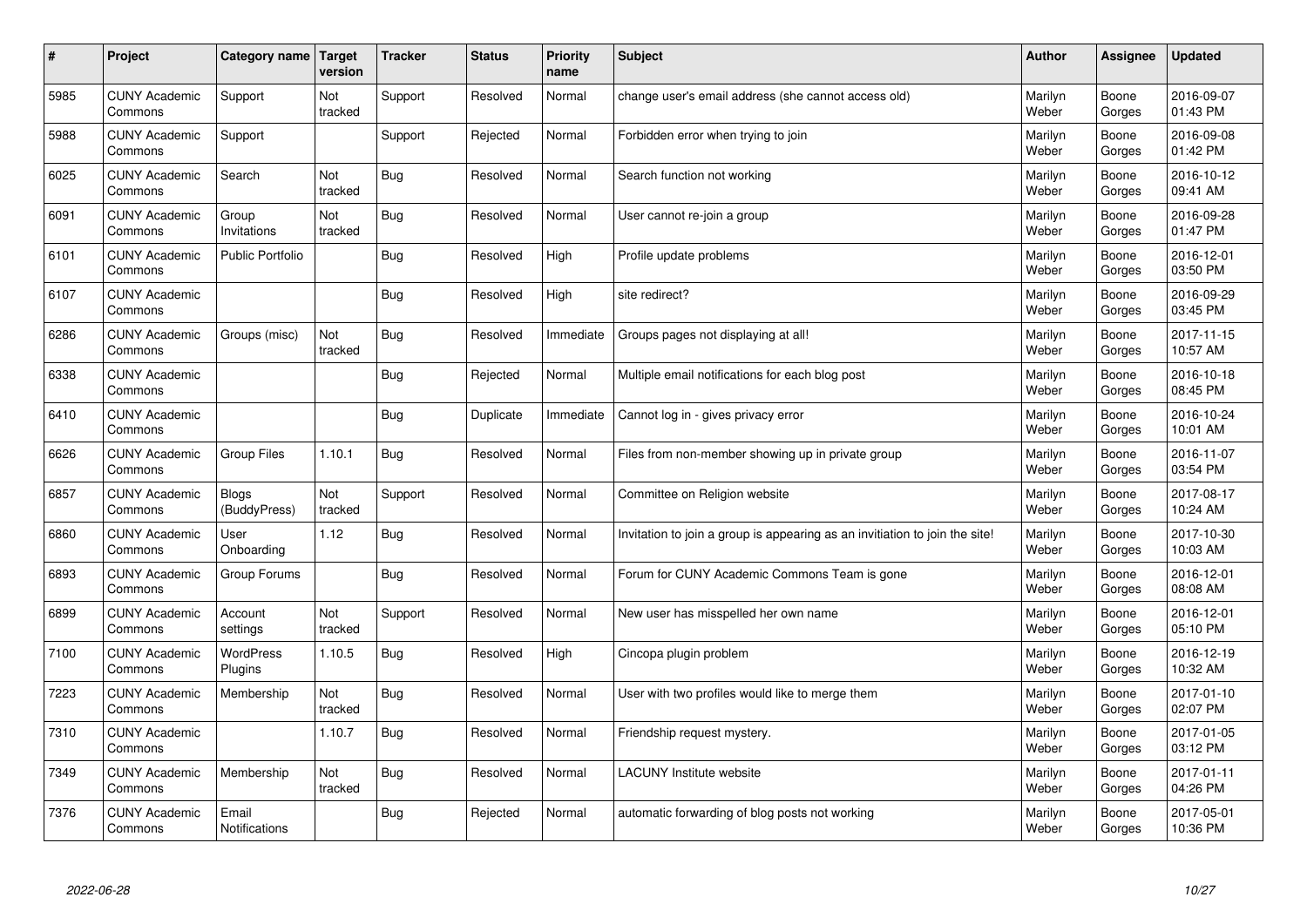| $\vert$ # | Project                         | Category name                     | <b>Target</b><br>version | <b>Tracker</b> | <b>Status</b>        | <b>Priority</b><br>name | <b>Subject</b>                                             | <b>Author</b>    | Assignee        | <b>Updated</b>         |
|-----------|---------------------------------|-----------------------------------|--------------------------|----------------|----------------------|-------------------------|------------------------------------------------------------|------------------|-----------------|------------------------|
| 7460      | <b>CUNY Academic</b><br>Commons | <b>WordPress</b><br><b>Themes</b> | 1.10.8                   | Support        | Resolved             | Normal                  | install Independent Publisher theme?                       | Marilyn<br>Weber | Boone<br>Gorges | 2017-01-21<br>09:34 PM |
| 7613      | <b>CUNY Academic</b><br>Commons | Registration                      | Not<br>tracked           | Support        | Resolved             | Normal                  | non-matriculated students                                  | Marilyn<br>Weber | Boone<br>Gorges | 2017-11-15<br>11:03 AM |
| 7678      | <b>CUNY Academic</b><br>Commons | Groups (misc)                     | Not<br>tracked           | Support        | Resolved             | Normal                  | add admin to student group                                 | Marilyn<br>Weber | Boone<br>Gorges | 2017-02-15<br>11:58 AM |
| 7685      | <b>CUNY Academic</b><br>Commons | Password<br>Reset                 | Not<br>tracked           | Support        | Resolved             | Normal                  | temporary password                                         | Marilyn<br>Weber | Boone<br>Gorges | 2017-02-15<br>07:36 PM |
| 7700      | <b>CUNY Academic</b><br>Commons |                                   | Not<br>tracked           | Support        | Abandoned            | Normal                  | slow loading Page on site                                  | Marilyn<br>Weber | Boone<br>Gorges | 2017-11-15<br>11:02 AM |
| 7724      | <b>CUNY Academic</b><br>Commons |                                   | Not<br>tracked           | Support        | Abandoned            | Normal                  | User name confusion                                        | Marilyn<br>Weber | Boone<br>Gorges | 2017-11-15<br>11:12 AM |
| 7771      | <b>CUNY Academic</b><br>Commons | Membership                        | Not<br>tracked           | Support        | Resolved             | Normal                  | User would like to be uncoupled from sites                 | Marilyn<br>Weber | Boone<br>Gorges | 2017-03-09<br>12:38 PM |
| 7785      | <b>CUNY Academic</b><br>Commons |                                   | Not<br>tracked           | Support        | Resolved             | Normal                  | ftp access or files?                                       | Marilyn<br>Weber | Boone<br>Gorges | 2017-03-13<br>02:34 PM |
| 8131      | <b>CUNY Academic</b><br>Commons | WordPress<br>Plugins              | 1.11                     | Bug            | Resolved             | Normal                  | Newsletters plug-in                                        | Marilyn<br>Weber | Boone<br>Gorges | 2017-05-11<br>09:42 PM |
| 8200      | <b>CUNY Academic</b><br>Commons | Groups (misc)                     | Not<br>tracked           | Bug            | Resolved             | Normal                  | Announcements has disappeared                              | Marilyn<br>Weber | Boone<br>Gorges | 2017-05-26<br>04:04 PM |
| 8222      | <b>CUNY Academic</b><br>Commons | Membership                        | Not<br>tracked           | Support        | Resolved             | Normal                  | Admin for iletc.commons.gc.cuny.edu                        | Marilyn<br>Weber | Boone<br>Gorges | 2017-06-08<br>10:06 AM |
| 8401      | <b>CUNY Academic</b><br>Commons | Membership                        | Not<br>tracked           | Support        | Resolved             | Normal                  | add me as an admin                                         | Marilyn<br>Weber | Boone<br>Gorges | 2017-07-11<br>11:40 AM |
| 8429      | <b>CUNY Academic</b><br>Commons | Membership                        | Not<br>tracked           | Support        | Resolved             | Normal                  | Please make me an admin of https://arc.commons.gc.cuny.edu | Marilyn<br>Weber | Boone<br>Gorges | 2017-07-24<br>03:33 PM |
| 8878      | <b>CUNY Academic</b><br>Commons | cuny.is                           | Not<br>tracked           | <b>Bug</b>     | Resolved             | Urgent                  | cuny.is site link won't work                               | Marilyn<br>Weber | Boone<br>Gorges | 2017-11-01<br>03:06 PM |
| 8917      | <b>CUNY Academic</b><br>Commons | <b>Group Files</b>                | 1.12.3                   | <b>Bug</b>     | Resolved             | High                    | Files not downloading from Groups properly                 | Marilyn<br>Weber | Boone<br>Gorges | 2017-11-29<br>10:04 PM |
| 9192      | <b>CUNY Academic</b><br>Commons | WordPress<br>Plugins              | 1.12.8                   | <b>Bug</b>     | Resolved             | Normal                  | problems with the Leaflet plug -in                         | Marilyn<br>Weber | Boone<br>Gorges | 2018-02-13<br>11:07 AM |
| 9207      | <b>CUNY Academic</b><br>Commons |                                   | Future<br>release        | Support        | Reporter<br>Feedback | Normal                  | display dashboards made in Tableau?                        | Marilyn<br>Weber | Boone<br>Gorges | 2018-04-10<br>10:42 AM |
| 9224      | <b>CUNY Academic</b><br>Commons | Group Files                       | 1.13                     | Feature        | Resolved             | Normal                  | attachments to forum posts clutter up Files area           | Marilyn<br>Weber | Boone<br>Gorges | 2018-03-22<br>03:34 PM |
| 9275      | <b>CUNY Academic</b><br>Commons |                                   |                          | Support        | Rejected             | Normal                  | soft chalk page?                                           | Marilyn<br>Weber | Boone<br>Gorges | 2018-04-09<br>10:37 AM |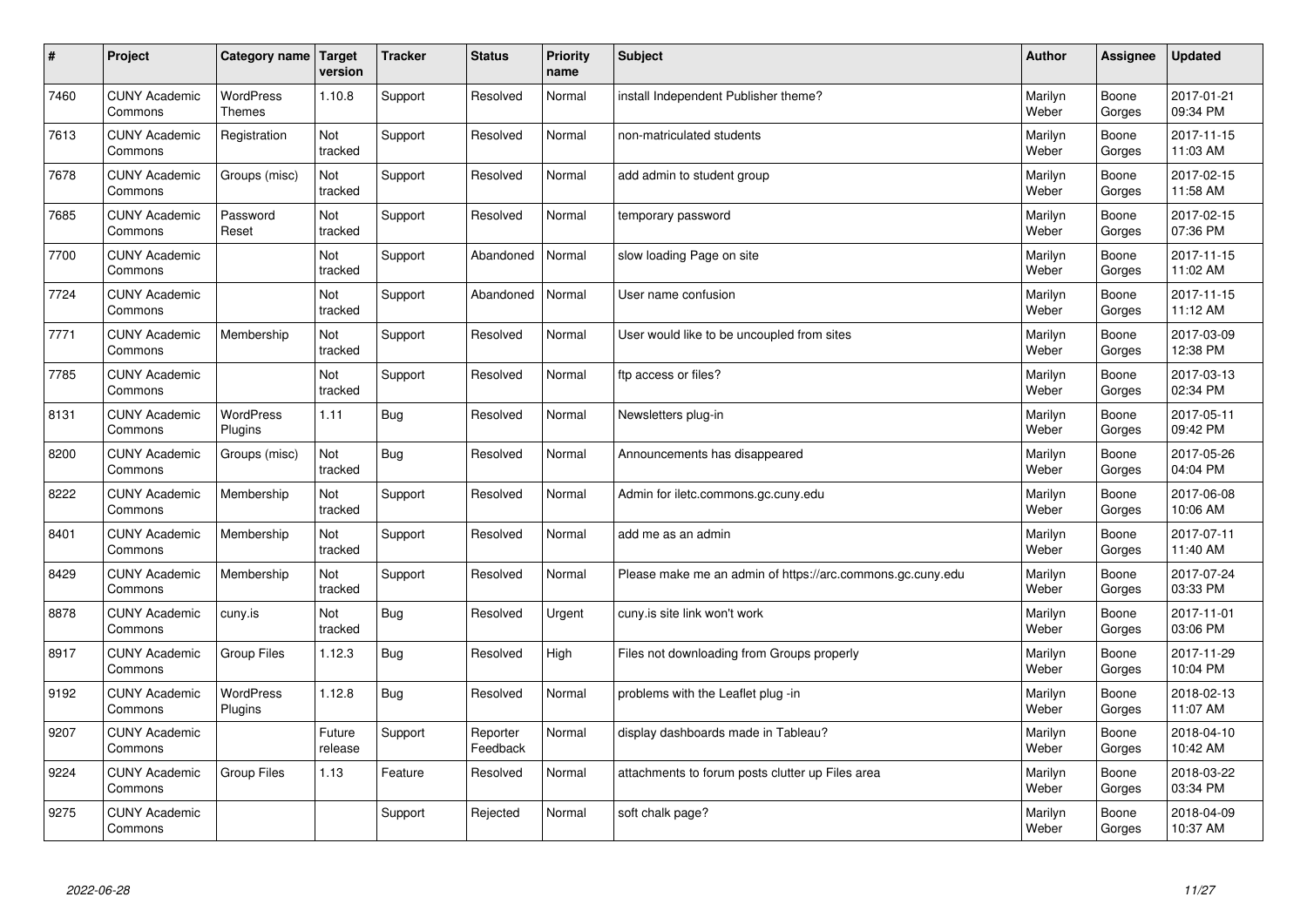| $\sharp$ | Project                         | Category name   Target      | version        | <b>Tracker</b> | <b>Status</b> | <b>Priority</b><br>name | <b>Subject</b>                                                    | <b>Author</b>    | Assignee        | <b>Updated</b>         |
|----------|---------------------------------|-----------------------------|----------------|----------------|---------------|-------------------------|-------------------------------------------------------------------|------------------|-----------------|------------------------|
| 9335     | <b>CUNY Academic</b><br>Commons | <b>WordPress</b><br>Themes  | 1.12.10        | <b>Bug</b>     | Resolved      | Normal                  | clone http://digitalscholarship.ccny.cuny.edu site?               | Marilyn<br>Weber | Boone<br>Gorges | 2018-03-14<br>12:43 PM |
| 9768     | <b>CUNY Academic</b><br>Commons |                             | 1.13.2         | Bug            | Resolved      | High                    | search function on the Directory page                             | Marilyn<br>Weber | Boone<br>Gorges | 2018-05-14<br>08:45 PM |
| 9949     | <b>CUNY Academic</b><br>Commons |                             | 1.13.4         | Support        | Resolved      | Normal                  | raise storage space limit?                                        | Marilyn<br>Weber | Boone<br>Gorges | 2018-06-26<br>12:00 PM |
| 10407    | <b>CUNY Academic</b><br>Commons |                             | Not<br>tracked | Support        | Resolved      | Normal                  | toolbar problem                                                   | Marilyn<br>Weber | Boone<br>Gorges | 2018-10-23<br>10:52 AM |
| 11567    | <b>CUNY Academic</b><br>Commons | <b>Group Files</b>          | 1.15.4         | Bug            | Resolved      | Normal                  | Group files pagination doesn't work properly in folders           | Marilyn<br>Weber | Boone<br>Gorges | 2019-06-25<br>04:22 PM |
| 11865    | <b>CUNY Academic</b><br>Commons | Onboarding                  | 1.15.10        | Bug            | Resolved      | Normal                  | Site name not appearing in "Membership" lists of Invitation modal | Marilyn<br>Weber | Boone<br>Gorges | 2019-09-24<br>11:09 AM |
| 12006    | <b>CUNY Academic</b><br>Commons | Group<br>Invitations        | 1.15.13        | Bug            | Resolved      | Immediate               | Invite system is broken.                                          | Marilyn<br>Weber | Boone<br>Gorges | 2019-10-23<br>10:16 AM |
| 12165    | <b>CUNY Academic</b><br>Commons | <b>BuddyPress</b><br>(misc) | Not<br>tracked | Support        | Resolved      | Normal                  | two reports of Profile problems                                   | Marilyn<br>Weber | Boone<br>Gorges | 2019-12-04<br>05:06 PM |
| 12905    | <b>CUNY Academic</b><br>Commons |                             | 1.16.14        | Support        | Resolved      | Normal                  | trouble embedding a flipbook from Flipsnack                       | Marilyn<br>Weber | Boone<br>Gorges | 2020-06-23<br>10:53 AM |
| 12960    | <b>CUNY Academic</b><br>Commons |                             | 1.16.14        | Support        | Resolved      | Normal                  | mutiple plugin in requests                                        | Marilyn<br>Weber | Boone<br>Gorges | 2020-06-23<br>10:53 AM |
| 12999    | <b>CUNY Academic</b><br>Commons |                             | 1.18.1         | Support        | Resolved      | Normal                  | request for Dentist theme                                         | Marilyn<br>Weber | Boone<br>Gorges | 2020-12-22<br>03:31 PM |
| 13159    | <b>CUNY Academic</b><br>Commons | Group Library               | Not<br>tracked | Support        | Resolved      | Normal                  | changing folder names?                                            | Marilyn<br>Weber | Boone<br>Gorges | 2020-08-27<br>08:59 AM |
| 13641    | <b>CUNY Academic</b><br>Commons |                             | 1.18.2         | Support        | Resolved      | Normal                  | follow up to migration request                                    | Marilyn<br>Weber | Boone<br>Gorges | 2021-01-12<br>10:59 AM |
| 13841    | <b>CUNY Academic</b><br>Commons | WordPress<br>Plugins        | 1.18.3         | Support        | Resolved      | Normal                  | Folders plugin request                                            | Marilyn<br>Weber | Boone<br>Gorges | 2021-01-26<br>04:43 PM |
| 13929    | <b>CUNY Academic</b><br>Commons |                             | 1.18.4         | Support        | Resolved      | Normal                  | update error message                                              | Marilyn<br>Weber | Boone<br>Gorges | 2021-02-09<br>11:05 AM |
| 14012    | <b>CUNY Academic</b><br>Commons | <b>WordPress</b><br>Plugins | 1.18.5         | Support        | Resolved      | Normal                  | Open External Links in a New Window plugin?                       | Marilyn<br>Weber | Boone<br>Gorges | 2021-03-02<br>02:07 PM |
| 14019    | <b>CUNY Academic</b><br>Commons | WordPress<br>Plugins        | 1.18.5         | Bug            | Resolved      | Normal                  | smorales.commons.gc.cuny.edu                                      | Marilyn<br>Weber | Boone<br>Gorges | 2021-02-23<br>11:06 AM |
| 14075    | <b>CUNY Academic</b><br>Commons | WordPress<br>Plugins        | Not<br>tracked | Bug            | Resolved      | Normal                  | sludigitalportfolios.commons.gc.cuny.edu                          | Marilyn<br>Weber | Boone<br>Gorges | 2021-03-01<br>10:46 AM |
| 14265    | <b>CUNY Academic</b><br>Commons | WordPress<br>Plugins        | 1.18.10        | Support        | Resolved      | Normal                  | separate the tag cloud in the blog sidebar                        | Marilyn<br>Weber | Boone<br>Gorges | 2021-05-12<br>05:19 PM |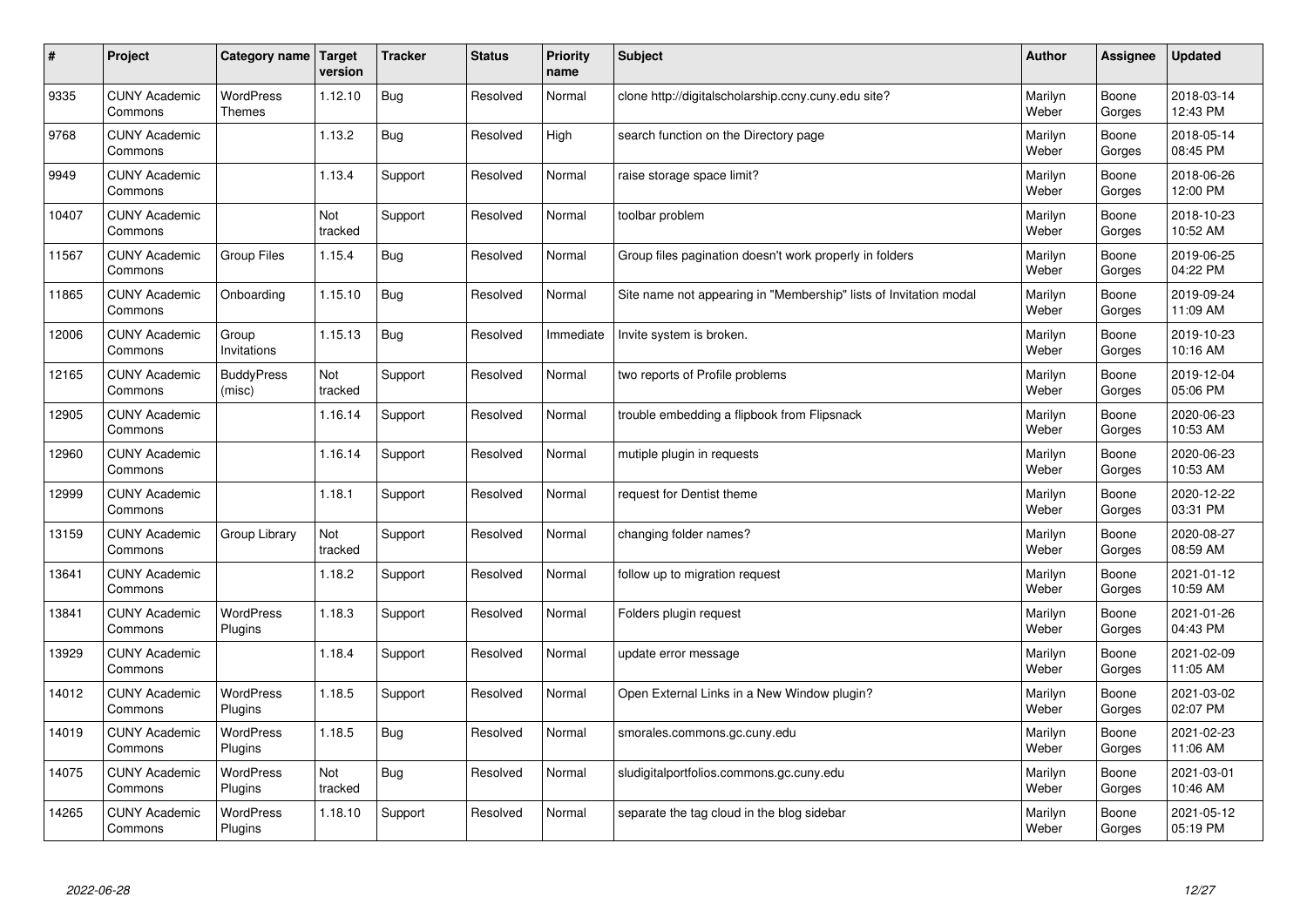| $\sharp$ | Project                         | Category name   Target       | version           | <b>Tracker</b> | <b>Status</b> | <b>Priority</b><br>name | <b>Subject</b>                                                                          | <b>Author</b>    | <b>Assignee</b> | <b>Updated</b>         |
|----------|---------------------------------|------------------------------|-------------------|----------------|---------------|-------------------------|-----------------------------------------------------------------------------------------|------------------|-----------------|------------------------|
| 14304    | <b>CUNY Academic</b><br>Commons | Group Library                | 1.18.8            | Bug            | Resolved      | Normal                  | Library items change folders when adding subsequent items in new<br>folders             | Marilyn<br>Weber | Boone<br>Gorges | 2021-04-13<br>11:21 AM |
| 15211    | <b>CUNY Academic</b><br>Commons | <b>Blogs</b><br>(BuddyPress) | 1.19.2            | Support        | Resolved      | Normal                  | No good error reporting for already-used domain name when creating a<br>site in Firefox | Marilyn<br>Weber | Boone<br>Gorges | 2022-01-25<br>11:33 AM |
| 15241    | <b>CUNY Academic</b><br>Commons | Onboarding                   | 1.19.3            | Design/UX      | Resolved      | Normal                  | white on gray                                                                           | Marilyn<br>Weber | Boone<br>Gorges | 2022-02-08<br>02:38 PM |
| 15545    | <b>CUNY Academic</b><br>Commons | WordPress<br>Plugins         | 1.19.5            | Feature        | Resolved      | Normal                  | 'ZI Hide Featured Image" plugin request                                                 | Marilyn<br>Weber | Boone<br>Gorges | 2022-03-09<br>10:09 AM |
| 15654    | <b>CUNY Academic</b><br>Commons | <b>WordPress</b><br>Plugins  | 1.19.6            | Support        | Resolved      | Normal                  | Numerous Copies of Events showing up                                                    | Marilyn<br>Weber | Boone<br>Gorges | 2022-03-22<br>11:30 AM |
| 16198    | <b>CUNY Academic</b><br>Commons |                              | 2.0.1             | Bug            | Resolved      | Normal                  | Change role to                                                                          | Marilyn<br>Weber | Boone<br>Gorges | 2022-06-14<br>11:35 AM |
| 3620     | <b>CUNY Academic</b><br>Commons | Groups (misc)                | Not<br>tracked    | Bug            | Resolved      | Normal                  | admins of The Group for Group Admins                                                    | Marilyn<br>Weber |                 | 2014-11-03<br>08:38 AM |
| 3673     | <b>CUNY Academic</b><br>Commons |                              |                   | Bug            | Rejected      | Normal                  | CBox pagination issue with the Wiki                                                     | Marilyn<br>Weber |                 | 2014-11-20<br>04:08 PM |
| 3674     | <b>CUNY Academic</b><br>Commons |                              |                   | <b>Bug</b>     | Rejected      | Normal                  | CBox pagination issue with the Wiki                                                     | Marilyn<br>Weber |                 | 2014-11-20<br>05:03 PM |
| 4012     | <b>CUNY Academic</b><br>Commons |                              | 1.7.20            | Bug            | Resolved      | Normal                  | Two users reporting same Forbidden 403 error message.                                   | Marilyn<br>Weber |                 | 2015-05-01<br>08:13 PM |
| 4013     | <b>CUNY Academic</b><br>Commons |                              |                   | Bug            | Duplicate     | Normal                  | Math question?                                                                          | Marilyn<br>Weber |                 | 2015-04-22<br>04:05 PM |
| 4880     | <b>CUNY Academic</b><br>Commons | Password<br>Reset            | Not<br>tracked    | Support        | Resolved      | High                    | CUNY Central person having password trouble                                             | Marilyn<br>Weber |                 | 2015-11-10<br>12:40 PM |
| 4881     | <b>CUNY Academic</b><br>Commons | ZenDesk                      | Not<br>tracked    | Bug            | Resolved      | Normal                  | ZenDesk emails not being sent                                                           | Marilyn<br>Weber |                 | 2015-12-07<br>01:34 AM |
| 5059     | <b>CUNY Academic</b><br>Commons |                              | Not<br>tracked    | Bug            | Resolved      | Normal                  | Instagram embed?                                                                        | Marilyn<br>Weber |                 | 2016-01-26<br>12:05 AM |
| 5199     | <b>CUNY Academic</b><br>Commons | Social Paper                 | Future<br>release | Feature        | <b>New</b>    | Normal                  | add tables to the SP editor                                                             | Marilyn<br>Weber |                 | 2016-10-24<br>11:27 AM |
| 5205     | <b>CUNY Academic</b><br>Commons | Social Paper                 | Future<br>release | Feature        | <b>New</b>    | Normal                  | Social Paper folders                                                                    | Marilyn<br>Weber |                 | 2016-02-11<br>10:24 PM |
| 5435     | <b>CUNY Academic</b><br>Commons |                              | Not<br>tracked    | Bug            | Resolved      | Urgent                  | Can't see the dashboard                                                                 | Marilyn<br>Weber |                 | 2016-04-12<br>11:33 AM |
| 5629     | <b>CUNY Academic</b><br>Commons | Public Portfolio             | 1.10.4            | Support        | Resolved      | Normal                  | Title field in profile can't be edited                                                  | Marilyn<br>Weber |                 | 2016-12-13<br>11:19 AM |
| 5844     | <b>CUNY Academic</b><br>Commons |                              | Not<br>tracked    | Support        | Resolved      | Normal                  | edit Host Files on Windows 10 problems                                                  | Marilyn<br>Weber |                 | 2016-07-27<br>09:08 AM |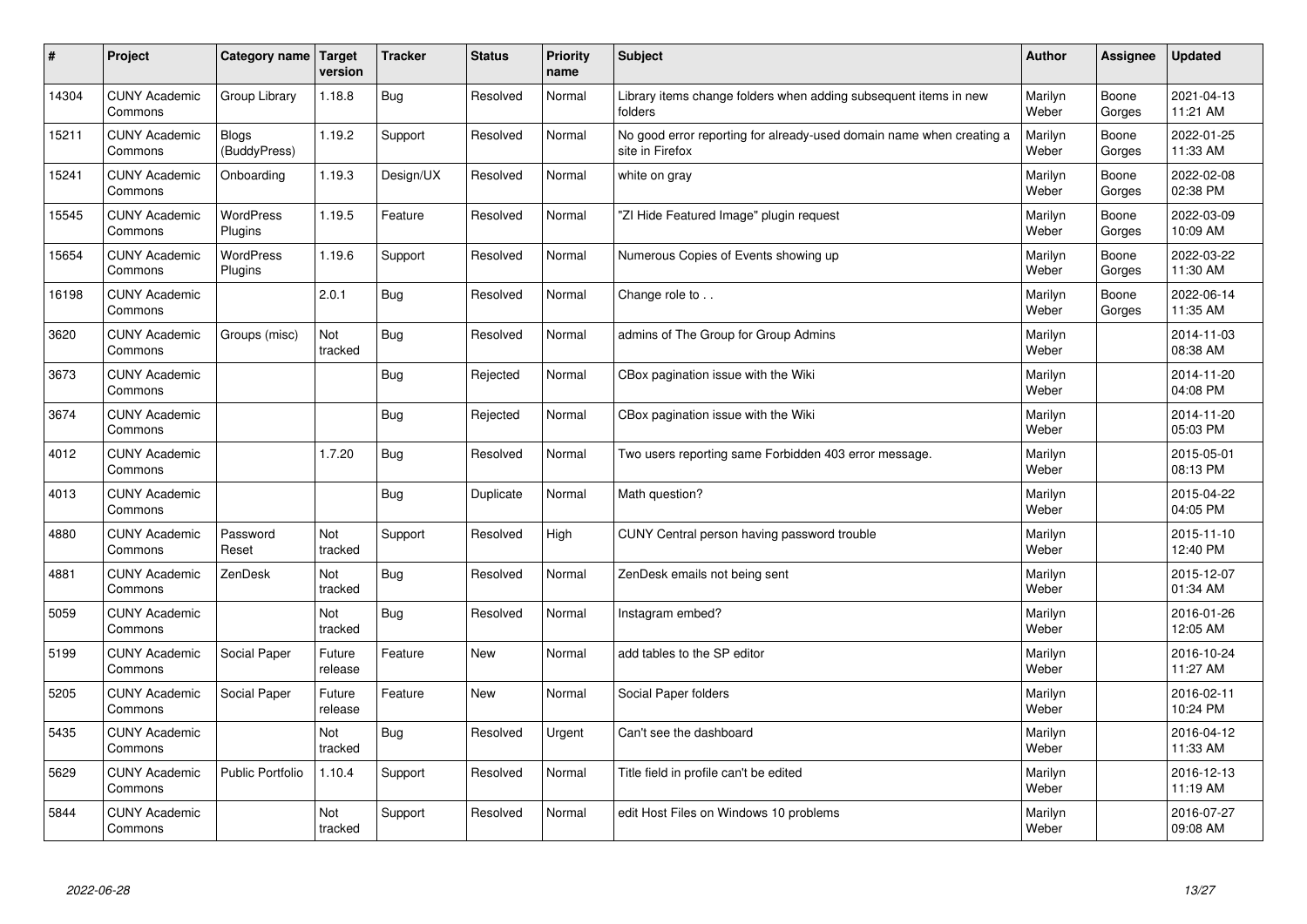| $\sharp$ | Project                         | Category name   Target        | version           | <b>Tracker</b> | <b>Status</b> | <b>Priority</b><br>name | <b>Subject</b>                                      | <b>Author</b>    | Assignee | <b>Updated</b>         |
|----------|---------------------------------|-------------------------------|-------------------|----------------|---------------|-------------------------|-----------------------------------------------------|------------------|----------|------------------------|
| 5992     | <b>CUNY Academic</b><br>Commons | Email<br>Notifications        | Future<br>release | Feature        | <b>New</b>    | Normal                  | Changing the From line of autogenerated blog emails | Marilyn<br>Weber |          | 2018-09-27<br>05:19 PM |
| 6039     | <b>CUNY Academic</b><br>Commons | Membership                    | 1.9.28            | Bug            | Resolved      | High                    | User cannot change her email                        | Marilyn<br>Weber |          | 2016-09-19<br>03:03 PM |
| 6106     | <b>CUNY Academic</b><br>Commons | Server                        | Not<br>tracked    | <b>Bug</b>     | Resolved      | Normal                  | 504 error                                           | Marilyn<br>Weber |          | 2017-11-15<br>01:55 PM |
| 6313     | <b>CUNY Academic</b><br>Commons | Groups (misc)                 |                   | <b>Bug</b>     | Duplicate     | Normal                  | group member no longer in group, can't rejoin.      | Marilyn<br>Weber |          | 2016-10-14<br>09:27 PM |
| 6575     | <b>CUNY Academic</b><br>Commons | Groups (misc)                 |                   | <b>Bug</b>     | Rejected      | Normal                  | No papers link for the group "social paper"         | Marilyn<br>Weber |          | 2016-11-02<br>10:39 PM |
| 6800     | <b>CUNY Academic</b><br>Commons |                               |                   | <b>Bug</b>     | Rejected      | Immediate               | Is something going on?                              | Marilyn<br>Weber |          | 2016-11-18<br>04:40 PM |
| 6818     | <b>CUNY Academic</b><br>Commons | Email<br><b>Notifications</b> | 1.10.3            | Support        | Resolved      | Normal                  | No more email notifications?                        | Marilyn<br>Weber |          | 2016-11-22<br>02:51 PM |
| 7226     | <b>CUNY Academic</b><br>Commons | Registration                  | Not<br>tracked    | <b>Bug</b>     | Abandoned     | Normal                  | Community college student cannot register?          | Marilyn<br>Weber |          | 2017-11-15<br>01:55 PM |
| 7337     | <b>CUNY Academic</b><br>Commons | Membership                    | Not<br>tracked    | <b>Bug</b>     | Resolved      | Normal                  | User with new email                                 | Marilyn<br>Weber |          | 2017-01-06<br>11:05 AM |
| 7486     | <b>CUNY Academic</b><br>Commons | Membership                    | Not<br>tracked    | Support        | Resolved      | Normal                  | changed email address                               | Marilyn<br>Weber |          | 2017-01-24<br>10:00 PM |
| 7607     | <b>CUNY Academic</b><br>Commons | <b>WordPress</b><br>(misc)    | Not<br>tracked    | Feature        | Resolved      | Normal                  | mp4 files                                           | Marilyn<br>Weber |          | 2017-02-15<br>07:37 PM |
| 7608     | <b>CUNY Academic</b><br>Commons | Registration                  | Not<br>tracked    | Feature        | Resolved      | Normal                  | create an account                                   | Marilyn<br>Weber |          | 2017-02-15<br>10:45 PM |
| 7668     | <b>CUNY Academic</b><br>Commons | <b>WordPress</b><br>Plugins   |                   | Support        | Rejected      | Normal                  | Iframes question                                    | Marilyn<br>Weber |          | 2017-04-11<br>09:29 PM |
| 7745     | <b>CUNY Academic</b><br>Commons | <b>WordPress</b><br>Plugins   | 1.10.13           | Support        | Resolved      | Normal                  | Featured Video Plus plugin requested                | Marilyn<br>Weber |          | 2017-03-03<br>01:51 PM |
| 7767     | <b>CUNY Academic</b><br>Commons |                               | Not<br>tracked    | Bug            | Resolved      | Normal                  | Site loading problems                               | Marilyn<br>Weber |          | 2017-03-21<br>09:57 PM |
| 7770     | <b>CUNY Academic</b><br>Commons | <b>WordPress</b><br>Plugins   | Not<br>tracked    | Bug            | Abandoned     | Normal                  | Timeline.js problem                                 | Marilyn<br>Weber |          | 2017-11-15<br>01:43 PM |
| 7775     | <b>CUNY Academic</b><br>Commons | Membership                    | Not<br>tracked    | Support        | Resolved      | Normal                  | Email change                                        | Marilyn<br>Weber |          | 2017-03-08<br>10:09 PM |
| 7803     | <b>CUNY Academic</b><br>Commons |                               |                   | <b>Bug</b>     | Resolved      | Normal                  | user email change                                   | Marilyn<br>Weber |          | 2017-03-16<br>11:58 AM |
| 7836     | <b>CUNY Academic</b><br>Commons | Social Paper                  | Not<br>tracked    | Support        | Resolved      | Normal                  | missing Social Paper                                | Marilyn<br>Weber |          | 2017-11-15<br>01:31 PM |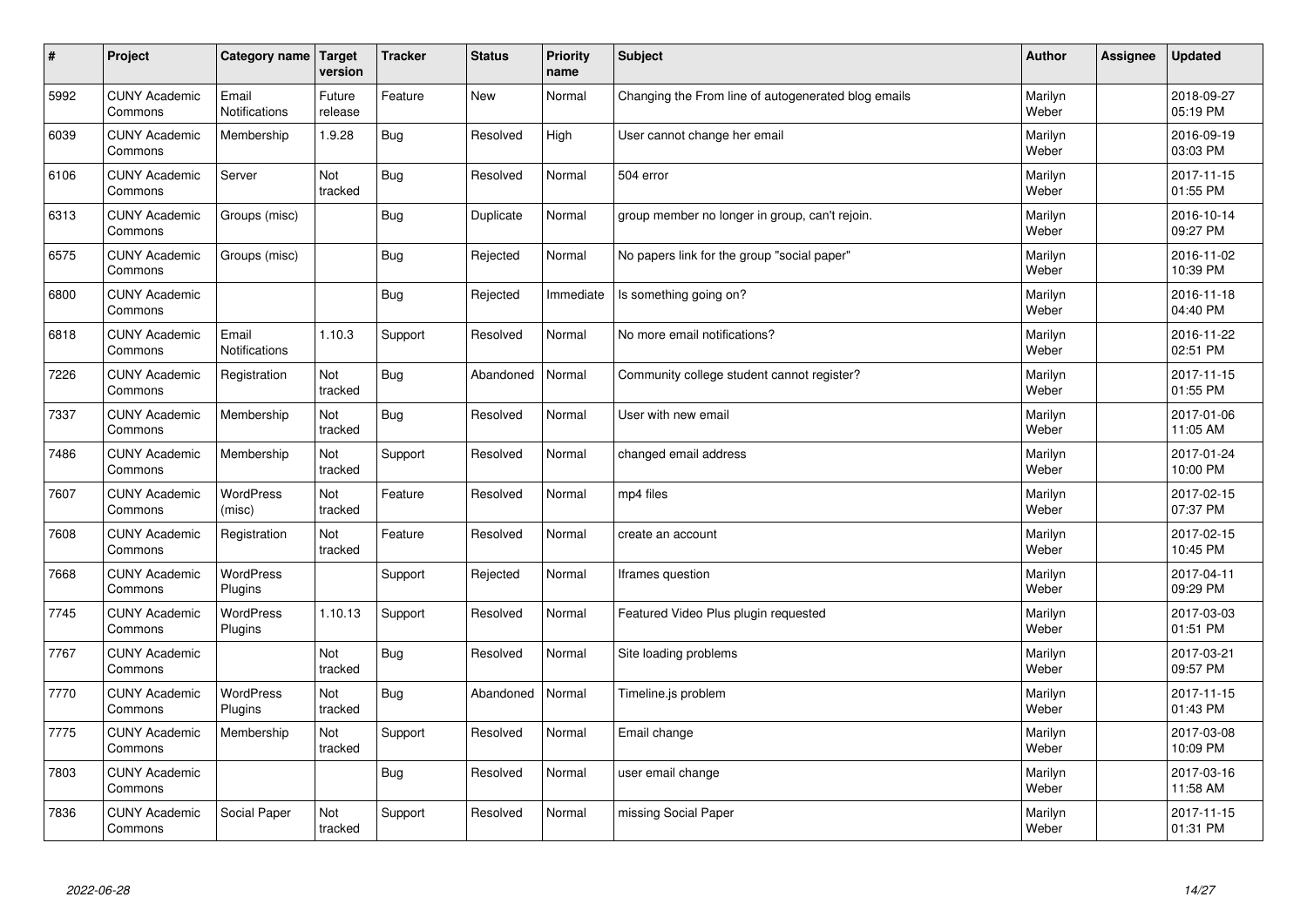| $\vert$ # | Project                         | Category name                     | Target<br>version | <b>Tracker</b>     | <b>Status</b> | <b>Priority</b><br>name | <b>Subject</b>                                                                          | <b>Author</b>    | Assignee | <b>Updated</b>         |
|-----------|---------------------------------|-----------------------------------|-------------------|--------------------|---------------|-------------------------|-----------------------------------------------------------------------------------------|------------------|----------|------------------------|
| 7922      | <b>CUNY Academic</b><br>Commons | Membership                        | Not<br>tracked    | Support            | Resolved      | Normal                  | add me as an admin to the MALs alumni site?                                             | Marilyn<br>Weber |          | 2017-04-06<br>05:19 PM |
| 7972      | <b>CUNY Academic</b><br>Commons |                                   | Not<br>tracked    | Support            | Resolved      | Normal                  | expand the memory limit for videos?                                                     | Marilyn<br>Weber |          | 2017-04-20<br>10:07 AM |
| 7994      | <b>CUNY Academic</b><br>Commons | <b>WordPress</b><br>(misc)        | 1.10.17           | <b>Bug</b>         | Resolved      | Urgent                  | Comments not appearing                                                                  | Marilyn<br>Weber |          | 2017-04-20<br>11:16 AM |
| 7995      | <b>CUNY Academic</b><br>Commons | Domain<br>Mapping                 | Not<br>tracked    | <b>Bug</b>         | Resolved      | Urgent                  | http://on.socialpaper.gc.cuny.edu down?                                                 | Marilyn<br>Weber |          | 2017-04-21<br>11:07 AM |
| 8071      | <b>CUNY Academic</b><br>Commons | <b>WordPress</b><br>Plugins       | Not<br>tracked    | Support            | Rejected      | Normal                  | Anthologize                                                                             | Marilyn<br>Weber |          | 2017-05-10<br>10:15 AM |
| 8098      | <b>CUNY Academic</b><br>Commons | <b>Public Portfolio</b>           | Not<br>tracked    | Bug                | Abandoned     | Normal                  | Widget in profile not working                                                           | Marilyn<br>Weber |          | 2017-11-15<br>01:28 PM |
| 8120      | <b>CUNY Academic</b><br>Commons | Membership                        | Not<br>tracked    | Support            | Resolved      | Normal                  | add me as an admin to https://nyslavery.commons.gc.cuny.edu                             | Marilyn<br>Weber |          | 2017-05-10<br>02:19 PM |
| 8125      | <b>CUNY Academic</b><br>Commons | <b>WordPress</b><br><b>Themes</b> | 1.10.19           | Bug                | Resolved      | High                    | careerplan admin page failing to load with "currently unable to handle<br>this request" | Marilyn<br>Weber |          | 2017-07-13<br>12:54 PM |
| 8195      | <b>CUNY Academic</b><br>Commons |                                   |                   | Support            | Rejected      | Normal                  | possible to make the Profile pic semi-hidden?                                           | Marilyn<br>Weber |          | 2017-05-24<br>11:00 PM |
| 8259      | <b>CUNY Academic</b><br>Commons |                                   | Not<br>tracked    | <b>Bug</b>         | Resolved      | Normal                  | missing dashboard                                                                       | Marilyn<br>Weber |          | 2017-11-15<br>01:28 PM |
| 8308      | <b>CUNY Academic</b><br>Commons | <b>WordPress</b><br>Plugins       | Not<br>tracked    | Support            | Resolved      | Normal                  | WP Migration plugin                                                                     | Marilyn<br>Weber |          | 2017-11-15<br>01:27 PM |
| 8379      | <b>CUNY Academic</b><br>Commons |                                   | Not<br>tracked    | Support            | Resolved      | Normal                  | request for site build help                                                             | Marilyn<br>Weber |          | 2017-07-01<br>10:48 AM |
| 8446      | <b>CUNY Academic</b><br>Commons | <b>WordPress</b><br>Plugins       | 1.11.14           | Support            | Resolved      | Normal                  | request for multiple accordion menu plugins                                             | Marilyn<br>Weber |          | 2018-05-07<br>09:57 PM |
| 8459      | <b>CUNY Academic</b><br>Commons |                                   | Not<br>tracked    | Documentatio<br>n. | Resolved      | Normal                  | comprehensive list of plugins?                                                          | Marilyn<br>Weber |          | 2017-10-11<br>11:24 AM |
| 8464      | <b>CUNY Academic</b><br>Commons |                                   | Not<br>tracked    | Support            | Resolved      | Normal                  | WP UI                                                                                   | Marilyn<br>Weber |          | 2017-10-11<br>11:23 AM |
| 8471      | <b>CUNY Academic</b><br>Commons |                                   | Not<br>tracked    | Support            | Resolved      | Normal                  | admin at https://commons.gc.cuny.edu/                                                   | Marilyn<br>Weber |          | 2017-09-06<br>01:50 PM |
| 8481      | <b>CUNY Academic</b><br>Commons | Membership                        | Not<br>tracked    | Support            | Resolved      | Normal                  | admin of http://swipanalytic.org/organizers/                                            | Marilyn<br>Weber |          | 2019-02-19<br>01:58 PM |
| 8529      | <b>CUNY Academic</b><br>Commons |                                   | Not<br>tracked    | Support            | Resolved      | Normal                  | Iframe regiest?                                                                         | Marilyn<br>Weber |          | 2017-08-16<br>04:40 PM |
| 8531      | <b>CUNY Academic</b><br>Commons | Membership                        | Not<br>tracked    | Support            | Resolved      | Normal                  | admin of https://admissions.commons.gc.cuny.edu                                         | Marilyn<br>Weber |          | 2017-08-15<br>04:20 PM |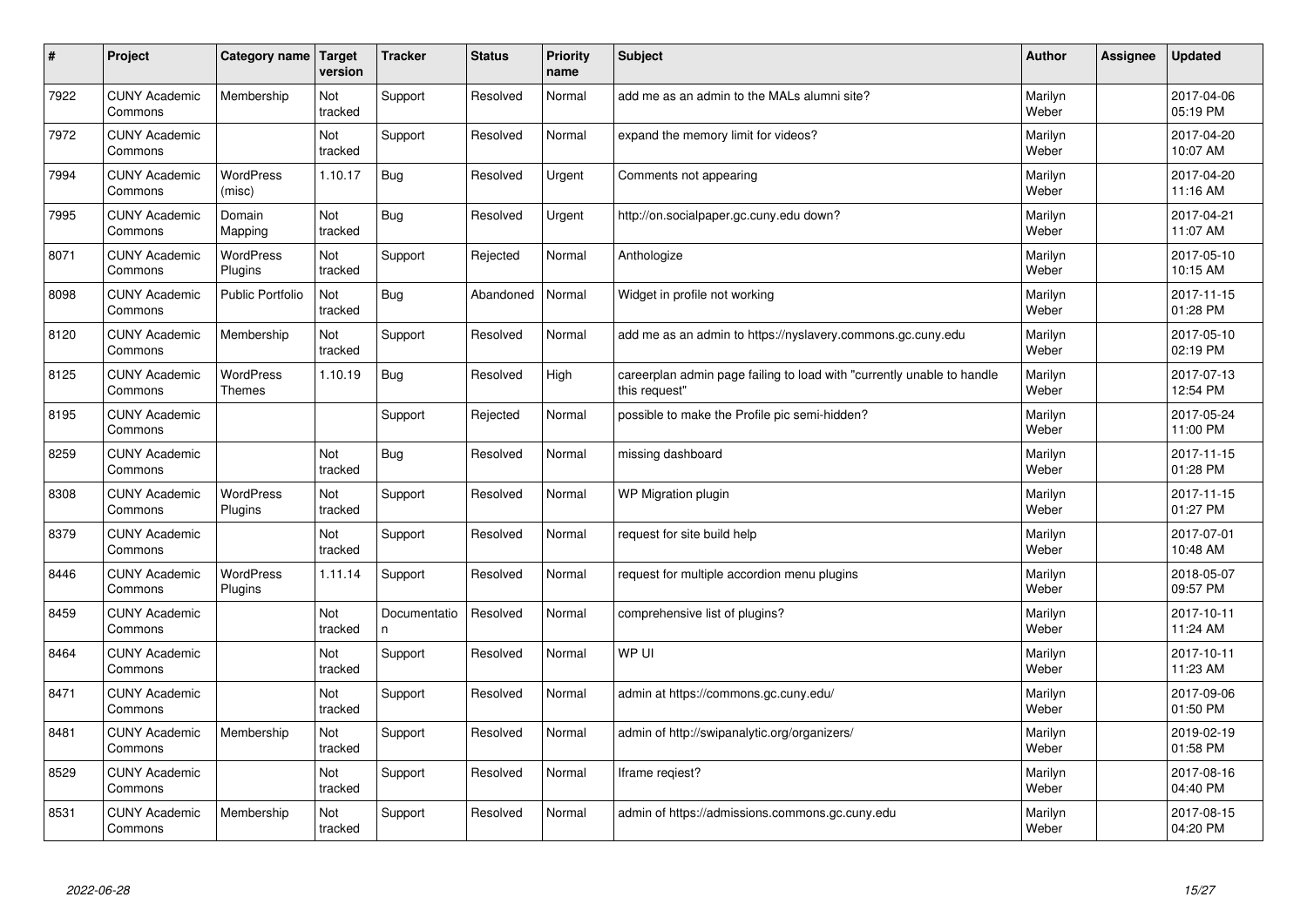| $\sharp$ | Project                         | Category name   Target      | version        | <b>Tracker</b> | <b>Status</b> | <b>Priority</b><br>name | <b>Subject</b>                                           | <b>Author</b>    | Assignee | <b>Updated</b>         |
|----------|---------------------------------|-----------------------------|----------------|----------------|---------------|-------------------------|----------------------------------------------------------|------------------|----------|------------------------|
| 8552     | <b>CUNY Academic</b><br>Commons | <b>WordPress</b><br>Plugins | 1.11.10        | <b>Bug</b>     | Resolved      | Normal                  | Events Calendar problem                                  | Marilyn<br>Weber |          | 2017-08-18<br>04:36 PM |
| 8553     | <b>CUNY Academic</b><br>Commons |                             | Not<br>tracked | Support        | Resolved      | Normal                  | storage limits?                                          | Marilyn<br>Weber |          | 2017-08-18<br>04:36 PM |
| 8566     | <b>CUNY Academic</b><br>Commons | Membership                  | Not<br>tracked | Support        | Resolved      | Normal                  | user email change                                        | Marilyn<br>Weber |          | 2017-11-15<br>01:27 PM |
| 8576     | <b>CUNY Academic</b><br>Commons | <b>WordPress</b><br>Plugins | 1.11.11        | Support        | Resolved      | Normal                  | Digital Measures plugin request                          | Marilyn<br>Weber |          | 2017-09-01<br>03:44 PM |
| 8577     | <b>CUNY Academic</b><br>Commons | Membership                  | Not<br>tracked | Support        | Resolved      | Normal                  | another user email change                                | Marilyn<br>Weber |          | 2017-08-25<br>10:23 AM |
| 8630     | <b>CUNY Academic</b><br>Commons | Membership                  | Not<br>tracked | Support        | Resolved      | Normal                  | Change in email/campus                                   | Marilyn<br>Weber |          | 2017-08-30<br>03:48 PM |
| 8638     | <b>CUNY Academic</b><br>Commons | Group Blogs                 | 1.11.11        | <b>Bug</b>     | Resolved      | Normal                  | members not syncing from group to site                   | Marilyn<br>Weber |          | 2017-09-01<br>03:50 PM |
| 8661     | <b>CUNY Academic</b><br>Commons | Group Blogs                 | Not<br>tracked | <b>Bug</b>     | Resolved      | Normal                  | new group, old site, can't link?                         | Marilyn<br>Weber |          | 2017-11-15<br>01:26 PM |
| 8693     | <b>CUNY Academic</b><br>Commons | <b>WordPress</b><br>Plugins |                | Support        | Resolved      | Normal                  | Existing blog wants to replace Mailpoet with Newsletters | Marilyn<br>Weber |          | 2017-09-12<br>02:24 PM |
| 8721     | <b>CUNY Academic</b><br>Commons | WordPress<br>Plugins        | 1.11.13        | <b>Bug</b>     | Resolved      | Normal                  | more problems with Events calendar                       | Marilyn<br>Weber |          | 2017-09-21<br>10:35 AM |
| 8726     | <b>CUNY Academic</b><br>Commons |                             |                | Support        | Resolved      | Normal                  | Redirect problem                                         | Marilyn<br>Weber |          | 2017-09-21<br>12:14 PM |
| 8729     | <b>CUNY Academic</b><br>Commons |                             | Not<br>tracked | Support        | Resolved      | Normal                  | email change                                             | Marilyn<br>Weber |          | 2017-09-25<br>02:14 PM |
| 8768     | <b>CUNY Academic</b><br>Commons |                             | Not<br>tracked | Support        | Resolved      | Normal                  | unsafe redirect?                                         | Marilyn<br>Weber |          | 2017-10-06<br>12:14 PM |
| 8848     | <b>CUNY Academic</b><br>Commons |                             | Not<br>tracked | Support        | Resolved      | Normal                  | email change request                                     | Marilyn<br>Weber |          | 2017-10-24<br>11:19 AM |
| 8855     | <b>CUNY Academic</b><br>Commons |                             | Not<br>tracked | Support        | Resolved      | Normal                  | another email change request                             | Marilyn<br>Weber |          | 2017-10-25<br>10:55 AM |
| 8873     | <b>CUNY Academic</b><br>Commons |                             | Not<br>tracked | Support        | Resolved      | Normal                  | maximum file upload size?                                | Marilyn<br>Weber |          | 2017-10-30<br>11:23 AM |
| 8882     | <b>CUNY Academic</b><br>Commons |                             | Not<br>tracked | Support        | Resolved      | Normal                  | question about search engines                            | Marilyn<br>Weber |          | 2017-11-01<br>03:26 PM |
| 8893     | <b>CUNY Academic</b><br>Commons | Social Paper                | 1.12.1         | Support        | Resolved      | Normal                  | Social paper won't connect to group?                     | Marilyn<br>Weber |          | 2017-12-11<br>01:16 PM |
| 8908     | <b>CUNY Academic</b><br>Commons | <b>WordPress</b><br>Plugins | 1.12.2         | Support        | Resolved      | Normal                  | Plugin request from Steve Brier                          | Marilyn<br>Weber |          | 2017-11-27<br>11:39 AM |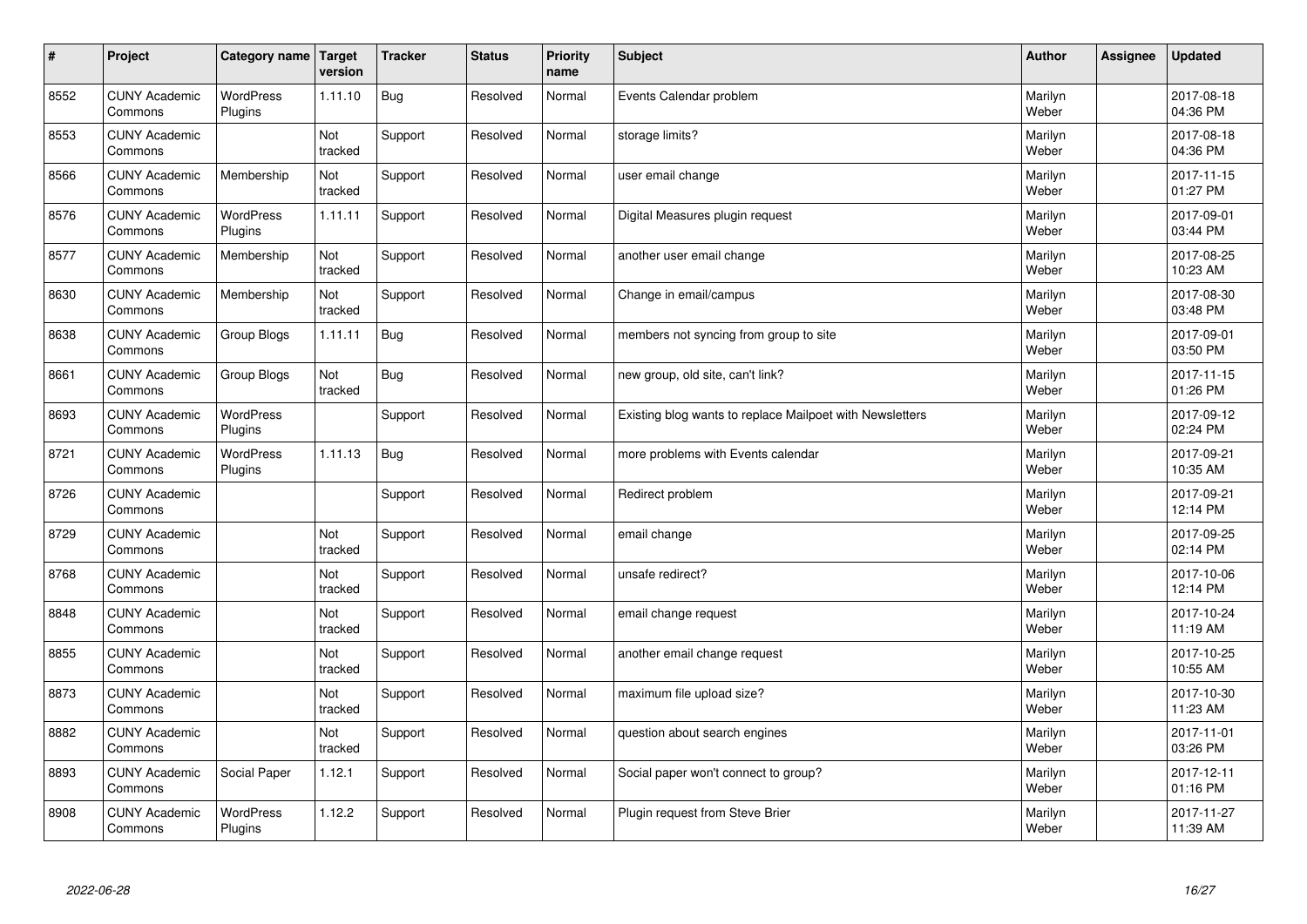| $\vert$ # | Project                         | Category name Target              | version        | <b>Tracker</b> | <b>Status</b> | <b>Priority</b><br>name | <b>Subject</b>                                       | <b>Author</b>    | Assignee | <b>Updated</b>         |
|-----------|---------------------------------|-----------------------------------|----------------|----------------|---------------|-------------------------|------------------------------------------------------|------------------|----------|------------------------|
| 8937      | <b>CUNY Academic</b><br>Commons |                                   | Not<br>tracked | <b>Bug</b>     | Resolved      | Normal                  | videos gone                                          | Marilyn<br>Weber |          | 2017-12-01<br>11:27 AM |
| 8941      | <b>CUNY Academic</b><br>Commons | <b>WordPress</b><br><b>Themes</b> | 1.13.1         | Support        | Resolved      | Normal                  | Theme request: ColorNews                             | Marilyn<br>Weber |          | 2018-05-08<br>10:42 AM |
| 8978      | <b>CUNY Academic</b><br>Commons | Groups (misc)                     | Not<br>tracked | Support        | Resolved      | Normal                  | removing old groups                                  | Marilyn<br>Weber |          | 2018-12-10<br>03:52 PM |
| 9004      | <b>CUNY Academic</b><br>Commons | Membership                        | Not<br>tracked | Support        | Resolved      | Normal                  | email change request                                 | Marilyn<br>Weber |          | 2017-12-14<br>12:27 PM |
| 9026      | <b>CUNY Academic</b><br>Commons | <b>WordPress</b><br>Plugins       | 1.12.6         | Support        | Resolved      | Normal                  | plugin request from Carlos Guevara                   | Marilyn<br>Weber |          | 2018-01-03<br>09:33 AM |
| 9033      | <b>CUNY Academic</b><br>Commons |                                   |                | Support        | Rejected      | Normal                  | Site search terms                                    | Marilyn<br>Weber |          | 2017-12-22<br>01:10 PM |
| 9062      | <b>CUNY Academic</b><br>Commons |                                   | Not<br>tracked | Bug            | Resolved      | Normal                  | re-add me as admin of https://commons.gc.cuny.edu/   | Marilyn<br>Weber |          | 2018-01-08<br>12:03 PM |
| 9087      | <b>CUNY Academic</b><br>Commons | WordPress<br>Plugins              | 1.12.7         | Support        | Resolved      | Normal                  | request for WP Social Sharing                        | Marilyn<br>Weber |          | 2018-01-23<br>11:17 AM |
| 9130      | <b>CUNY Academic</b><br>Commons | Homepage<br>Slides                | Not<br>tracked | Bug            | Resolved      | Normal                  | too many redirects                                   | Marilyn<br>Weber |          | 2018-01-29<br>10:27 AM |
| 9131      | <b>CUNY Academic</b><br>Commons |                                   |                | Support        | Resolved      | Normal                  | webrecorder.io via Firefox                           | Marilyn<br>Weber |          | 2018-01-29<br>11:11 AM |
| 9133      | <b>CUNY Academic</b><br>Commons |                                   |                | Support        | Duplicate     | Normal                  | webrecorder.io                                       | Marilyn<br>Weber |          | 2018-01-29<br>10:34 AM |
| 9223      | <b>CUNY Academic</b><br>Commons |                                   | Not<br>tracked | Support        | Resolved      | Normal                  | moving wordpress sites                               | Marilyn<br>Weber |          | 2018-02-18<br>08:44 PM |
| 9276      | <b>CUNY Academic</b><br>Commons |                                   |                | Bug            | Resolved      | High                    | problem adding a member to a group - wrong username? | Marilyn<br>Weber |          | 2018-02-25<br>12:47 PM |
| 9282      | <b>CUNY Academic</b><br>Commons | Group Forums                      | 1.12.9         | Bug            | Resolved      | Normal                  | "Forum ID is missing" error?                         | Marilyn<br>Weber |          | 2018-02-27<br>10:32 AM |
| 9330      | <b>CUNY Academic</b><br>Commons | <b>WordPress</b><br>Plugins       | 1.12.10        | Bug            | Resolved      | Normal                  | part 2 of problems with the Leaflet plug -in         | Marilyn<br>Weber |          | 2018-03-04<br>05:58 PM |
| 9355      | <b>CUNY Academic</b><br>Commons |                                   | Not<br>tracked | Support        | Resolved      | Normal                  | 14gb of video?                                       | Marilyn<br>Weber |          | 2018-03-13<br>11:56 AM |
| 9470      | <b>CUNY Academic</b><br>Commons |                                   |                | Bug            | Resolved      | Normal                  | Users not appearing via "Add New"                    | Marilyn<br>Weber |          | 2018-03-22<br>07:44 PM |
| 9587      | <b>CUNY Academic</b><br>Commons |                                   |                | Support        | Rejected      | Normal                  | possible request for the "PDF Poster" plugin         | Marilyn<br>Weber |          | 2018-04-24<br>10:52 AM |
| 9604      | <b>CUNY Academic</b><br>Commons |                                   | Not<br>tracked | Support        | Resolved      | Normal                  | (Marilyn) can only log into cdev as teststudent      | Marilyn<br>Weber |          | 2018-04-21<br>10:20 AM |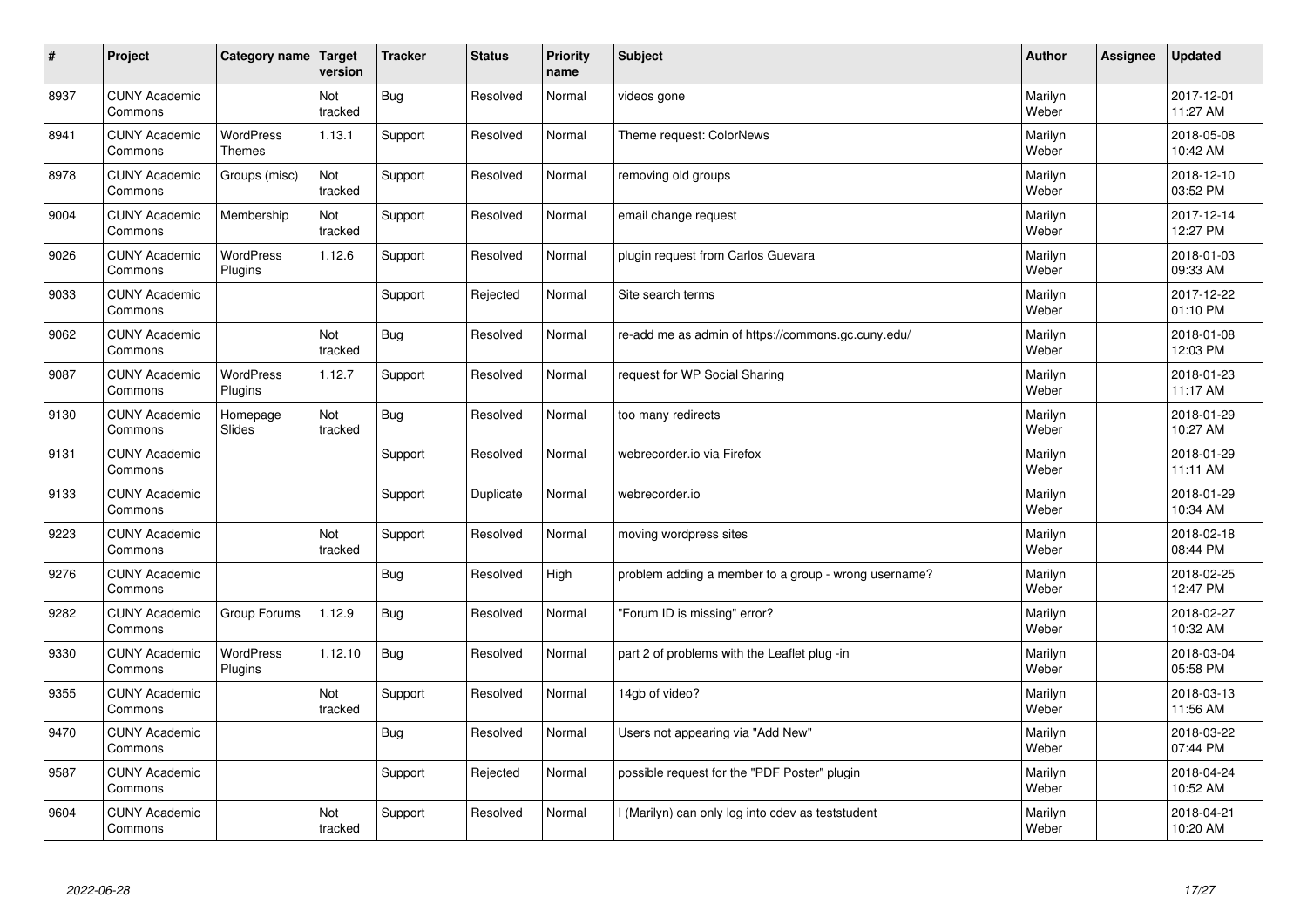| $\sharp$ | Project                         | Category name                     | Target<br>version | <b>Tracker</b> | <b>Status</b> | <b>Priority</b><br>name | <b>Subject</b>                                          | <b>Author</b>    | <b>Assignee</b> | <b>Updated</b>         |
|----------|---------------------------------|-----------------------------------|-------------------|----------------|---------------|-------------------------|---------------------------------------------------------|------------------|-----------------|------------------------|
| 9684     | <b>CUNY Academic</b><br>Commons |                                   |                   | Support        | Rejected      | Normal                  | SEO cleanup for newlaborforum.cuny.edu                  | Marilyn<br>Weber |                 | 2018-04-30<br>10:29 AM |
| 9725     | <b>CUNY Academic</b><br>Commons |                                   | Not<br>tracked    | Support        | Resolved      | Normal                  | problems with deleting a site                           | Marilyn<br>Weber |                 | 2018-05-07<br>10:24 PM |
| 9726     | <b>CUNY Academic</b><br>Commons | <b>WordPress</b><br>Plugins       | Not<br>tracked    | Support        | Abandoned     | Normal                  | technical error on Contact page                         | Marilyn<br>Weber |                 | 2018-12-10<br>03:53 PM |
| 9767     | <b>CUNY Academic</b><br>Commons | Registration                      | Not<br>tracked    | Support        | Resolved      | Normal                  | user deleted account but now needs one                  | Marilyn<br>Weber |                 | 2018-05-11<br>02:39 PM |
| 9779     | <b>CUNY Academic</b><br>Commons | Membership                        | Not<br>tracked    | Support        | Resolved      | Normal                  | user not sure if she is registered.                     | Marilyn<br>Weber |                 | 2018-12-10<br>03:53 PM |
| 9780     | <b>CUNY Academic</b><br>Commons |                                   | Not<br>tracked    | Support        | Resolved      | Normal                  | remove the phone number on this profile?                | Marilyn<br>Weber |                 | 2018-05-15<br>10:35 AM |
| 9834     | <b>CUNY Academic</b><br>Commons |                                   |                   | Support        | Duplicate     | Normal                  | add a "like" function                                   | Marilyn<br>Weber |                 | 2018-05-25<br>10:38 AM |
| 9885     | <b>CUNY Academic</b><br>Commons |                                   |                   | Support        | Rejected      | Normal                  | Publications field problem                              | Marilyn<br>Weber |                 | 2018-06-06<br>01:18 PM |
| 9886     | <b>CUNY Academic</b><br>Commons | cuny.is                           | Not<br>tracked    | Support        | Resolved      | Normal                  | cuny.is SSL                                             | Marilyn<br>Weber |                 | 2018-10-26<br>02:07 PM |
| 9888     | <b>CUNY Academic</b><br>Commons | <b>WordPress</b><br>Plugins       | 1.13.3            | Support        | Resolved      | Normal                  | Business directory Plug-in request                      | Marilyn<br>Weber |                 | 2018-06-12<br>11:52 AM |
| 9889     | <b>CUNY Academic</b><br>Commons |                                   | Not<br>tracked    | Support        | Resolved      | Normal                  | remove comments from activity feed?                     | Marilyn<br>Weber |                 | 2018-12-10<br>03:53 PM |
| 9919     | <b>CUNY Academic</b><br>Commons |                                   | Not<br>tracked    | <b>Bug</b>     | Resolved      | Normal                  | admin of https://sphcurriculum.commons.gc.cuny.edu      | Marilyn<br>Weber |                 | 2018-06-12<br>09:37 PM |
| 9955     | <b>CUNY Academic</b><br>Commons | <b>WordPress</b><br>Plugins       | 1.13.4            | Support        | Rejected      | Normal                  | docx converter plugin?                                  | Marilyn<br>Weber |                 | 2018-06-26<br>11:39 AM |
| 9992     | <b>CUNY Academic</b><br>Commons |                                   | 1.13.6            | <b>Bug</b>     | Resolved      | Normal                  | ACERT website down again                                | Marilyn<br>Weber |                 | 2018-07-10<br>12:15 PM |
| 9996     | <b>CUNY Academic</b><br>Commons | Membership                        | Not<br>tracked    | Support        | Rejected      | Normal                  | user email change request                               | Marilyn<br>Weber |                 | 2018-07-16<br>10:49 AM |
| 10006    | <b>CUNY Academic</b><br>Commons | Membership                        | Not<br>tracked    | Support        | Resolved      | Normal                  | another email change request                            | Marilyn<br>Weber |                 | 2018-07-13<br>12:36 PM |
| 10035    | <b>CUNY Academic</b><br>Commons |                                   | Not<br>tracked    | <b>Bug</b>     | Resolved      | Normal                  | Reconnecting user to site                               | Marilyn<br>Weber |                 | 2018-07-23<br>11:55 AM |
| 10059    | <b>CUNY Academic</b><br>Commons | <b>WordPress</b><br><b>Themes</b> | Not<br>tracked    | Support        | Resolved      | Normal                  | Magazine Premium theme for new site                     | Marilyn<br>Weber |                 | 2020-02-17<br>03:39 PM |
| 10066    | <b>CUNY Academic</b><br>Commons | Membership                        | Not<br>tracked    | Support        | Resolved      | Normal                  | add me as an admin to https://pkms.commons.gc.cuny.edu/ | Marilyn<br>Weber |                 | 2018-07-26<br>11:54 AM |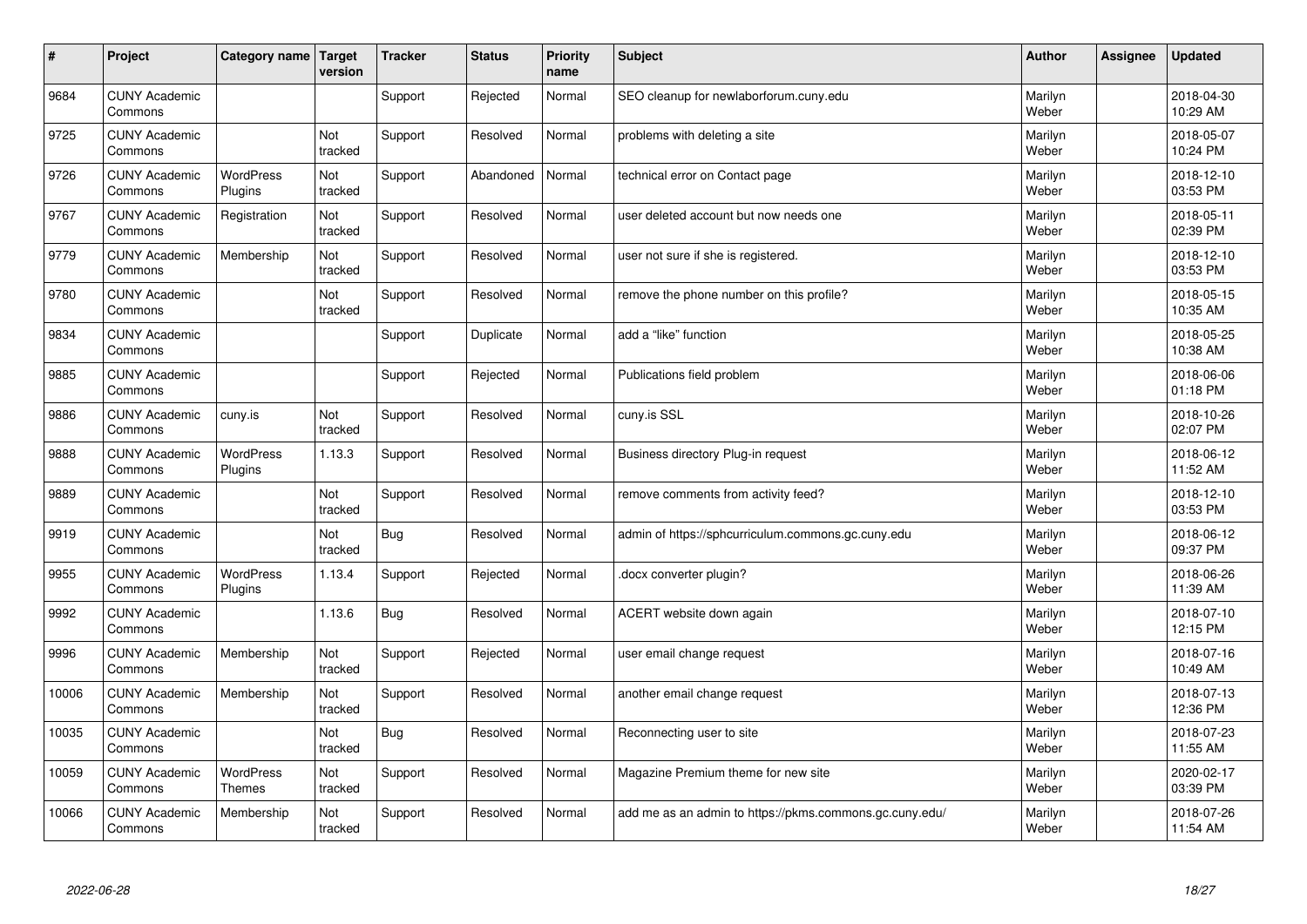| $\sharp$ | Project                         | Category name               | Target<br>version | <b>Tracker</b> | <b>Status</b>        | <b>Priority</b><br>name | <b>Subject</b>                                       | <b>Author</b>    | <b>Assignee</b> | <b>Updated</b>         |
|----------|---------------------------------|-----------------------------|-------------------|----------------|----------------------|-------------------------|------------------------------------------------------|------------------|-----------------|------------------------|
| 10101    | <b>CUNY Academic</b><br>Commons |                             | 1.13.7            | <b>Bug</b>     | Resolved             | Normal                  | URL changes within Manage section of groups          | Marilyn<br>Weber |                 | 2018-08-03<br>01:54 PM |
| 10133    | <b>CUNY Academic</b><br>Commons | <b>WordPress</b><br>(misc)  | Not<br>tracked    | Support        | Resolved             | Normal                  | two Commons sites to be migrated elsewhere           | Marilyn<br>Weber |                 | 2018-12-10<br>03:54 PM |
| 10239    | <b>CUNY Academic</b><br>Commons |                             | Not<br>tracked    | Support        | Resolved             | Normal                  | musicroombooking.commons.gc.cuny.edu                 | Marilyn<br>Weber |                 | 2018-08-29<br>03:06 PM |
| 10240    | <b>CUNY Academic</b><br>Commons | <b>WordPress</b><br>Plugins | 1.13.8            | Support        | Resolved             | Normal                  | require-featured-image plug-in request               | Marilyn<br>Weber |                 | 2018-08-29<br>05:15 PM |
| 10257    | <b>CUNY Academic</b><br>Commons | Membership                  | Not<br>tracked    | Support        | Resolved             | Normal                  | change the email from @login.cuny.edu to campu email | Marilyn<br>Weber |                 | 2018-12-10<br>03:55 PM |
| 10260    | <b>CUNY Academic</b><br>Commons |                             |                   | <b>Bug</b>     | Rejected             | Normal                  | bad activation email                                 | Marilyn<br>Weber |                 | 2018-08-30<br>01:25 PM |
| 10273    | <b>CUNY Academic</b><br>Commons | Registration                | Not<br>tracked    | Support        | Reporter<br>Feedback | Normal                  | users combining CF and campus address                | Marilyn<br>Weber |                 | 2019-09-18<br>10:58 AM |
| 10298    | <b>CUNY Academic</b><br>Commons |                             | Not<br>tracked    | Support        | Resolved             | Normal                  | RSS feed to itunes problem                           | Marilyn<br>Weber |                 | 2018-12-10<br>03:57 PM |
| 10361    | <b>CUNY Academic</b><br>Commons | Group Forums                | 1.13.10           | <b>Bug</b>     | Resolved             | Normal                  | forum post pending oddity                            | Marilyn<br>Weber |                 | 2018-09-25<br>10:45 AM |
| 10387    | <b>CUNY Academic</b><br>Commons | Membership                  | Not<br>tracked    | Support        | Resolved             | Normal                  | remove user page                                     | Marilyn<br>Weber |                 | 2018-09-28<br>02:26 PM |
| 10440    | <b>CUNY Academic</b><br>Commons |                             | Not<br>tracked    | Support        | Resolved             | Normal                  | Acert post problem                                   | Marilyn<br>Weber |                 | 2018-12-10<br>03:57 PM |
| 10537    | <b>CUNY Academic</b><br>Commons |                             | Not<br>tracked    | <b>Bug</b>     | Resolved             | Normal                  | jpegs not showing                                    | Marilyn<br>Weber |                 | 2018-10-23<br>10:51 AM |
| 10562    | <b>CUNY Academic</b><br>Commons |                             |                   | Bug            | Rejected             | Normal                  | Commons is down                                      | Marilyn<br>Weber |                 | 2018-10-23<br>10:49 AM |
| 10571    | <b>CUNY Academic</b><br>Commons |                             | Not<br>tracked    | Support        | Abandoned            | Normal                  | newsletter queue problem                             | Marilyn<br>Weber |                 | 2018-12-10<br>03:58 PM |
| 10606    | <b>CUNY Academic</b><br>Commons | cdev.gc.cuny.ed<br>u        | Not<br>tracked    | Support        | Resolved             | Normal                  | problems with testing environment                    | Marilyn<br>Weber |                 | 2018-11-02<br>10:27 AM |
| 10657    | <b>CUNY Academic</b><br>Commons |                             | Not<br>tracked    | Support        | Reporter<br>Feedback | Normal                  | child theme problems                                 | Marilyn<br>Weber |                 | 2018-11-08<br>01:19 PM |
| 10772    | <b>CUNY Academic</b><br>Commons | Groups (misc)               | 1.14.2            | Bug            | Resolved             | Normal                  | can't create groups                                  | Marilyn<br>Weber |                 | 2018-12-04<br>10:42 AM |
| 10810    | <b>CUNY Academic</b><br>Commons | WordPress<br>(misc)         | 1.14.2            | <b>Bug</b>     | Resolved             | Normal                  | Sites set as public are becoming private             | Marilyn<br>Weber |                 | 2018-12-11<br>10:15 AM |
| 10820    | <b>CUNY Academic</b><br>Commons |                             | Not<br>tracked    | Support        | Resolved             | Normal                  | retrieve deleted pages/posts                         | Marilyn<br>Weber |                 | 2018-12-13<br>06:33 PM |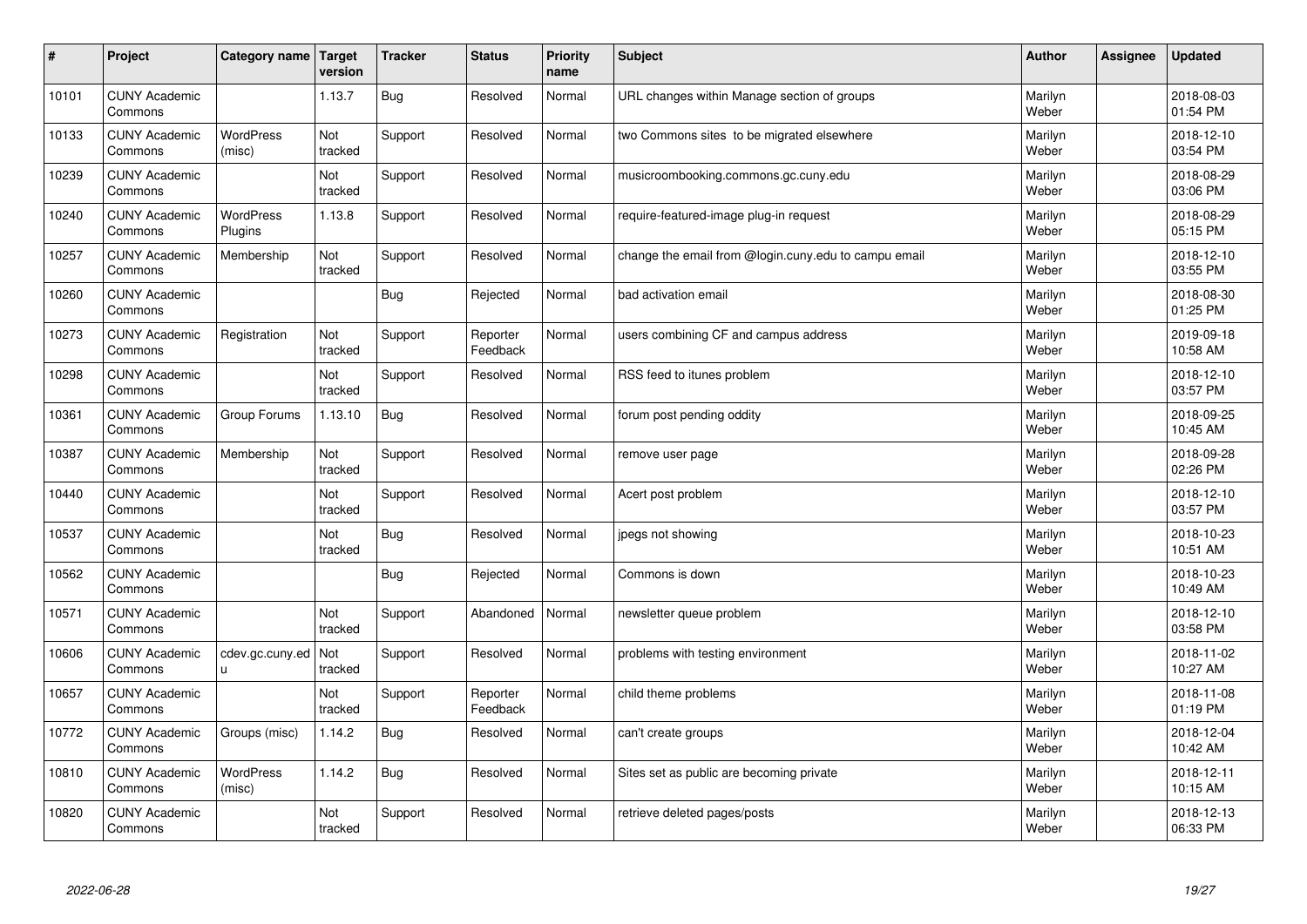| $\sharp$ | Project                         | Category name                     | Target<br>version | <b>Tracker</b> | <b>Status</b> | <b>Priority</b><br>name | <b>Subject</b>                                  | <b>Author</b>    | Assignee | <b>Updated</b>         |
|----------|---------------------------------|-----------------------------------|-------------------|----------------|---------------|-------------------------|-------------------------------------------------|------------------|----------|------------------------|
| 10838    | <b>CUNY Academic</b><br>Commons |                                   | 1.15.3            | Support        | Rejected      | Normal                  | two plugin/theme requests from a digital fellow | Marilyn<br>Weber |          | 2019-06-11<br>10:31 AM |
| 10850    | <b>CUNY Academic</b><br>Commons |                                   |                   | Support        | Rejected      | Normal                  | Gravity form being resent                       | Marilyn<br>Weber |          | 2018-12-20<br>10:18 PM |
| 10910    | <b>CUNY Academic</b><br>Commons | Membership                        | Not<br>tracked    | Support        | Resolved      | Normal                  | request to be an admin to a prof's site         | Marilyn<br>Weber |          | 2019-01-04<br>10:45 AM |
| 10941    | <b>CUNY Academic</b><br>Commons | Membership                        | Not<br>tracked    | Support        | Resolved      | Normal                  | update user email                               | Marilyn<br>Weber |          | 2019-02-13<br>02:24 PM |
| 10986    | <b>CUNY Academic</b><br>Commons |                                   | Not<br>tracked    | Support        | Resolved      | Normal                  | PDF embedder provoking error                    | Marilyn<br>Weber |          | 2019-03-29<br>04:28 PM |
| 11002    | <b>CUNY Academic</b><br>Commons |                                   | Not<br>tracked    | Support        | Resolved      | Normal                  | open link in a new tab not working              | Marilyn<br>Weber |          | 2019-06-03<br>07:57 PM |
| 11003    | <b>CUNY Academic</b><br>Commons |                                   | Not<br>tracked    | Support        | Resolved      | Normal                  | user email change                               | Marilyn<br>Weber |          | 2019-01-24<br>02:50 PM |
| 11006    | <b>CUNY Academic</b><br>Commons | Groups (misc)                     | 1.14.6            | Support        | Resolved      | Normal                  | removing members from a group isn't working     | Marilyn<br>Weber |          | 2019-01-24<br>03:18 PM |
| 11017    | <b>CUNY Academic</b><br>Commons |                                   | Not<br>tracked    | Support        | Resolved      | Normal                  | site didn't save?                               | Marilyn<br>Weber |          | 2019-01-25<br>03:47 PM |
| 11031    | <b>CUNY Academic</b><br>Commons |                                   | Not<br>tracked    | Support        | Resolved      | Normal                  | new group with seemingly old topics             | Marilyn<br>Weber |          | 2019-02-11<br>12:17 PM |
| 11088    | <b>CUNY Academic</b><br>Commons | Group Blogs                       | Not<br>tracked    | <b>Bug</b>     | Resolved      | Normal                  | no notification for comments                    | Marilyn<br>Weber |          | 2019-02-15<br>03:30 PM |
| 11091    | <b>CUNY Academic</b><br>Commons | <b>BuddyPress</b><br><b>Docs</b>  | 1.14.7            | Support        | Resolved      | Normal                  | word limit for comments on a group doc?         | Marilyn<br>Weber |          | 2019-02-26<br>02:04 PM |
| 11127    | <b>CUNY Academic</b><br>Commons | Membership                        | Not<br>tracked    | Support        | Resolved      | Normal                  | user with new campus affiliation                | Marilyn<br>Weber |          | 2019-02-19<br>02:09 PM |
| 11147    | <b>CUNY Academic</b><br>Commons | Membership                        | Not<br>tracked    | Support        | Resolved      | Normal                  | employee email change                           | Marilyn<br>Weber |          | 2019-03-12<br>03:58 PM |
| 11198    | <b>CUNY Academic</b><br>Commons |                                   | Not<br>tracked    | Support        | Resolved      | Normal                  | former CUNY employee                            | Marilyn<br>Weber |          | 2019-03-07<br>02:21 PM |
| 11210    | <b>CUNY Academic</b><br>Commons | Membership                        | Not<br>tracked    | Support        | Resolved      | Normal                  | Please change the email                         | Marilyn<br>Weber |          | 2019-03-11<br>04:16 PM |
| 11211    | <b>CUNY Academic</b><br>Commons | <b>WordPress</b><br><b>Themes</b> | 1.14.8            | Support        | Resolved      | Normal                  | user needs to edit the HTML coding              | Marilyn<br>Weber |          | 2019-03-12<br>11:20 AM |
| 11217    | <b>CUNY Academic</b><br>Commons | Membership                        | Not<br>tracked    | Support        | Resolved      | Normal                  | Another email update                            | Marilyn<br>Weber |          | 2019-03-12<br>03:37 PM |
| 11225    | <b>CUNY Academic</b><br>Commons |                                   | Not<br>tracked    | Support        | Resolved      | Normal                  | bulk upload?                                    | Marilyn<br>Weber |          | 2019-09-18<br>10:31 AM |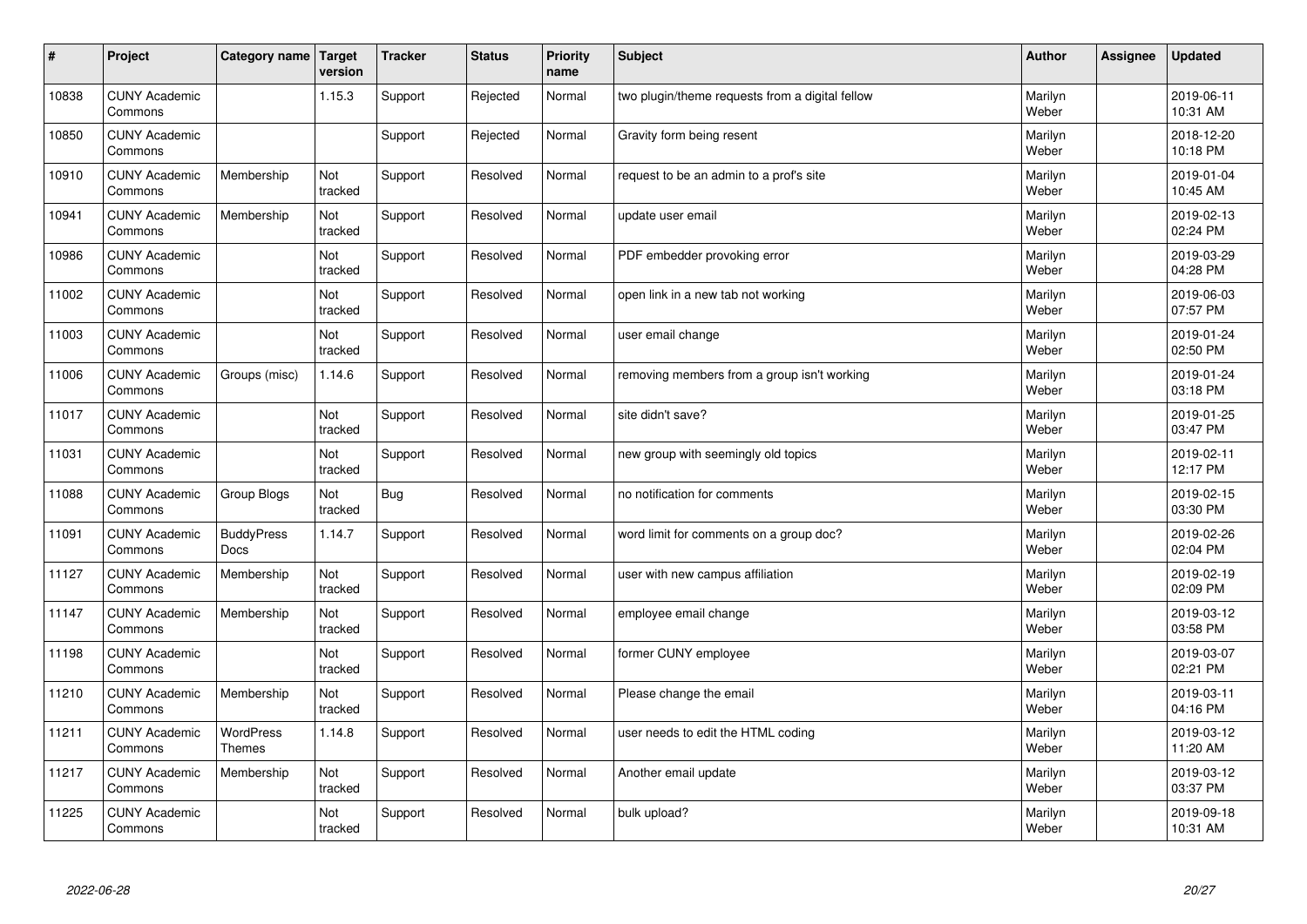| #     | Project                         | Category name               | Target<br>version | <b>Tracker</b> | <b>Status</b>        | <b>Priority</b><br>name | <b>Subject</b>                                                                                         | <b>Author</b>    | Assignee | <b>Updated</b>         |
|-------|---------------------------------|-----------------------------|-------------------|----------------|----------------------|-------------------------|--------------------------------------------------------------------------------------------------------|------------------|----------|------------------------|
| 11233 | <b>CUNY Academic</b><br>Commons |                             | 1.14.9            | Support        | Resolved             | Normal                  | Hotiar?                                                                                                | Marilyn<br>Weber |          | 2019-03-26<br>12:10 PM |
| 11267 | <b>CUNY Academic</b><br>Commons |                             |                   | Support        | Rejected             | Normal                  | signing up with a nonCUNY signup code from the Register page                                           | Marilyn<br>Weber |          | 2019-03-26<br>03:00 PM |
| 11483 | <b>CUNY Academic</b><br>Commons |                             | 1.15.2            | <b>Bug</b>     | Resolved             | Normal                  | "Add New user" not working                                                                             | Marilyn<br>Weber |          | 2019-05-21<br>02:26 PM |
| 11509 | <b>CUNY Academic</b><br>Commons |                             | Not<br>tracked    | Support        | Reporter<br>Feedback | Normal                  | deleted Page causing a Menu problem?                                                                   | Marilyn<br>Weber |          | 2019-06-04<br>09:54 AM |
| 11516 | <b>CUNY Academic</b><br>Commons | Membership                  | Not<br>tracked    | Support        | Resolved             | Normal                  | request for email change                                                                               | Marilyn<br>Weber |          | 2019-06-04<br>01:48 PM |
| 11519 | <b>CUNY Academic</b><br>Commons |                             | Not<br>tracked    | Support        | Assigned             | Normal                  | comment option not appearing                                                                           | Marilyn<br>Weber |          | 2019-09-24<br>10:28 AM |
| 11609 | <b>CUNY Academic</b><br>Commons |                             | 1.15.5            | Support        | Resolved             | Normal                  | <b>Mixed Content flag</b>                                                                              | Marilyn<br>Weber |          | 2019-06-27<br>06:54 PM |
| 11647 | <b>CUNY Academic</b><br>Commons |                             | 1.15.6            | Support        | Resolved             | Normal                  | <b>Tribulant Newsletters update</b>                                                                    | Marilyn<br>Weber |          | 2019-07-18<br>02:27 PM |
| 11650 | <b>CUNY Academic</b><br>Commons |                             | Not<br>tracked    | Support        | Resolved             | Normal                  | https://commons.gc.cuny.edu/groups/introduction-to-literary-studies-engl<br>ish-252-at-hunter-college/ | Marilyn<br>Weber |          | 2019-07-18<br>02:28 PM |
| 11665 | <b>CUNY Academic</b><br>Commons |                             |                   | Support        | Resolved             | Immediate               | "My Groups" conflating two groups                                                                      | Marilyn<br>Weber |          | 2019-07-24<br>10:43 PM |
| 11771 | <b>CUNY Academic</b><br>Commons |                             | Not<br>tracked    | Support        | Reporter<br>Feedback | Normal                  | post displays in sections                                                                              | Marilyn<br>Weber |          | 2019-08-20<br>10:34 AM |
| 11787 | <b>CUNY Academic</b><br>Commons |                             | Not<br>tracked    | Support        | Reporter<br>Feedback | Normal                  | automated comments notifications on ZenDesk                                                            | Marilyn<br>Weber |          | 2019-08-26<br>06:18 PM |
| 11811 | <b>CUNY Academic</b><br>Commons |                             | Not<br>tracked    | Support        | Duplicate            | Normal                  | Content of Publications widget on profile page being erased on save                                    | Marilyn<br>Weber |          | 2019-10-08<br>11:16 AM |
| 11813 | <b>CUNY Academic</b><br>Commons | <b>WordPress</b><br>Plugins | 1.15.9            | Support        | Resolved             | Normal                  | "Change Password Protected Message" plugin requests                                                    | Marilyn<br>Weber |          | 2019-09-10<br>05:57 PM |
| 11832 | <b>CUNY Academic</b><br>Commons | <b>WordPress</b><br>Plugins | 1.15.11           | Support        | Resolved             | Normal                  | Yoast SEO premium for sexgenlab.org                                                                    | Marilyn<br>Weber |          | 2019-10-08<br>11:22 AM |
| 11848 | <b>CUNY Academic</b><br>Commons |                             | Not<br>tracked    | Support        | Hold                 | Normal                  | a Dean of Faculty wants to share a large file                                                          | Marilyn<br>Weber |          | 2019-09-24<br>08:44 AM |
| 11896 | <b>CUNY Academic</b><br>Commons |                             | Not<br>tracked    | Support        | Resolved             | Normal                  | https://thenurseswritingproject.commons.gc.cuny.edu                                                    | Marilyn<br>Weber |          | 2019-09-24<br>08:09 AM |
| 11907 | <b>CUNY Academic</b><br>Commons | <b>Public Portfolio</b>     | 1.15.13           | Support        | Resolved             | Normal                  | more publications problems (in profile)                                                                | Marilyn<br>Weber |          | 2019-11-04<br>11:16 AM |
| 11912 | <b>CUNY Academic</b><br>Commons |                             |                   | Support        | Resolved             | Normal                  | influence search results?                                                                              | Marilyn<br>Weber |          | 2020-02-11<br>10:51 AM |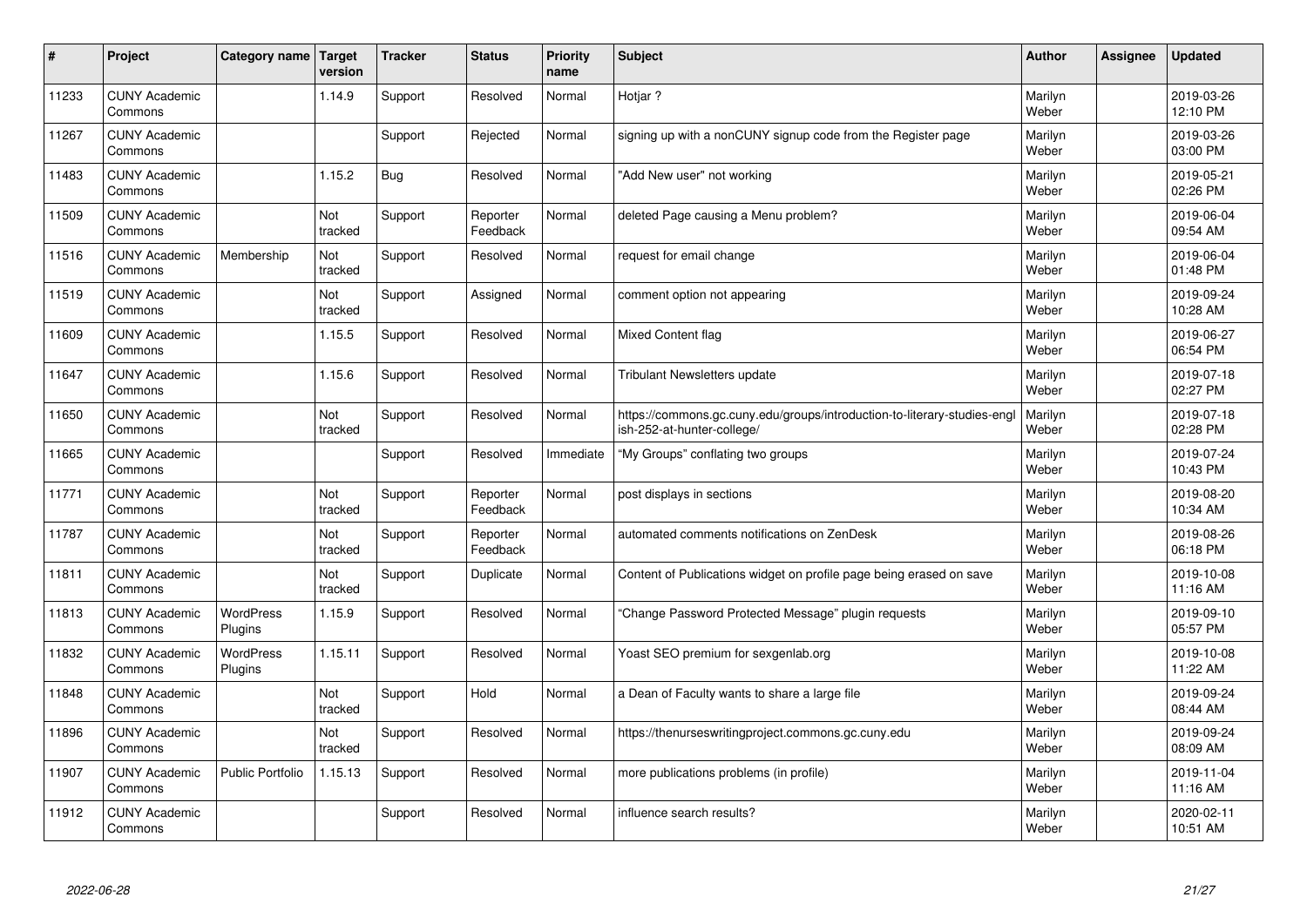| #     | Project                         | Category name                     | Target<br>version | <b>Tracker</b> | <b>Status</b>        | <b>Priority</b><br>name | <b>Subject</b>                                                                             | <b>Author</b>    | Assignee | <b>Updated</b>         |
|-------|---------------------------------|-----------------------------------|-------------------|----------------|----------------------|-------------------------|--------------------------------------------------------------------------------------------|------------------|----------|------------------------|
| 11915 | <b>CUNY Academic</b><br>Commons |                                   | Not<br>tracked    | Support        | Resolved             | Normal                  | User not in list                                                                           | Marilyn<br>Weber |          | 2019-10-28<br>10:13 AM |
| 11922 | <b>CUNY Academic</b><br>Commons | Membership                        | Not<br>tracked    | Support        | Resolved             | Normal                  | https://commons.gc.cuny.edu/members/cunyhealthequity/                                      | Marilyn<br>Weber |          | 2019-10-02<br>04:05 PM |
| 11961 | <b>CUNY Academic</b><br>Commons | Membership                        | Not<br>tracked    | Support        | Resolved             | Normal                  | switch email for student user                                                              | Marilyn<br>Weber |          | 2019-10-09<br>01:56 PM |
| 11976 | <b>CUNY Academic</b><br>Commons | <b>WordPress</b><br><b>Themes</b> | Not<br>tracked    | Support        | Resolved             | Normal                  | ColorMag request                                                                           | Marilyn<br>Weber |          | 2021-02-01<br>10:25 AM |
| 11977 | <b>CUNY Academic</b><br>Commons |                                   | Not<br>tracked    | Support        | Resolved             | Normal                  | please remove me from many sites                                                           | Marilyn<br>Weber |          | 2019-11-21<br>01:05 PM |
| 12038 | <b>CUNY Academic</b><br>Commons |                                   | 1.15.13           | <b>Bug</b>     | Resolved             | Normal                  | admin visibility problem at careerplan.commons.gc.cuny.edu                                 | Marilyn<br>Weber |          | 2019-11-12<br>10:20 AM |
| 12137 | <b>CUNY Academic</b><br>Commons | <b>WordPress</b><br><b>Themes</b> | Not<br>tracked    | Support        | Resolved             | Normal                  | media player problem                                                                       | Marilyn<br>Weber |          | 2019-12-12<br>08:52 PM |
| 12156 | <b>CUNY Academic</b><br>Commons | <b>Blogs</b><br>(BuddyPress)      | Not<br>tracked    | Support        | Resolved             | Normal                  | My Sites list (Commons Profile or Sites directory) doesn't match toolbar<br>dropdown       | Marilyn<br>Weber |          | 2019-12-11<br>10:20 AM |
| 12176 | <b>CUNY Academic</b><br>Commons |                                   | Not<br>tracked    | Support        | Resolved             | Normal                  | Mp4s?                                                                                      | Marilyn<br>Weber |          | 2019-12-05<br>11:04 AM |
| 12190 | <b>CUNY Academic</b><br>Commons | Blogs<br>(BuddyPress)             | Not<br>tracked    | Support        | Resolved             | Normal                  | Site avatar in directory is not what user expects                                          | Marilyn<br>Weber |          | 2019-12-12<br>08:51 PM |
| 12205 | <b>CUNY Academic</b><br>Commons |                                   |                   | Support        | Rejected             | Normal                  | possible update to the 2019 theme?                                                         | Marilyn<br>Weber |          | 2020-01-14<br>12:08 PM |
| 12350 | <b>CUNY Academic</b><br>Commons | <b>Blogs</b><br>(BuddyPress)      | Not<br>tracked    | Support        | Reporter<br>Feedback | Normal                  | URL creation problem                                                                       | Marilyn<br>Weber |          | 2020-02-03<br>11:27 AM |
| 12352 | <b>CUNY Academic</b><br>Commons |                                   | Not<br>tracked    | Support        | New                  | Normal                  | "posts list" page builder block option                                                     | Marilyn<br>Weber |          | 2020-02-03<br>01:29 PM |
| 12360 | <b>CUNY Academic</b><br>Commons | <b>WordPress</b><br><b>Themes</b> | Not<br>tracked    | <b>Bug</b>     | Reporter<br>Feedback | Normal                  | site just says "DANTE We are currently in maintenance mode, please<br>check back shortly." | Marilyn<br>Weber |          | 2020-02-04<br>12:13 PM |
| 12393 | <b>CUNY Academic</b><br>Commons | <b>WordPress</b><br>(misc)        |                   | Support        | Resolved             | High                    | size limit for files                                                                       | Marilyn<br>Weber |          | 2020-02-18<br>10:13 AM |
| 12483 | <b>CUNY Academic</b><br>Commons |                                   | 1.16.7            | Bug            | Resolved             | High                    | post error                                                                                 | Marilyn<br>Weber |          | 2020-02-28<br>02:44 PM |
| 12515 | <b>CUNY Academic</b><br>Commons | cuny.is                           | 1.16.7            | Support        | Resolved             | Normal                  | AJAX actions on cuny is admin page are failing                                             | Marilyn<br>Weber |          | 2020-03-10<br>11:57 AM |
| 12584 | <b>CUNY Academic</b><br>Commons |                                   | Not<br>tracked    | <b>Bug</b>     | Resolved             | Urgent                  | No way to register                                                                         | Marilyn<br>Weber |          | 2020-03-27<br>02:38 PM |
| 12676 | <b>CUNY Academic</b><br>Commons | <b>WordPress</b><br>Plugins       | 1.16.10           | Support        | Resolved             | Normal                  | request for Require Post Category plug-in                                                  | Marilyn<br>Weber |          | 2020-04-28<br>11:03 AM |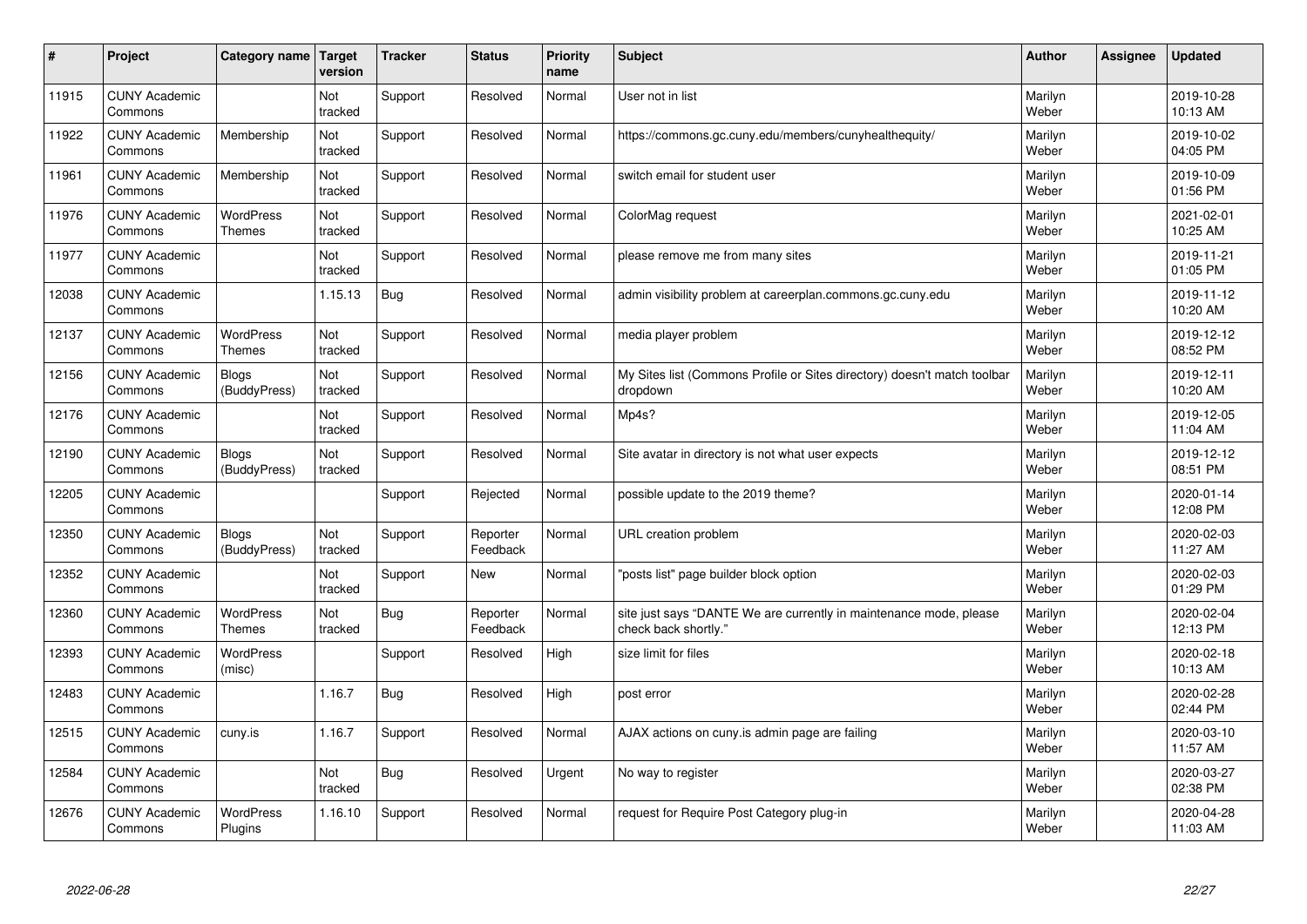| $\sharp$ | Project                         | Category name               | Target<br>version | <b>Tracker</b> | <b>Status</b>        | <b>Priority</b><br>name | <b>Subject</b>                                                       | <b>Author</b>    | Assignee | <b>Updated</b>         |
|----------|---------------------------------|-----------------------------|-------------------|----------------|----------------------|-------------------------|----------------------------------------------------------------------|------------------|----------|------------------------|
| 12777    | <b>CUNY Academic</b><br>Commons |                             | 1.16.14           | Support        | Resolved             | Normal                  | request to include custom javascript into a Commons-hosted site      | Marilyn<br>Weber |          | 2020-06-16<br>04:03 PM |
| 12986    | <b>CUNY Academic</b><br>Commons |                             |                   | Support        | Rejected             | Normal                  | Someone is trying to create accounts using random CUNY entity emails | Marilyn<br>Weber |          | 2020-07-02<br>09:47 PM |
| 13013    | <b>CUNY Academic</b><br>Commons |                             | Not<br>tracked    | <b>Bug</b>     | Resolved             | Normal                  | an invite to Group Admins from Brian Foote?!                         | Marilyn<br>Weber |          | 2020-07-07<br>02:36 PM |
| 13016    | <b>CUNY Academic</b><br>Commons | Shortcodes and<br>embeds    | 1.16.15           | Support        | Resolved             | Normal                  | possible to run code examples, like in Jupyter Notebooks?            | Marilyn<br>Weber |          | 2020-07-16<br>11:52 AM |
| 13034    | <b>CUNY Academic</b><br>Commons |                             | Not<br>tracked    | Support        | Reporter<br>Feedback | Normal                  | a site is asking people to join the Commons to get a download        | Marilyn<br>Weber |          | 2020-07-12<br>07:23 AM |
| 13065    | <b>CUNY Academic</b><br>Commons |                             | Not<br>tracked    | Support        | Resolved             | Normal                  | can't invite new user to group                                       | Marilyn<br>Weber |          | 2020-07-22<br>04:24 PM |
| 13091    | <b>CUNY Academic</b><br>Commons |                             | 1.17.0            | Support        | Resolved             | Normal                  | problem with latex (math equations)                                  | Marilyn<br>Weber |          | 2020-07-28<br>11:09 AM |
| 13121    | <b>CUNY Academic</b><br>Commons |                             |                   | Support        | Rejected             | Normal                  | embed a DropBox Paper file                                           | Marilyn<br>Weber |          | 2020-08-25<br>10:56 AM |
| 13134    | <b>CUNY Academic</b><br>Commons | Site cloning                | 1.17.1            | Support        | Resolved             | Normal                  | New site (a clone) point to old dashboard                            | Marilyn<br>Weber |          | 2020-08-12<br>03:22 PM |
| 13138    | <b>CUNY Academic</b><br>Commons | Group Library               | Not<br>tracked    | Support        | Resolved             | Normal                  | moving Library contents for Steve Brier                              | Marilyn<br>Weber |          | 2020-08-03<br>04:00 PM |
| 13160    | <b>CUNY Academic</b><br>Commons |                             |                   | Support        | Rejected             | Normal                  | site not working on iphone                                           | Marilyn<br>Weber |          | 2020-08-25<br>10:58 AM |
| 13169    | <b>CUNY Academic</b><br>Commons |                             | 1.17.4            | Support        | Rejected             | Normal                  | footer logo image has no alt-text                                    | Marilyn<br>Weber |          | 2020-09-22<br>10:18 AM |
| 13173    | <b>CUNY Academic</b><br>Commons | Group Library               | 1.17.1            | Support        | Resolved             | High                    | all uploads to the library are silent                                | Marilyn<br>Weber |          | 2020-08-10<br>04:12 PM |
| 13184    | <b>CUNY Academic</b><br>Commons | <b>WordPress</b><br>Plugins | 1.17.2            | Support        | Resolved             | Normal                  | google translate plugin                                              | Marilyn<br>Weber |          | 2020-08-25<br>11:36 AM |
| 13185    | <b>CUNY Academic</b><br>Commons | <b>WordPress</b><br>Themes  | 1.17.2            | Support        | Resolved             | Normal                  | Less theme?                                                          | Marilyn<br>Weber |          | 2020-08-25<br>11:26 AM |
| 13201    | <b>CUNY Academic</b><br>Commons |                             |                   | Support        | Rejected             | Low                     | PDF embedder                                                         | Marilyn<br>Weber |          | 2020-09-29<br>11:37 AM |
| 13217    | <b>CUNY Academic</b><br>Commons |                             |                   | Support        | Rejected             | Normal                  | upload recordings of our past webinars?                              | Marilyn<br>Weber |          | 2020-08-25<br>07:56 AM |
| 13227    | <b>CUNY Academic</b><br>Commons | Group Library               | 1.17.2            | <b>Bug</b>     | Resolved             | High                    | folder not appearing in library                                      | Marilyn<br>Weber |          | 2020-08-21<br>04:22 PM |
| 13255    | <b>CUNY Academic</b><br>Commons |                             | Not<br>tracked    | Support        | Reporter<br>Feedback | Normal                  | Accessibility problems                                               | Marilyn<br>Weber |          | 2020-09-01<br>05:48 PM |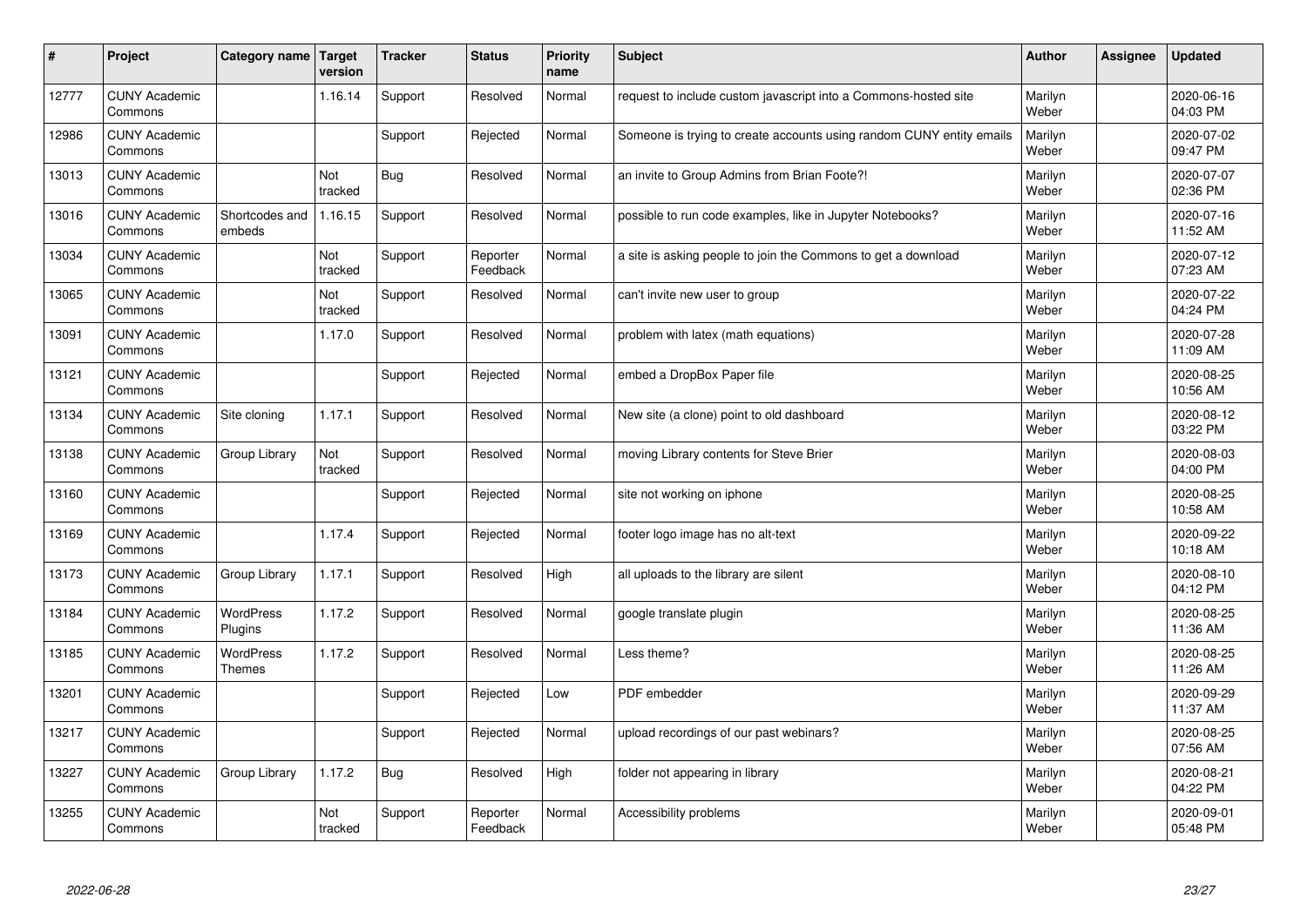| $\sharp$ | Project                         | Category name   Target      | version        | <b>Tracker</b> | <b>Status</b> | <b>Priority</b><br>name | <b>Subject</b>                            | <b>Author</b>    | Assignee | <b>Updated</b>         |
|----------|---------------------------------|-----------------------------|----------------|----------------|---------------|-------------------------|-------------------------------------------|------------------|----------|------------------------|
| 13288    | <b>CUNY Academic</b><br>Commons |                             |                | Support        | Abandoned     | Normal                  | log in problems on iPhone 6               | Marilyn<br>Weber |          | 2020-10-27<br>10:26 AM |
| 13295    | <b>CUNY Academic</b><br>Commons |                             | Not<br>tracked | Support        | Resolved      | Normal                  | can't find new user                       | Marilyn<br>Weber |          | 2020-09-08<br>10:18 AM |
| 13378    | <b>CUNY Academic</b><br>Commons |                             | 1.17.5         | <b>Bug</b>     | Resolved      | Normal                  | problem on one of my sites                | Marilyn<br>Weber |          | 2020-09-24<br>05:27 PM |
| 13441    | <b>CUNY Academic</b><br>Commons |                             | 1.17.5         | Support        | Resolved      | Normal                  | ongoing user problems with daily digests  | Marilyn<br>Weber |          | 2020-10-13<br>10:02 AM |
| 13512    | <b>CUNY Academic</b><br>Commons | <b>WordPress</b><br>Themes  | 1.17.7         | Support        | Resolved      | Normal                  | theme update                              | Marilyn<br>Weber |          | 2020-11-16<br>04:46 PM |
| 13541    | <b>CUNY Academic</b><br>Commons |                             | Not<br>tracked | Support        | Resolved      | Normal                  | add a page template to OER site.          | Marilyn<br>Weber |          | 2020-11-11<br>11:12 AM |
| 13584    | <b>CUNY Academic</b><br>Commons |                             |                | Support        | Abandoned     | Normal                  | Graphy theme question                     | Marilyn<br>Weber |          | 2021-09-14<br>10:41 AM |
| 13596    | <b>CUNY Academic</b><br>Commons |                             |                | Support        | Abandoned     | Normal                  | invited as Author but show as Contributor | Marilyn<br>Weber |          | 2021-09-14<br>10:41 AM |
| 13633    | <b>CUNY Academic</b><br>Commons |                             | Not<br>tracked | <b>Bug</b>     | Resolved      | High                    | PublicsLab site down                      | Marilyn<br>Weber |          | 2020-11-30<br>02:01 PM |
| 13637    | <b>CUNY Academic</b><br>Commons |                             |                | Support        | Abandoned     | Normal                  | All-in-One Migration plugin request       | Marilyn<br>Weber |          | 2020-12-08<br>10:46 AM |
| 13656    | <b>CUNY Academic</b><br>Commons |                             |                | <b>Bug</b>     | Resolved      | High                    | site down                                 | Marilyn<br>Weber |          | 2020-12-11<br>12:50 PM |
| 13675    | <b>CUNY Academic</b><br>Commons | Group Library               | 1.18.1         | <b>Bug</b>     | Resolved      | High                    | broken Library                            | Marilyn<br>Weber |          | 2020-12-09<br>05:02 PM |
| 13710    | <b>CUNY Academic</b><br>Commons |                             | Not<br>tracked | Support        | Resolved      | Normal                  | small change to Hosting Partner Handbook  | Marilyn<br>Weber |          | 2020-12-16<br>04:29 PM |
| 13715    | <b>CUNY Academic</b><br>Commons |                             | Not<br>tracked | <b>Bug</b>     | Resolved      | High                    | https://ulysses.commons.gc.cuny.edu down  | Marilyn<br>Weber |          | 2020-12-22<br>03:02 PM |
| 13738    | <b>CUNY Academic</b><br>Commons |                             | 1.18.1         | Support        | Resolved      | Normal                  | theme requests from a non-CUY person      | Marilyn<br>Weber |          | 2020-12-23<br>11:34 AM |
| 13741    | <b>CUNY Academic</b><br>Commons | <b>WordPress</b><br>Plugins | 1.18.3         | Support        | Resolved      | Normal                  | Ensemble Video Plugin                     | Marilyn<br>Weber |          | 2021-01-26<br>04:43 PM |
| 13783    | <b>CUNY Academic</b><br>Commons |                             | 1.18.2         | Support        | Resolved      | Normal                  | new CUNY OneSearch url                    | Marilyn<br>Weber |          | 2021-01-14<br>04:53 PM |
| 13826    | <b>CUNY Academic</b><br>Commons |                             |                | Support        | Resolved      | Normal                  | January 14th                              | Marilyn<br>Weber |          | 2021-01-26<br>04:26 PM |
| 13846    | <b>CUNY Academic</b><br>Commons | <b>WordPress</b><br>Plugins | 1.18.3         | Support        | Resolved      | Normal                  | Yoast SEO plugin problem                  | Marilyn<br>Weber |          | 2021-01-19<br>05:34 PM |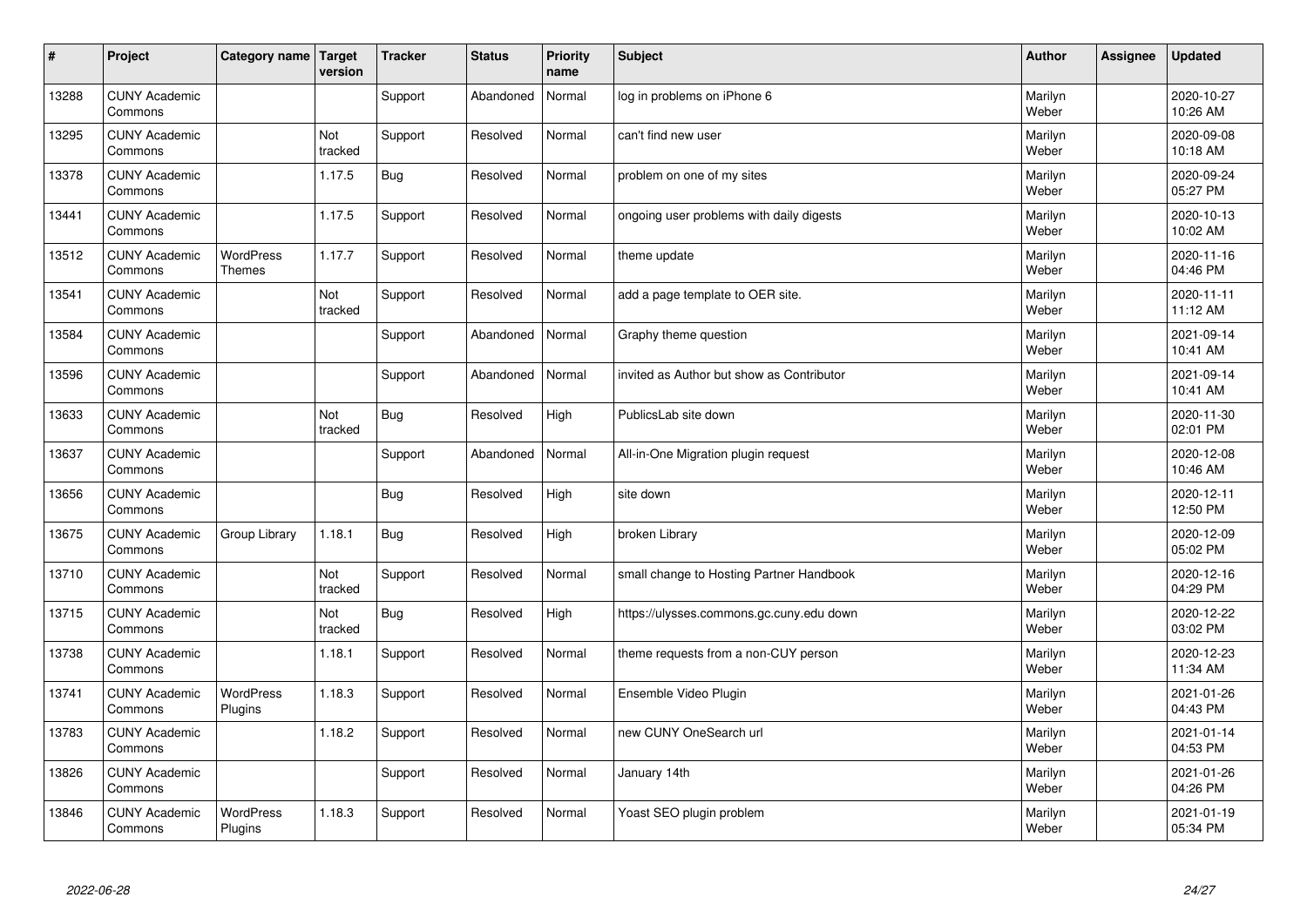| $\sharp$ | Project                         | Category name   Target      | version        | <b>Tracker</b> | <b>Status</b>        | <b>Priority</b><br>name | <b>Subject</b>                               | <b>Author</b>    | Assignee | <b>Updated</b>         |
|----------|---------------------------------|-----------------------------|----------------|----------------|----------------------|-------------------------|----------------------------------------------|------------------|----------|------------------------|
| 13912    | <b>CUNY Academic</b><br>Commons |                             | Not<br>tracked | Feature        | Hold                 | Low                     | posting "missed schedule"                    | Marilyn<br>Weber |          | 2021-02-23<br>10:46 AM |
| 13916    | <b>CUNY Academic</b><br>Commons |                             |                | Support        | Rejected             | Normal                  | <b>Custom Sidebars</b>                       | Marilyn<br>Weber |          | 2021-02-23<br>10:45 AM |
| 13918    | <b>CUNY Academic</b><br>Commons |                             | Not<br>tracked | Support        | Rejected             | Normal                  | MailPoet Newsletters Premium plugin          | Marilyn<br>Weber |          | 2021-02-09<br>11:01 AM |
| 13935    | <b>CUNY Academic</b><br>Commons | <b>WordPress</b><br>Plugins | 1.18.4         | Support        | Resolved             | Low                     | Add Users sidebar widget not working         | Marilyn<br>Weber |          | 2021-02-09<br>11:05 AM |
| 13944    | <b>CUNY Academic</b><br>Commons | <b>WordPress</b><br>Plugins | 1.18.4         | Support        | Resolved             | Normal                  | 3D FlipBook request                          | Marilyn<br>Weber |          | 2021-02-09<br>11:05 AM |
| 13958    | <b>CUNY Academic</b><br>Commons |                             | 1.18.4         | Support        | Resolved             | Normal                  | calendar widget problem                      | Marilyn<br>Weber |          | 2021-02-09<br>11:05 AM |
| 13975    | <b>CUNY Academic</b><br>Commons | Social Paper                | Not<br>tracked | Support        | Reporter<br>Feedback | Normal                  | can't approve comments on Social Paper paper | Marilyn<br>Weber |          | 2021-02-12<br>09:33 AM |
| 14008    | <b>CUNY Academic</b><br>Commons |                             |                | <b>Bug</b>     | Resolved             | High                    | invisible user                               | Marilyn<br>Weber |          | 2021-02-18<br>05:53 PM |
| 14016    | <b>CUNY Academic</b><br>Commons |                             |                | Support        | Rejected             | Normal                  | PDFs not downloading                         | Marilyn<br>Weber |          | 2021-02-22<br>11:00 AM |
| 14074    | <b>CUNY Academic</b><br>Commons | <b>WordPress</b><br>(misc)  | Not<br>tracked | Support        | Reporter<br>Feedback | Normal                  | page password protection problem             | Marilyn<br>Weber |          | 2021-03-02<br>11:03 AM |
| 14148    | <b>CUNY Academic</b><br>Commons |                             |                | Support        | Abandoned            | Normal                  | post notification problem                    | Marilyn<br>Weber |          | 2021-09-14<br>10:43 AM |
| 14242    | <b>CUNY Academic</b><br>Commons |                             |                | Support        | Resolved             | Normal                  | LAILAC site missing content                  | Marilyn<br>Weber |          | 2021-03-27<br>08:40 AM |
| 14246    | <b>CUNY Academic</b><br>Commons |                             | 1.18.8         | Support        | Resolved             | Normal                  | 'Weekly jQuery Migrate Status Update"        | Marilyn<br>Weber |          | 2021-04-13<br>11:08 AM |
| 14270    | <b>CUNY Academic</b><br>Commons | <b>WordPress</b><br>Themes  | 1.18.8         | Support        | Resolved             | Normal                  | grid theme?                                  | Marilyn<br>Weber |          | 2021-04-13<br>11:20 AM |
| 14360    | <b>CUNY Academic</b><br>Commons |                             |                | Support        | Rejected             | Normal                  | danielgerouldarchives.org?                   | Marilyn<br>Weber |          | 2021-04-27<br>10:42 AM |
| 14369    | <b>CUNY Academic</b><br>Commons | WordPress -<br>Media        | Not<br>tracked | Support        | Resolved             | Normal                  | renewed problem with ppsx files              | Marilyn<br>Weber |          | 2021-04-27<br>12:44 PM |
| 14378    | <b>CUNY Academic</b><br>Commons |                             | Not<br>tracked | Support        | Resolved             | Normal                  | <b>PPTX</b> files unfetchable                | Marilyn<br>Weber |          | 2021-05-11<br>11:25 AM |
| 14389    | <b>CUNY Academic</b><br>Commons |                             |                | Support        | Abandoned            | Normal                  | WebflowIO?                                   | Marilyn<br>Weber |          | 2021-09-14<br>10:45 AM |
| 14398    | <b>CUNY Academic</b><br>Commons |                             | Not<br>tracked | Support        | Reporter<br>Feedback | Normal                  | Events plug-in notification problem          | Marilyn<br>Weber |          | 2021-05-11<br>11:21 AM |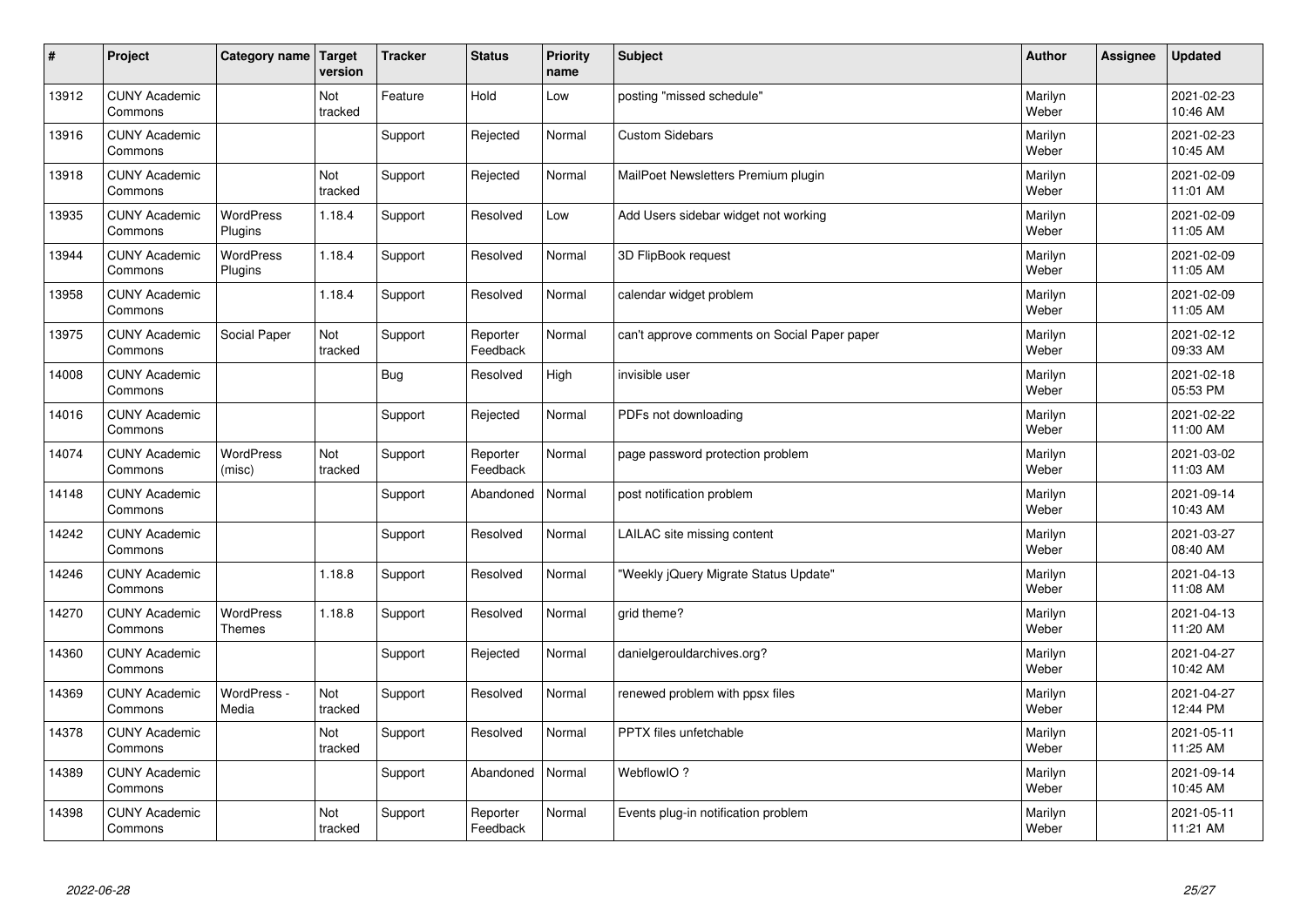| $\vert$ # | Project                         | Category name   Target            | version        | <b>Tracker</b> | <b>Status</b>        | <b>Priority</b><br>name | <b>Subject</b>                                                  | <b>Author</b>    | Assignee | <b>Updated</b>         |
|-----------|---------------------------------|-----------------------------------|----------------|----------------|----------------------|-------------------------|-----------------------------------------------------------------|------------------|----------|------------------------|
| 14404     | <b>CUNY Academic</b><br>Commons |                                   | Not<br>tracked | Support        | Resolved             | Normal                  | blocked IP of user?                                             | Marilyn<br>Weber |          | 2021-05-10<br>01:00 PM |
| 14410     | <b>CUNY Academic</b><br>Commons |                                   | 1.18.10        | Bug            | Resolved             | Normal                  | events calendar problem?                                        | Marilyn<br>Weber |          | 2021-05-10<br>04:45 PM |
| 14411     | <b>CUNY Academic</b><br>Commons | <b>WordPress</b><br><b>Themes</b> | 1.18.10        | Bug            | Resolved             | Normal                  | logo problems                                                   | Marilyn<br>Weber |          | 2021-05-03<br>04:37 PM |
| 14509     | <b>CUNY Academic</b><br>Commons | <b>WordPress</b><br>Plugins       | 1.18.12        | Bug            | Resolved             | Normal                  | Elementor Editor problem                                        | Marilyn<br>Weber |          | 2021-06-08<br>09:55 AM |
| 14526     | <b>CUNY Academic</b><br>Commons | Registration                      | 1.18.12        | <b>Bug</b>     | Resolved             | High                    | registration interface won't show a space to enter nonCUNY code | Marilyn<br>Weber |          | 2021-06-03<br>04:02 PM |
| 14534     | <b>CUNY Academic</b><br>Commons | <b>WordPress</b><br>Plugins       | 1.18.12        | Support        | Resolved             | Normal                  | Share This Image plugin?                                        | Marilyn<br>Weber |          | 2021-06-08<br>11:50 AM |
| 14594     | <b>CUNY Academic</b><br>Commons |                                   | Not<br>tracked | Support        | Resolved             | Normal                  | Administration email verification?                              | Marilyn<br>Weber |          | 2021-07-12<br>11:40 AM |
| 14606     | <b>CUNY Academic</b><br>Commons | WordPress<br>(misc)               | Not<br>tracked | Support        | Rejected             | Normal                  | calendar wrong month                                            | Marilyn<br>Weber |          | 2021-07-23<br>12:11 PM |
| 14625     | <b>CUNY Academic</b><br>Commons |                                   | Not<br>tracked | Support        | Rejected             | Normal                  | image won't appear in slideshow.                                | Marilyn<br>Weber |          | 2021-07-27<br>10:33 AM |
| 14711     | <b>CUNY Academic</b><br>Commons |                                   |                | Support        | Rejected             | Normal                  | Custom Facebook Feed plugin problem                             | Marilyn<br>Weber |          | 2022-04-27<br>04:29 PM |
| 14718     | <b>CUNY Academic</b><br>Commons |                                   | Not<br>tracked | Support        | Resolved             | Normal                  | User wants to recover deleted account                           | Marilyn<br>Weber |          | 2021-08-30<br>02:46 PM |
| 14784     | <b>CUNY Academic</b><br>Commons |                                   |                | Support        | Reporter<br>Feedback | Normal                  | User report of logo problem when using Customizer theme         | Marilyn<br>Weber |          | 2021-09-17<br>10:25 AM |
| 14799     | <b>CUNY Academic</b><br>Commons |                                   | 1.18.19        | Support        | Resolved             | High                    | install the official Classic Widgets?                           | Marilyn<br>Weber |          | 2021-09-22<br>02:17 PM |
| 14812     | <b>CUNY Academic</b><br>Commons |                                   | Not<br>tracked | Support        | Resolved             | Normal                  | Custom Sidebars and Wordpress 5.6                               | Marilyn<br>Weber |          | 2021-09-30<br>10:43 AM |
| 14813     | <b>CUNY Academic</b><br>Commons |                                   | Not<br>tracked | Support        | Resolved             | Normal                  | raise the file size limit                                       | Marilyn<br>Weber |          | 2021-09-30<br>12:02 PM |
| 14850     | <b>CUNY Academic</b><br>Commons |                                   |                | Support        | Abandoned            | Normal                  | brooklyn waterfront site "connection not secure"                | Marilyn<br>Weber |          | 2022-04-27<br>04:56 PM |
| 14891     | <b>CUNY Academic</b><br>Commons |                                   | Not<br>tracked | Support        | Resolved             | Normal                  | changing site template after creation?                          | Marilyn<br>Weber |          | 2022-04-27<br>04:58 PM |
| 14900     | <b>CUNY Academic</b><br>Commons |                                   | Not<br>tracked | Support        | Reporter<br>Feedback | Normal                  | previous theme?                                                 | Marilyn<br>Weber |          | 2021-10-25<br>10:31 AM |
| 14911     | <b>CUNY Academic</b><br>Commons | <b>WordPress</b><br><b>Themes</b> | Not<br>tracked | Support        | <b>New</b>           | Normal                  | Twentytwentyone theme                                           | Marilyn<br>Weber |          | 2021-10-28<br>10:37 AM |